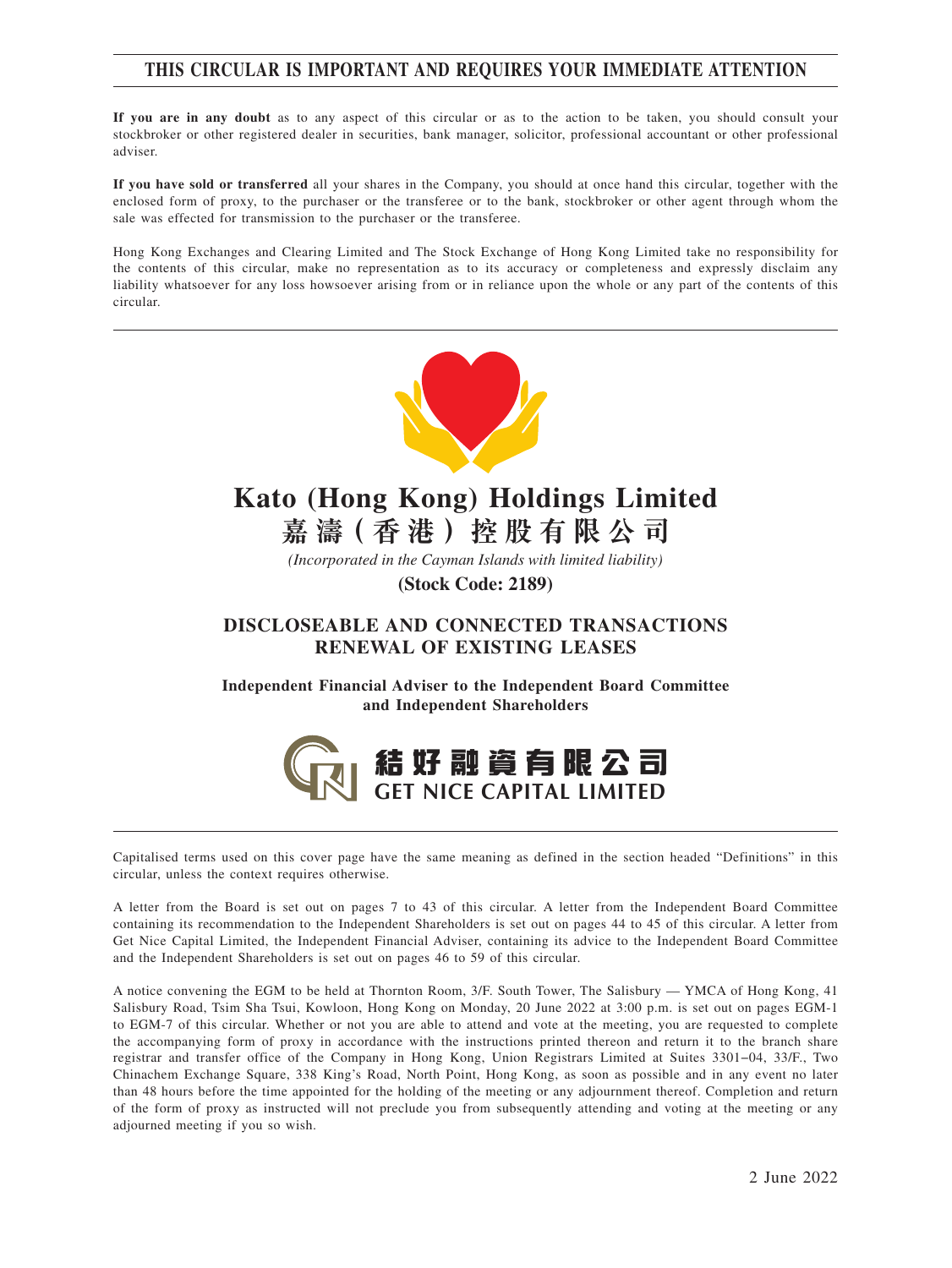# **CONTENTS**

# *Page*

|                                               | $\mathbf{ii}$ |
|-----------------------------------------------|---------------|
|                                               | $\mathbf{1}$  |
|                                               | 7             |
| LETTER FROM THE INDEPENDENT BOARD COMMITTEE   | 44            |
| LETTER FROM THE INDEPENDENT FINANCIAL ADVISER | 46            |
|                                               | $I-1$         |
|                                               |               |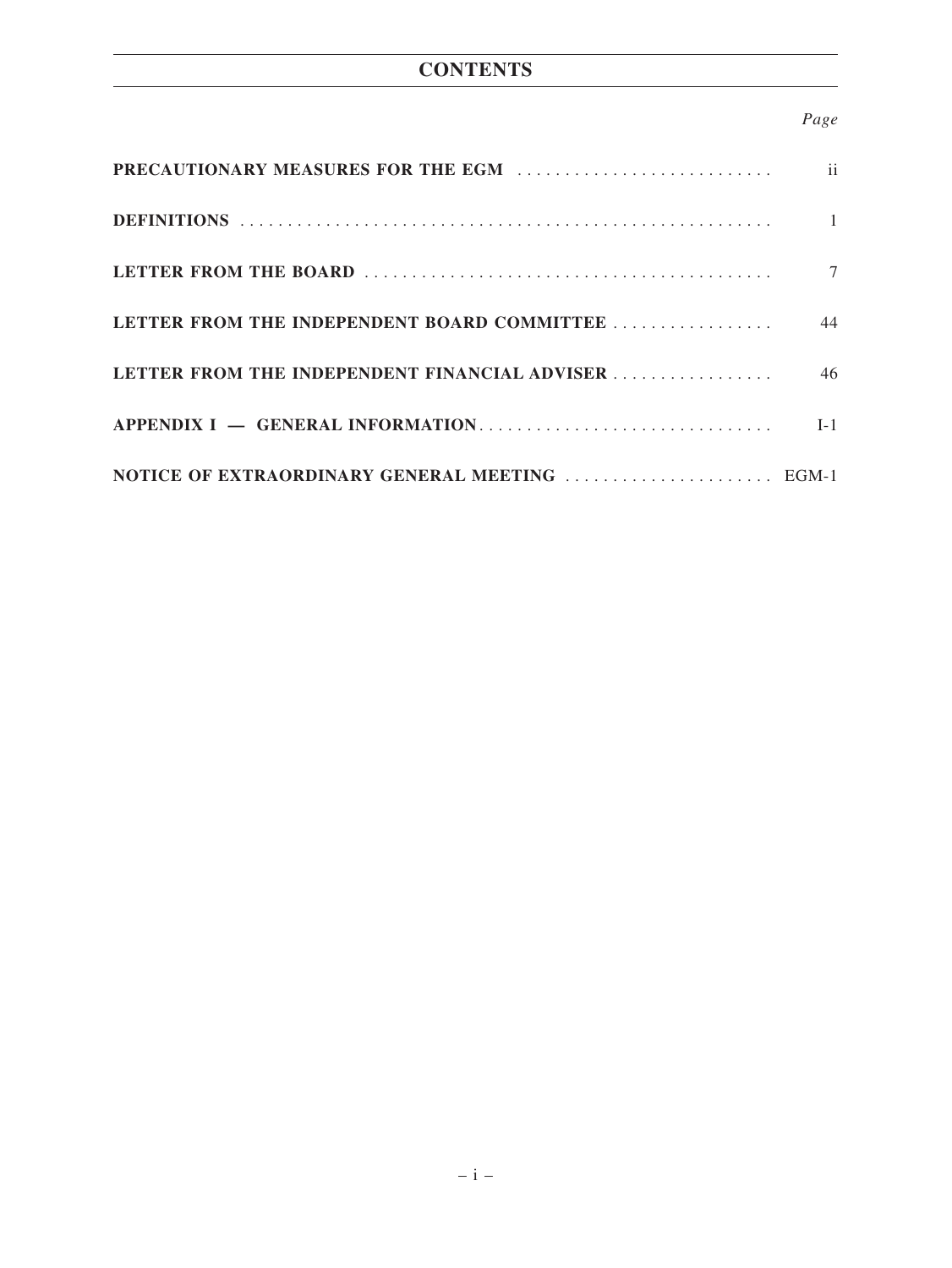## **PRECAUTIONARY MEASURES FOR THE EGM**

The health of our Shareholders, staff and stakeholders is of paramount importance to us. In view of the ongoing Novel Coronavirus (COVID-19) pandemic, the Company will implement the following precautionary measures at the EGM to protect attending Shareholders, staff and stakeholders from the risk of infection:

- (i) Compulsory body temperature checks will be conducted for every shareholder, proxy or other attendee at each entrance of the meeting venue. Any person with a body temperature of over 37.4 degrees Celsius may be denied entry into the meeting venue or be required to leave the meeting venue.
- (ii) Each attendee is requested to wear a surgical face mask throughout the meeting and inside the meeting venue, and to maintain a safe distance between seats.
- (iii) No refreshment will be served, and there will be no corporate gift.
- (iv) Each attendee may be asked whether (a) he/she has travelled outside of Hong Kong within the 14-day period immediately before the EGM; and (b) he/she is subject to any Hong Kong Government prescribed quarantine. Anyone who responds in the affirmative to any of these questions may be denied entry into the meeting venue or be required to leave the meeting venue.

In addition, the Company reminds all Shareholders that physical attendance in person at the EGM is not necessary for the purpose of exercising voting rights. Any Shareholder may appoint the chairman of the EGM as his/her/its proxy to vote on the relevant resolution(s) at the EGM instead of attending the EGM in person, by completing and return the proxy form attached to this document.

If any Shareholder chooses not to attend the meeting in person but has any question about any resolution or about the Company, or has any matter for communication with the board of directors of the Company, he/she/it is welcome to send such question or matter in writing to our principal place of business in Hong Kong or to our facsimile at +852 3585 2908.

If any Shareholder has any question relating to the EGM, please contact Union Registrars Limited, the Company's Hong Kong share registrar as follows:

Union Registrars Limited Suites 3301−04, 33/F. Two Chinachem Exchange Square 338 King's Road, North Point Hong Kong Tel: +852 2849 3399 Fax: +852 2849 3319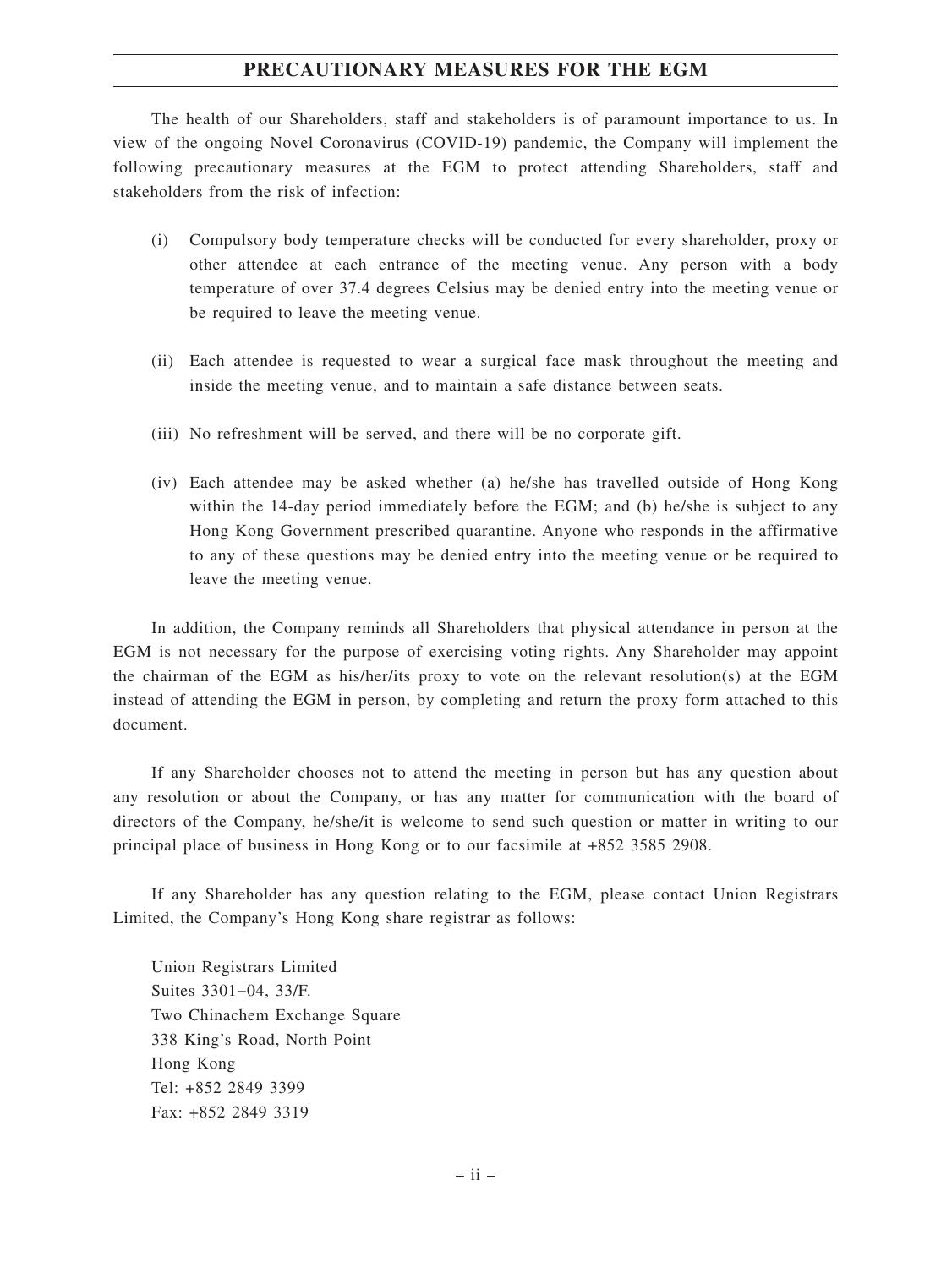*In this circular, the following expressions have the following meanings unless the context requires otherwise:*

| "associate(s)"               | has the meaning ascribed to it under the Listing Rules                                                                                                                                                                                                                                                                                                                |
|------------------------------|-----------------------------------------------------------------------------------------------------------------------------------------------------------------------------------------------------------------------------------------------------------------------------------------------------------------------------------------------------------------------|
| "Board"                      | the board of Directors                                                                                                                                                                                                                                                                                                                                                |
| "Business Day(s)"            | a day (other than a Saturday or a Sunday) on which<br>licensed banks are generally open for business in Hong<br>Kong throughout their normal business hours                                                                                                                                                                                                           |
| "Classic Mate"               | Limited (嘉益有限公司),<br>Classic<br>Mate<br>a company<br>incorporated in Hong Kong with limited liability, indirectly<br>wholly owned by Ms. Ngai and is an associate of Ms. Ngai                                                                                                                                                                                         |
| "Company"                    | (Hong Kong) Holdings Limited, a company<br>Kato<br>incorporated in the Cayman Islands with limited liability<br>and the shares of which are listed on the Main Board of the<br><b>Stock Exchange</b>                                                                                                                                                                  |
| "connected person(s)"        | has the meaning ascribed to it under the Listing Rules                                                                                                                                                                                                                                                                                                                |
| "controlling shareholder(s)" | has the meaning ascribed to it under the Listing Rules                                                                                                                                                                                                                                                                                                                |
| "Crawfield International"    | Crawfield International Limited (嘉豐國際有限公司), a<br>company incorporated in Hong Kong with limited liability<br>and an indirect wholly owned subsidiary of the Group                                                                                                                                                                                                     |
| "Director(s)"                | the director(s) of the Company                                                                                                                                                                                                                                                                                                                                        |
| "EGM"                        | the extraordinary general meeting of the Company to be<br>convened and held at Thornton Room, 3/F. South Tower,<br>The Salisbury — YMCA of Hong Kong, 41 Salisbury Road,<br>Tsim Sha Tsui, Kowloon, Hong Kong on Monday, 20 June<br>2022 at 3:00 p.m. to consider and, if thought fit, approve<br>the Renewal Letters and the transactions contemplated<br>thereunder |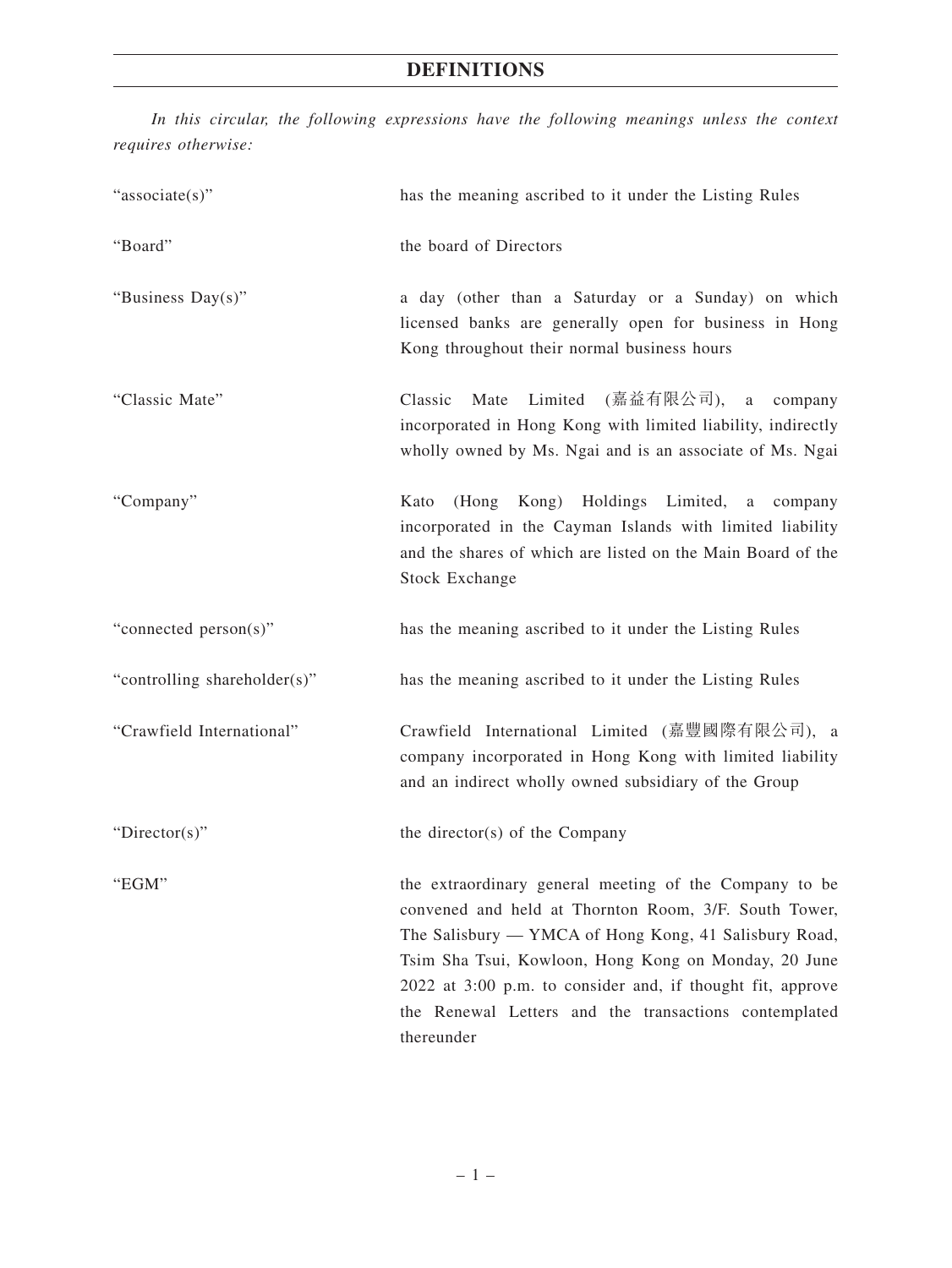| "Fai To Home (On Lai)"   | Fai-To Home for the Aged (On Lai) Branch (輝濤護老院<br>(安麗分院)), our care and attention home for the elderly<br>with LORCHE No. 0584, the operating address of which is<br>at Shop 1-17 on 1/F, including Entrance on G/F, On Lai<br>Building, 3 Tsing To Path, Tuen Mun, New Territories,<br>Hong Kong                                   |
|--------------------------|--------------------------------------------------------------------------------------------------------------------------------------------------------------------------------------------------------------------------------------------------------------------------------------------------------------------------------------|
| "Fai To Home (Tuen Mun)" | Fai To Home for the Aged (Tuen Mun) Branch (輝濤護老院<br>屯門分院), our care and attention home for the elderly with<br>LORCHE No. 0077, the operating address of which is at<br>1/F, including Entrance on G/F, Florence Mansion, 6 Tsing<br>Ling Path, Area 4B, Tuen Mun, New Territories, Hong<br>Kong                                    |
| "Fai To Sino West Home"  | Fai To Sino West Combined Home for the Aged (輝濤中西<br>結合安老院), our care and attention home for the elderly<br>with LORCHE No. 0923, the operating address of which is<br>at Part of Shop 1 on G/F, $1/F & 2/F$ , $(3A-3C)$ , $5A-5F$ Ma<br>Hang Chung Road & 55-65 Pau Chung Street, To Kwa<br>Wan, Kowloon, Hong Kong                 |
| "Group"                  | the Company and its subsidiaries                                                                                                                                                                                                                                                                                                     |
| "Happy Luck"             | Happy Luck Elderly Home Limited (荃威安老院有限公司),<br>a company incorporated in Hong Kong with limited<br>liability and an indirect wholly owned subsidiary of the<br>Group                                                                                                                                                                |
| "Happy Luck Home"        | Happy Luck Elderly Home Limited (荃威安老院有限公司),<br>our care and attention home for the elderly with LORCHE<br>No. 1331, the operating address of which is at 2nd Floor of<br>Phase 1 of Commercial Development of Allway Gardens,<br>Nos. 187–195 Tsuen King Circuit, Nos. 2–22 On Yat Street,<br>Tsuen Wan, New Territories, Hong Kong |
| "HKFRS"                  | Hong Kong Financial Reporting Standards issued by the<br>Hong Kong Institute of Certified Public Accountants                                                                                                                                                                                                                         |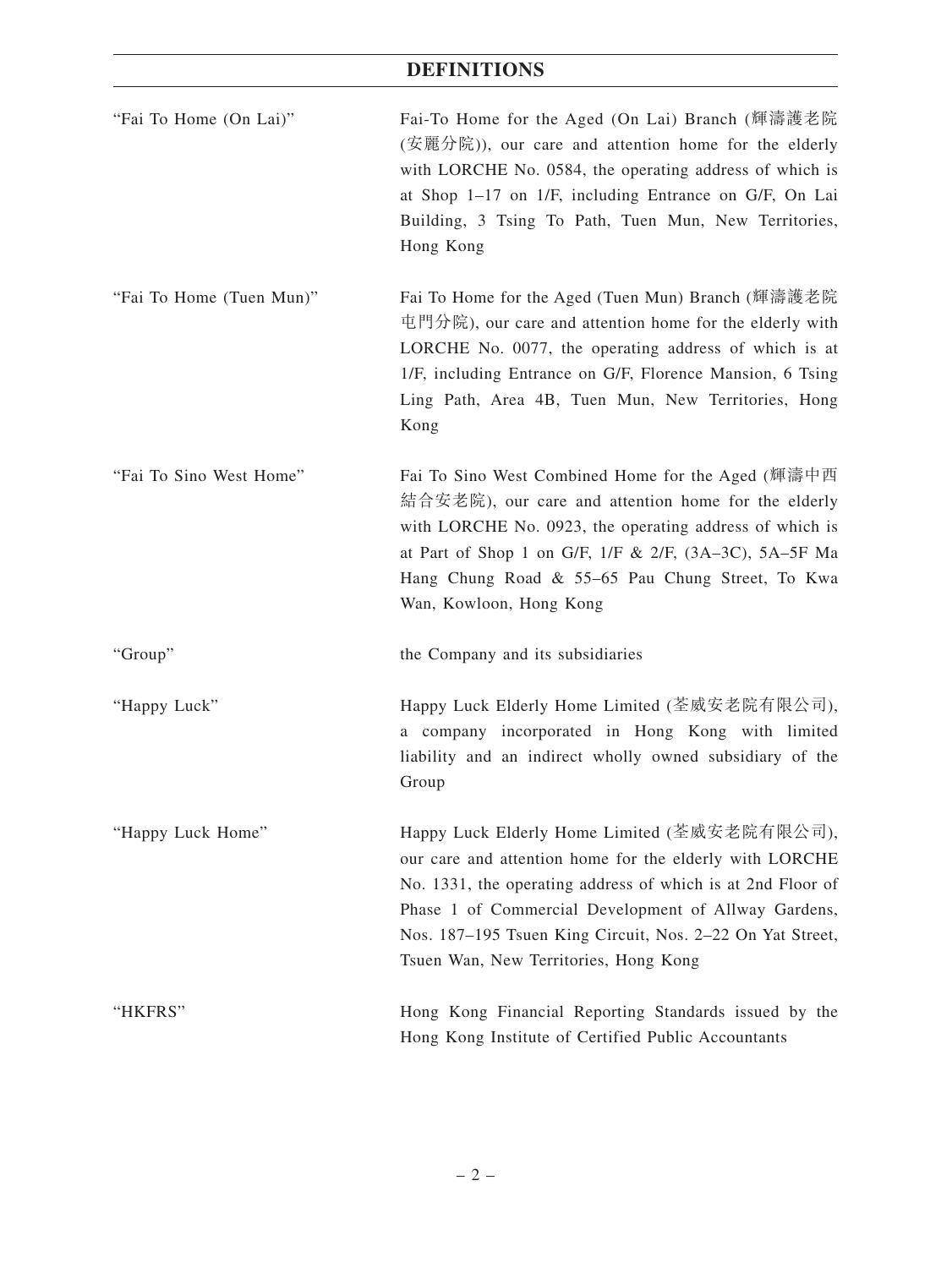- "Hong Kong" the Hong Kong Special Administrative Region of the People's Republic of China
- "Independent Board Committee" an independent board committee of the Board consisting of all independent non-executive Directors, namely Ms. Chiu Lai Kuen Susanna, Mr. Or Kevin and Mr. Wong Vinci, established for the purpose of advising the Independent Shareholders as to the fairness and reasonableness of the Renewal Letters and the transactions contemplated thereunder
- "Independent Financial Adviser" Get Nice Capital Limited, a corporation licensed to carry out Type 6 (advising on corporate finance) regulated activity under the SFO and the independent financial adviser to the Independent Board Committee and the Independent Shareholders in respect of the Renewal Letters and the transactions contemplated thereunder
- "Independent Shareholders" Shareholders other than Mr. Ngai, Ms. Ngai and their respective associates and Shareholders who are connected to or otherwise associated with Mr. Ngai, Ms. Ngai or interested in the Renewal Letters
- "Independent Third Party(ies) persons who are not connected persons of the Company and are third parties independent of and not connected with the Company and its connected persons
- "Independent Valuer" Colliers International (Hong Kong) Limited, the independent valuer engaged by the Company to assess the market rents of the Premises
- "Jane's Home" Jane's Home Limited (頤樂居有限公司), a company incorporated in Hong Kong with limited liability and an indirect wholly owned subsidiary of the Group
- "Kato Elderly Affairs" Kato Elderly Affairs Limited (嘉濤安老有限公司), a company incorporated in Hong Kong with limited liability, indirectly owned as to 60% by Ms. Ngai and is an associate of Ms. Ngai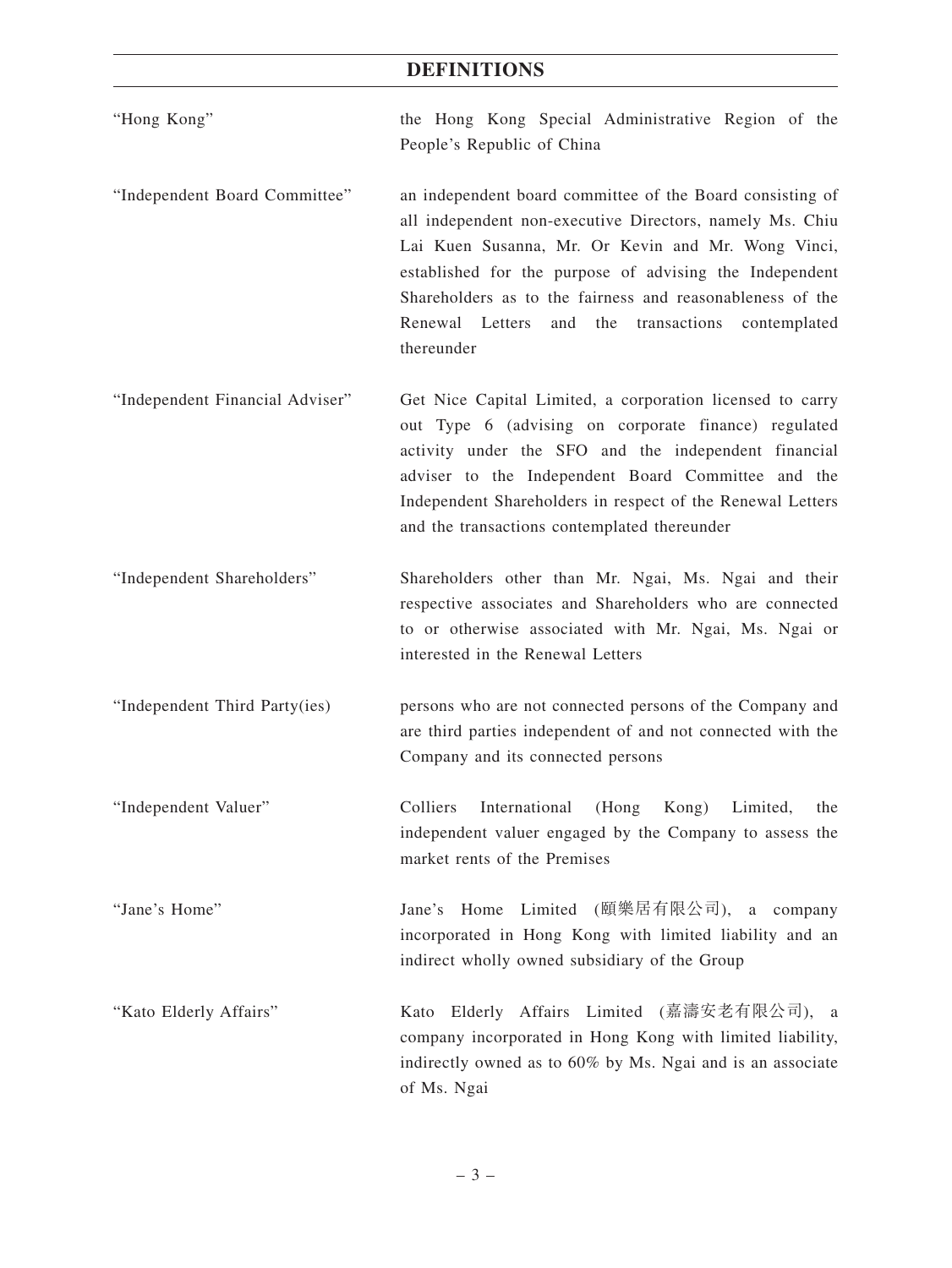| "Kato Elderly Home"       | Kato Home for the Elderly (嘉濤耆樂苑), our care and<br>attention home for the elderly with LORCHE No. 0787, the<br>operating address of which is at Shop 8-12 on G/F $\&$ 1/F,<br>Lakeshore Building, 7 Tseng Choi Street, Tuen Mun, New<br>Territories, Hong Kong |
|---------------------------|----------------------------------------------------------------------------------------------------------------------------------------------------------------------------------------------------------------------------------------------------------------|
| "Kato Home for the Aged"  | Kato Home for the Aged (嘉濤耆康之家), our care and<br>attention home for the elderly with LORCHE No. 0668, the<br>operating address of which is at 1/F, Tung Wai Court, No. 3<br>Tsing Ling Path, Tuen Mun, New Territories, Hong Kong                              |
| "Kato Kung"               | Kung Limited (嘉濤宮有限公司),<br>a company<br>Kato<br>incorporated in Hong Kong with limited liability and an<br>indirect wholly owned subsidiary of the Group                                                                                                       |
| "Kato Property"           | Kato Property Limited (嘉濤置業有限公司), a company<br>incorporated in Hong Kong with limited liability, indirectly<br>owned as to 60% by Ms. Ngai and is an associate of Ms.<br>Ngai                                                                                  |
| "Latest Practicable Date" | 27 May 2022, being the latest practicable date prior to the<br>printing of this circular for the purpose of ascertaining<br>certain information for inclusion in this circular                                                                                 |
| "Listing Rules"           | the Rules Governing the Listing of Securities on the Stock<br>Exchange                                                                                                                                                                                         |
| "Mr. Lam Kong"            | Mr. Lam Kong, the brother of Mr. Ngai and an associate of<br>Mr. Ngai                                                                                                                                                                                          |
| "Mr. Ngai"                | Mr. Ngai Shi Shing Godfrey, an executive Director and a<br>controlling shareholder of the Company                                                                                                                                                              |
| "Ms. Ngai"                | Ms. Ngai Ka Yee, an executive Director and a controlling<br>shareholder of the Company                                                                                                                                                                         |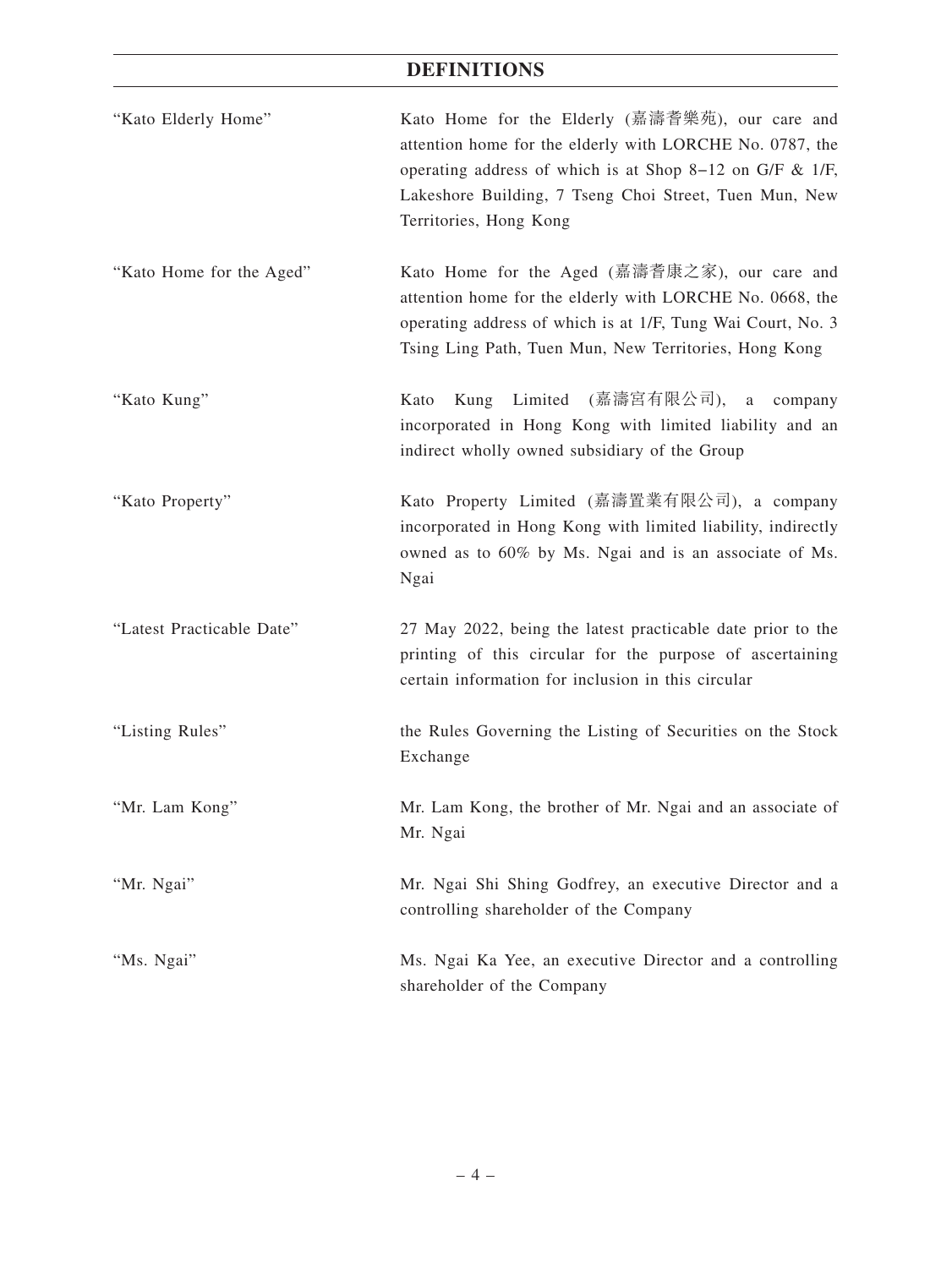| "Oriental Chinese" | Oriental Chinese Medicine Limited (東方中醫葯有限公司),<br>a company incorporated in Hong Kong with limited<br>liability and an indirect wholly owned subsidiary of the<br>Group                                                                                                                                                                                                                                                                                                                                                                                             |
|--------------------|---------------------------------------------------------------------------------------------------------------------------------------------------------------------------------------------------------------------------------------------------------------------------------------------------------------------------------------------------------------------------------------------------------------------------------------------------------------------------------------------------------------------------------------------------------------------|
| "Perfect Cheer"    | Perfect Cheer Investment Limited (冠時投資有限公司), a<br>company incorporated in Hong Kong with limited liability,<br>indirectly wholly owned by Ms. Ngai and is an associate of<br>Ms. Ngai                                                                                                                                                                                                                                                                                                                                                                               |
| "Pine Villa"       | Pine Villa (康城松山府邸), our care and attention home for<br>the elderly with LORCHE No. 1310, the operating address<br>of which is at Portion of Level 5, The Capitol, Lohas Park<br>Road, Tseung Kwan O, New Territories, Hong Kong                                                                                                                                                                                                                                                                                                                                    |
| "Premises"         | the premises under the Renewal Letters                                                                                                                                                                                                                                                                                                                                                                                                                                                                                                                              |
| "Prospectus"       | prospectus of the Company dated 30 May 2019                                                                                                                                                                                                                                                                                                                                                                                                                                                                                                                         |
| "Renewal Letters"  | collectively, (i) the Kato Elderly Home Tenancy Renewal<br>Letter, (ii) Kato Home for the Aged Tenancy Renewal<br>Letter, (iii) Fai To Home (On Lai) Tenancy Renewal Letter,<br>(iv) Fai To Home (Tuen Mun) Tenancy Renewal Letter, (v)<br>Tsuen Wan Centre Tenancy Renewal Letter, (vi) Happy<br>Luck Home Tenancy Renewal Letter, (vii) Tsuen Wan Staff<br>Quarters Tenancy Renewal Letter, (viii) Kato Staff Quarters<br>Tenancy Renewal Letter, (ix) Staff Quarters Tenancy<br>Renewal Letter and (x) Fai To Sino West Staff Quarters<br>Tenancy Renewal Letter |
| "Shareholder(s)"   | $holder(s)$ of the Share(s)                                                                                                                                                                                                                                                                                                                                                                                                                                                                                                                                         |
| "Share $(s)$ "     | ordinary share(s) of HK\$0.01 each in the share capital of<br>the Company                                                                                                                                                                                                                                                                                                                                                                                                                                                                                           |
| "Shing Kong"       | (罡成有限公司),<br>Limited<br>Kong<br>Shing<br>$\mathbf{a}$<br>company<br>incorporated in Hong Kong with limited liability, indirectly<br>wholly owned by Ms. Ngai and is an associate of Ms. Ngai                                                                                                                                                                                                                                                                                                                                                                        |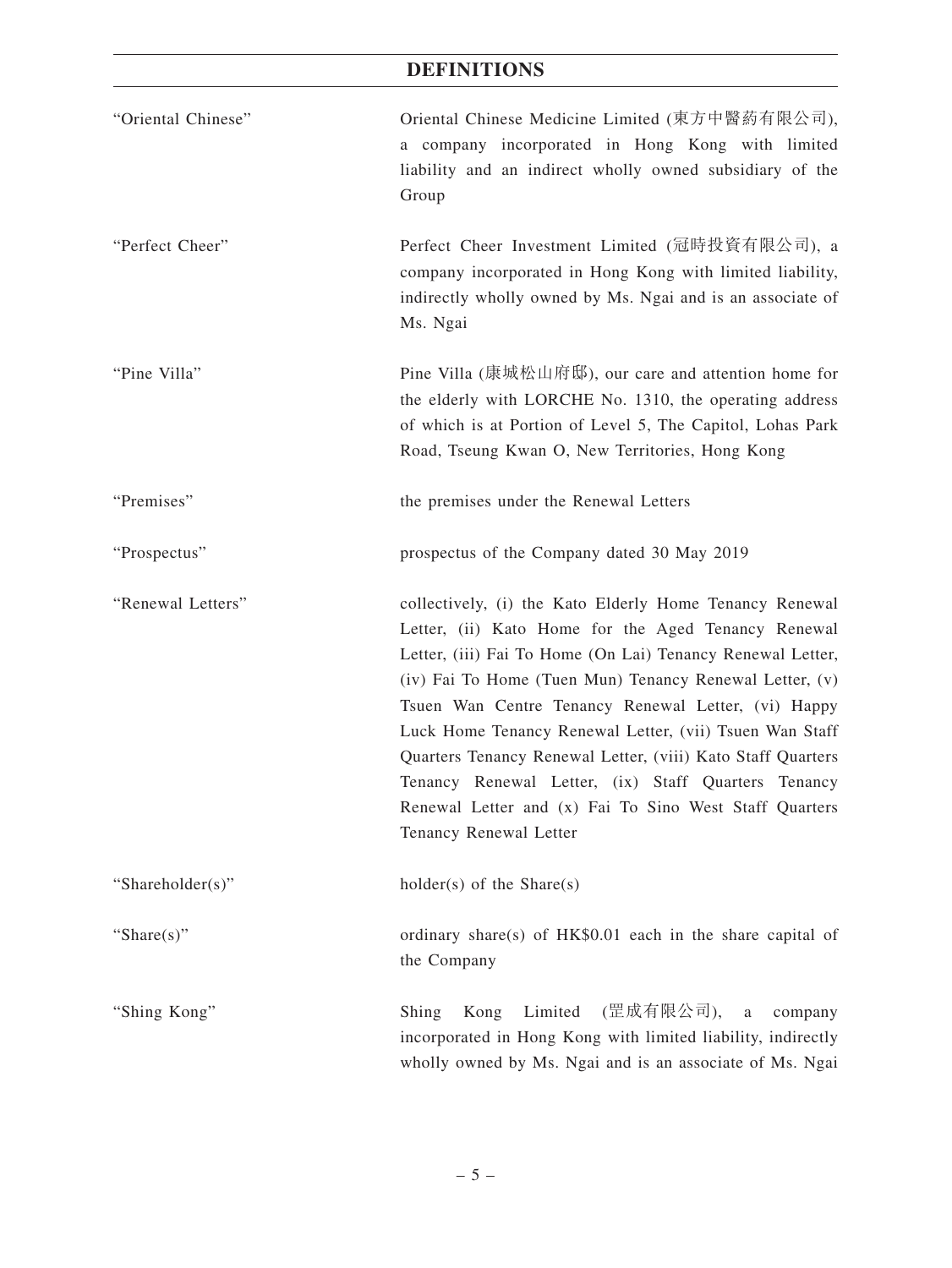| "Smarts Corporation"       | Smarts Corporation Limited (仕茂有限公司), a company<br>incorporated in Hong Kong with limited liability, indirectly<br>wholly owned by Ms. Ngai and is an associate of Ms. Ngai                                                                                                                           |
|----------------------------|------------------------------------------------------------------------------------------------------------------------------------------------------------------------------------------------------------------------------------------------------------------------------------------------------|
| "Stock Exchange"           | The Stock Exchange of Hong Kong Limited                                                                                                                                                                                                                                                              |
| "subsidiary(ies)"          | has the meaning ascribed to it under the Listing Rules                                                                                                                                                                                                                                               |
| "Tsuen Wan Centre"         | Tsuen Wan Elderly Centre Limited (荃灣老人中心有限公<br>$\overline{r}$ ), our care and attention home for the elderly with<br>LORCHE No. 1223, the operating address of which is at<br>Shop C1, 1/F, Tsuen Wan Centre Shopping Arcade, 87–105<br>Tsuen King Circuit, Tsuen Wan, New Territories, Hong<br>Kong |
| "Tsuen Wan Elderly Centre" | Tsuen Wan Elderly Centre Limited (荃灣老人中心有限公<br>$\overline{\mathbb{E}}$ ), a company incorporated in Hong Kong with limited<br>liability and an indirect wholly owned subsidiary of the<br>Group                                                                                                      |
| "HK\$"                     | Hong Kong dollars, the lawful currency of Hong Kong                                                                                                                                                                                                                                                  |
| $``\%"$                    | per cent.                                                                                                                                                                                                                                                                                            |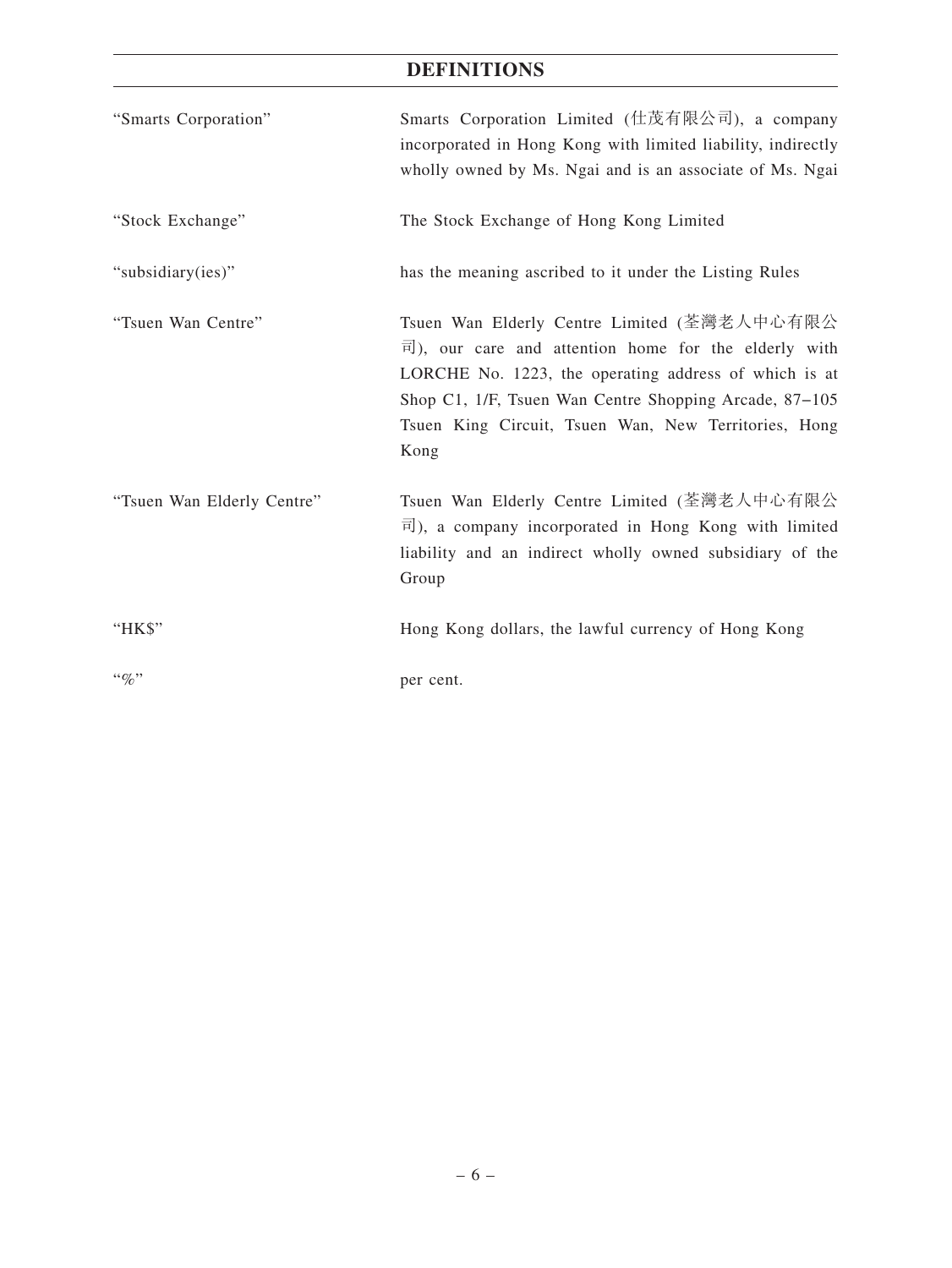

# **Kato (Hong Kong) Holdings Limited**

**嘉 濤( 香 港 )控 股 有 限 公 司**

*(Incorporated in the Cayman Islands with limited liability)*

**(Stock Code: 2189)**

*Executive Directors:* Ms. Ngai Ka Yee Mr. Ngai Shi Shing Godfrey

*Non-executive Director:* Mr. Cheng Man Tak Richard

*Independent non-executive Directors:* Ms. Chiu Lai Kuen Susanna Mr. Or Kevin Mr. Wong Vinci

*Registered Office:* Cricket Square Hutchins Drive PO Box 2681 Grand Cayman KY1-1111 Cayman Islands

*Headquarters and principal place of business in Hong Kong:* 1st Floor, Tung Wai Court No. 3 Tsing Ling Path Tuen Mun New territories Hong Kong

2 June 2022

*To the Shareholders*

Dear Sir or Madam,

# **DISCLOSEABLE AND CONNECTED TRANSACTIONS RENEWAL OF EXISTING LEASES**

#### **INTRODUCTION**

Reference is made to the sections headed "Connected Transactions" and "Relationship with the Controlling Shareholders" of the Prospectus of the Company dated 30 May 2019.

The Group has been leasing various premises in Hong Kong from its controlling shareholders for the operations of the Group (collectively, the "**Existing Leases**") for the period from 13 June 2019 to 31 March 2022 (the "**Initial Term**").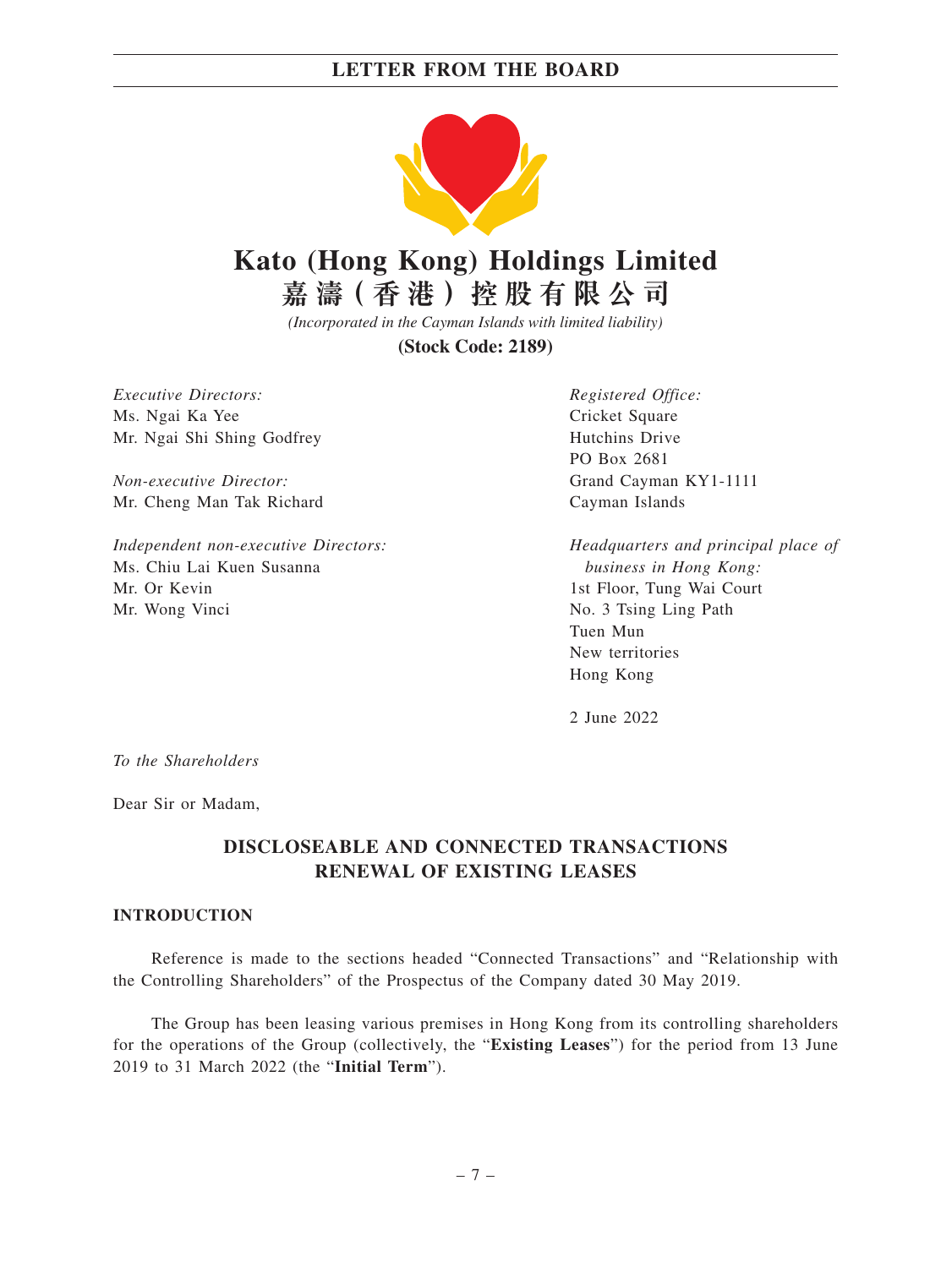Pursuant to each of the tenancy agreements for the Existing Leases, each tenancy agreement has a provision to renew the lease period for three years upon expiry of the Initial Term, and another provision to renew the lease period for another three years upon expiry of the second term on the same terms and conditions, save for downward adjustment of monthly rental fee where the prevailing market of the relevant premises has been lowered. It also requires a one-year notification period by the landlords, upon the expiration of the two successive terms following the Initial Term, to terminate the leases.

On 17 May 2022, the Group has entered into the Renewal Letters with its controlling shareholders as landlords to renew the Existing Leases on the same terms and conditions as the Existing Leases for the operations of the Group for a period from 1 April 2022 to 31 March 2025.

According to HKFRS 16, the Group, as tenant, was required to recognise the leases under the Existing Leases as right-of-use assets and lease liabilities in the consolidated statement of the financial position of the Group. The Company has fully recognised the right-of-use assets of the Existing Leases based on a period of 10 years during the financial year ended 31 March 2020. From accounting perspective, no additional right-of-use assets will be recognised for these Premises when entering into the Renewal Letters.

For the purpose of complying with the requirements of Chapter 14A of the Listing Rules, the transactions under the Renewal Letters are considered as one-off connected transactions and the carrying values of the right-of-use assets of the Existing Leases as at 31 March 2022 in the aggregate amount of approximately HK\$103 million is used for calculating the size tests in connection with the transactions contemplated under the Renewal Letters.

It has always been the intention of the Group to enter into the Renewal Letters prior to the expiration of the Initial Term. However, when preparing the relevant documents in relation to the Renewal Letters, the Company had various discussions with professional parties including legal advisers and the sponsor to the IPO of the Company since January 2022 on the calculation of the size tests of the transactions under the Renewal Letters using the carrying value of the right-of-use assets. To ensure full compliance with the Listing Rules, the Company did not rush to enter into the Renewal Letters and sought for the view of the Stock Exchange. The Landlords have agreed to let the Group continue occupying the Premises until the Renewal Letters are signed and allow the Group to pay the outstanding rental amounts incurred after the expiry of the Initial Term upon the signing of the Renewal Letters.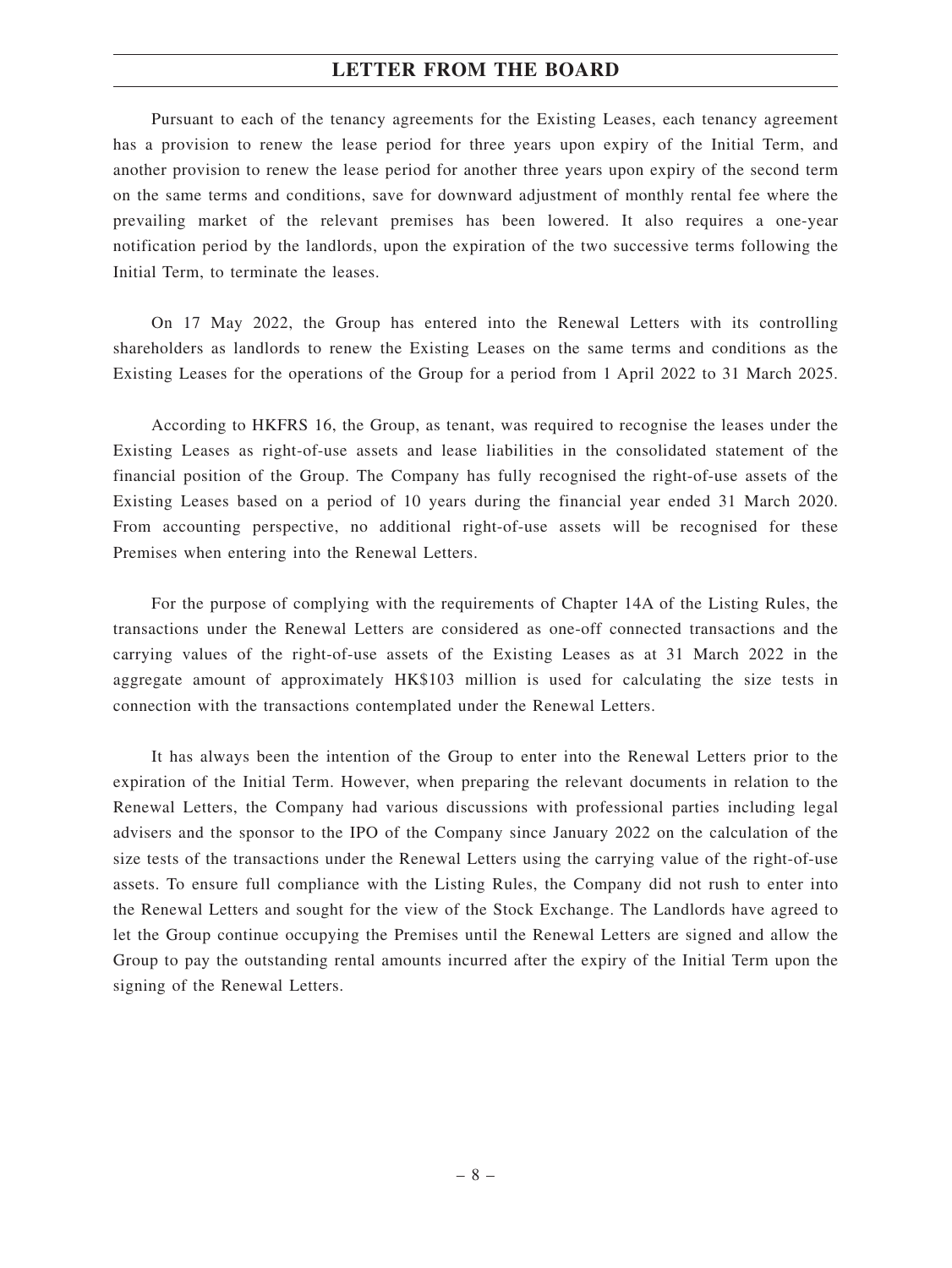To the best of the Directors' knowledge, information and belief, having made all reasonable enquiries, (i) Classic Mate, Perfect Cheer, Shing Kong and Smarts Corporation are all companies incorporated in Hong Kong with limited liability and wholly owned by Four Rings Property Agency Limited, a company indirectly wholly owned by Ms. Ngai, and (ii) Kato Elderly Affairs and Kato Property are both owned as to 60% by Four Rings Property Agency Limited, a company indirectly wholly owned by Ms. Ngai. As associates of Ms. Ngai, one of the Directors and controlling shareholders of the Company, all of Classic Mate, Perfect Cheer, Shing Kong, Smarts Corporation, Kato Elderly Affairs and Kato Property are connected persons of the Company. Accordingly, the transactions contemplated under the Renewal Letters constitute one-off connected transactions of the Company under Chapter 14A of the Listing Rules.

As one or more of the applicable percentage ratios in respect of the Renewal Letters exceed 5% but all are less than 25%, the transactions under the Renewal Letters constitute discloseable and connected transactions for the Company, and is subject to the reporting, announcement, annual review, circular and independent shareholders' approval requirements under the Listing Rules.

The purpose of this circular is to provide you with (i) further information on the details of the Renewal Letters, the transactions contemplated thereunder; (ii) the letter of recommendation from the Independent Board Committee to the Independent Shareholders; (iii) the letter of advice from the Independent Financial Adviser to the Independent Board Committee and the Independent Shareholders; (iv) the notice of EGM; and (v) other information as required under the Listing Rules.

#### **RENEWAL LETTERS**

The principal terms of each of the Renewal Letters are set out below.

# **(1) Renewal Letter between Kato Elderly Affairs and Kato Kung ("Kato Elderly Home Tenancy Renewal Letter")**

Kato Kung, an indirect wholly owned subsidiary of the Company, as tenant, has entered into the Kato Elderly Home Tenancy Renewal Letter with Kato Elderly Affairs as landlord in relation to the leasing of the premises of the Kato Elderly Home, the principal terms of which are set out as follows:

| Date:    | 17 May 2022                            |
|----------|----------------------------------------|
| Parties: | Kato Kung, as tenant                   |
|          | (ii) Kato Elderly Affairs, as landlord |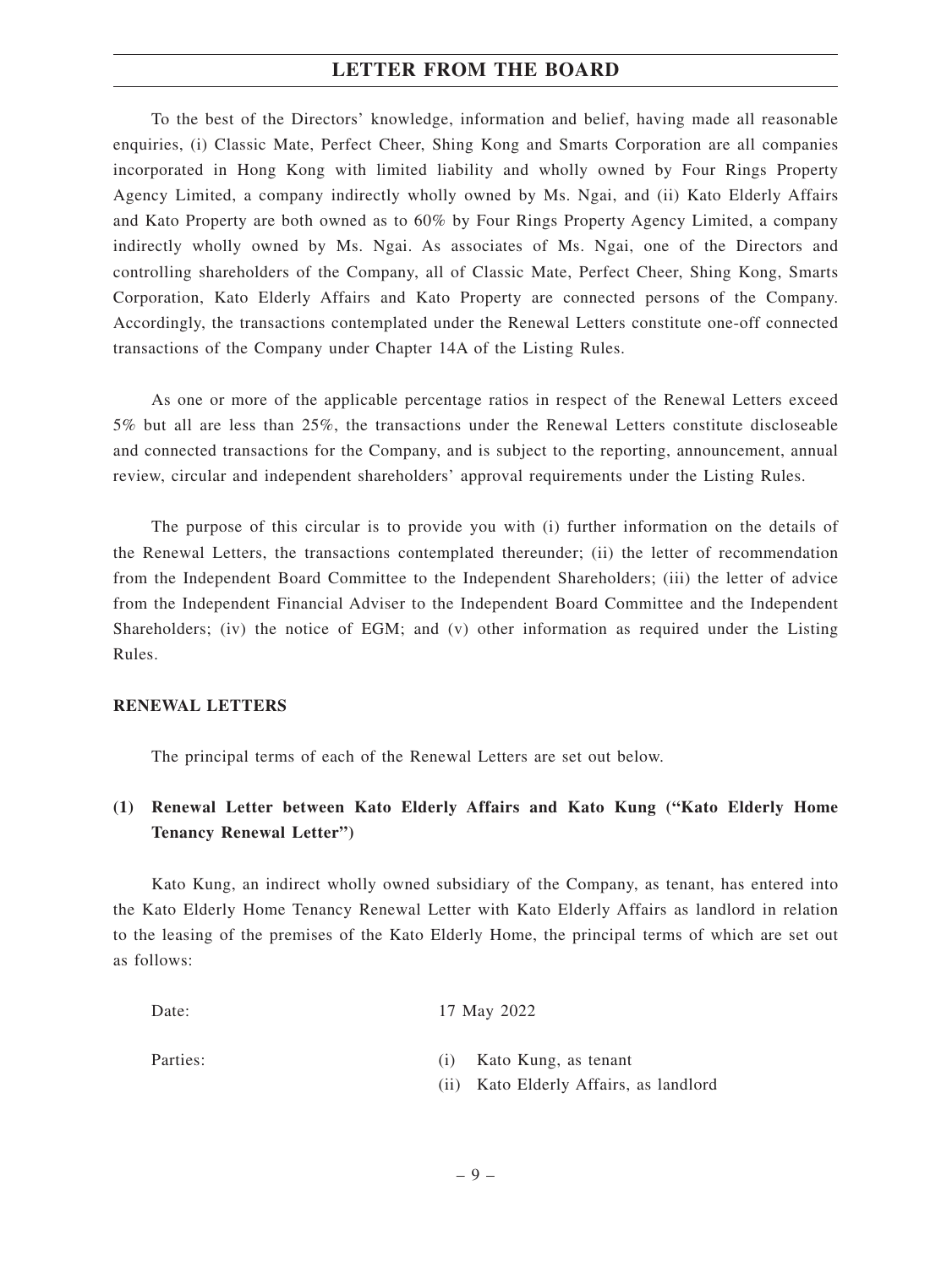| Location of property:                      | Shops 8-12 on G/F and 1/F, Lakeshore Building, 7<br>Tseng Choi Street, Tuen Mun, New Territories, Hong<br>Kong |
|--------------------------------------------|----------------------------------------------------------------------------------------------------------------|
| Size of property (saleable floor<br>area): | Approximately 18,680 sq. ft.                                                                                   |
| Term:                                      | 1 April 2022 to 31 March 2025 (subject to renewal)                                                             |

#### *Historical rental amounts*

The historical rental amounts paid by the Group to Kato Elderly Affairs under the Kato Elderly Home Tenancy Agreement (as defined in the Prospectus) for the three years ended 31 March 2020, 2021 and 2022 was HK\$4,845,000, HK\$4,860,000 and HK\$4,860,000, respectively.

## *Annual rental amounts*

The rent payable by the Group to Kato Elderly Affairs under the Kato Elderly Home Tenancy Renewal Letter for each of the three years ending 31 March 2023, 2024 and 2025 is HK\$4,860,000, HK\$4,860,000 and HK\$4,860,000, respectively, which were arrived at after arm's length negotiations between the parties and with reference to an exhaustive list of prevailing market rent for similar properties in neighboring areas at which the Kato Elderly Home is located. The comparable premises are identified by the Independent Valuer based on its internal database and publicly available information, which the Independent Valuer confirms and the Company concurs are fair and representative comparables for the valuation of the premises. Details of comparable premises are as follows:

|              |             | Approximate |                                     |                   |
|--------------|-------------|-------------|-------------------------------------|-------------------|
|              | Date of     | saleable    |                                     |                   |
|              | transaction |             | area Location                       | Rent              |
|              |             |             |                                     | $(HK\$            |
|              |             | (sq. ft.)   |                                     | $per$ sq. $ft.$ ) |
| Comparable A | Q4/2020     | 13,431      | 1/F & portion on G/F, Honley Court, | 23                |
|              |             |             | Nos. 94-110 Tuen Mun Heung Sze      |                   |
|              |             |             | Wui Road, Tuen Mun,                 |                   |
|              |             |             | New Territories                     |                   |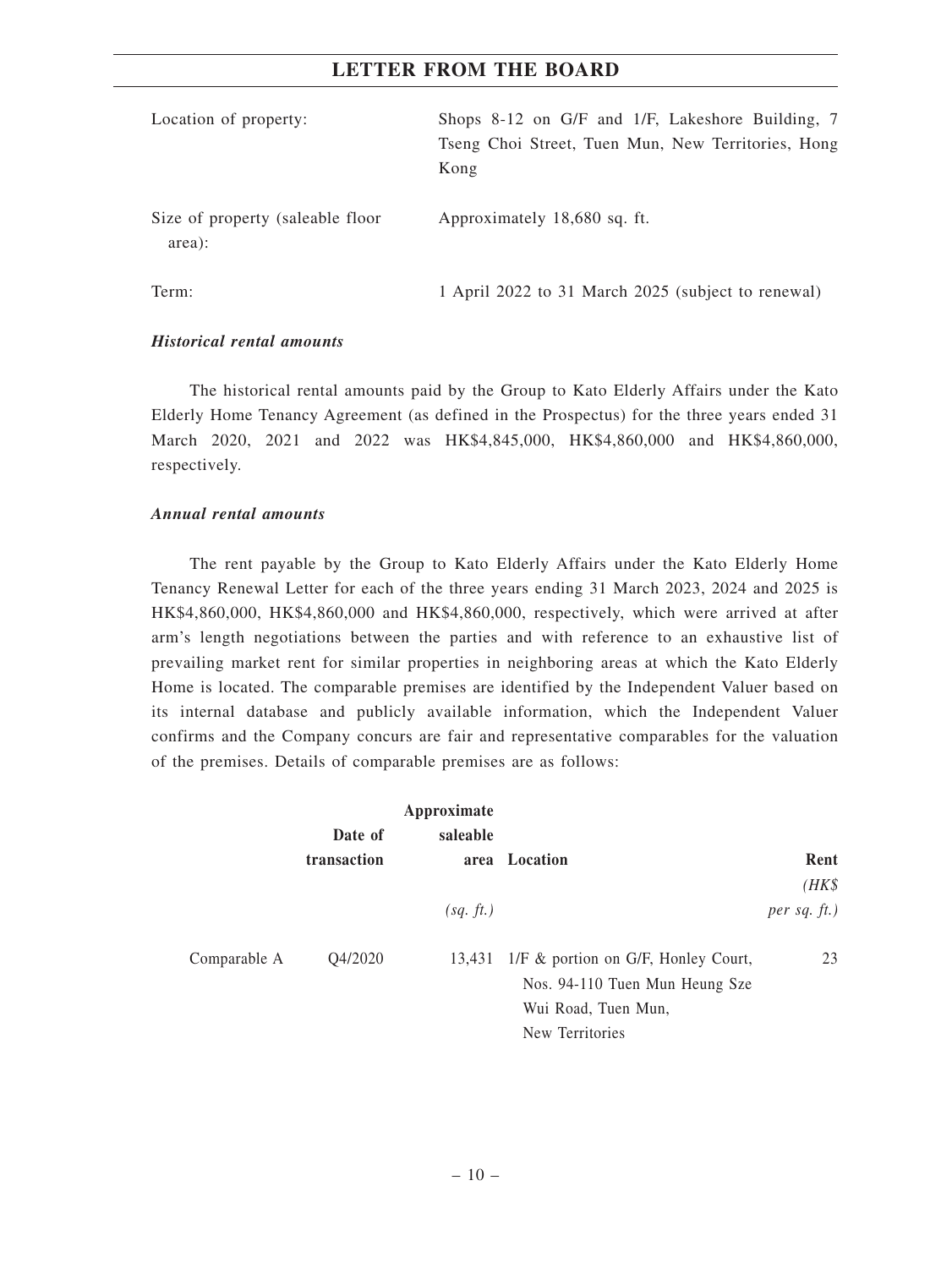|              |             | Approximate |                                                                                                                                                                                         |                   |
|--------------|-------------|-------------|-----------------------------------------------------------------------------------------------------------------------------------------------------------------------------------------|-------------------|
|              | Date of     | saleable    |                                                                                                                                                                                         |                   |
|              | transaction |             | area Location                                                                                                                                                                           | Rent              |
|              |             |             |                                                                                                                                                                                         | $(HK\$            |
|              |             | (sq. ft.)   |                                                                                                                                                                                         | $per$ sq. $ft.$ ) |
| Comparable B | Q3/2020     |             | $6,274$ Shop 5 on G/F & Shop on 1/F and 2<br>Flat Roofs, Top Court, Nos. 56-76<br>& 68-76 Tak Ching Court,<br>Tuen Mun, New Territories                                                 | 40                |
| Comparable C | Q2/2020     | 16,199      | Shop No. 201, 2/F, Commercial/Car<br>Park Block, Tin Ping Estate,<br>48 Tin Ping Road, Sheung Shui,<br>New Territories                                                                  | 31                |
| Comparable D | Q2/2021     | 14,276      | Shop Nos. 312A, 312B, Level 3 &<br>Shop No. 401, Level 4,<br>Commercial Blocks, Commercial<br>Centre No. 2, Cheung Hong<br>Estate, No. 12 Ching Hong Road,<br>Tsing Yi, New Territories | 34                |

Relevant adjustments have been made to the unit rents of comparable premises, including size, location (including floor level), age and condition, and timing difference between the transaction date of the comparable premises and the valuation date to account for the differences between the premises and the comparable premises. Based on the discussion between the Directors and the Independent Valuer and having reviewed the list of comparable premises, the Directors are of the view that the adjustments are appropriate and reasonable for the market rental valuation for the premises.

The rental payments under the Kato Elderly Home Tenancy Renewal Letter are expected to be satisfied by the internal resources of the Group in its usual and ordinary course of business.

The Directors (excluding the independent non-executive Directors who shall provide their views after taking the advice from the Independent Financial Adviser), having taken into account (i) the unit rent under the Kato Elderly Home Tenancy Renewal Letter of approximately HK\$22 is not higher than the unit rent of the market rental value of the Premises of approximately HK\$27 conducted by the Independent Valuer; and (ii) the associated costs of not less than HK\$70 million which the Group may incur if the premises of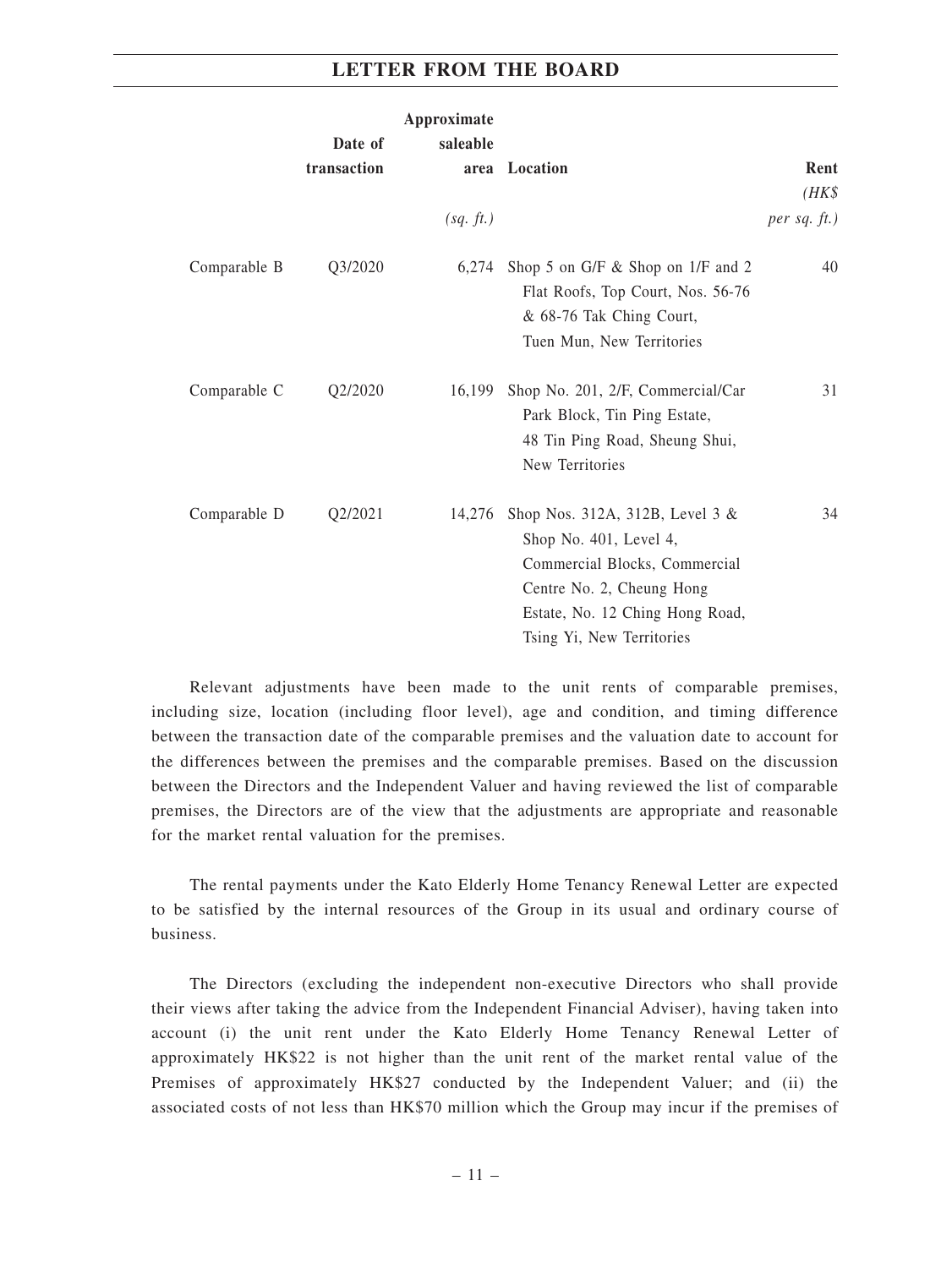the Kato Elderly Home is replaced by another property let from an Independent Third Party, including but not limited to demolishment cost, renovation cost of the new premises, moving cost of existing furniture, facilities and equipment, relocation cost of existing elderly residence to other elderly homes for temporary stay, and cost for applying new licence and employing new staff, consider that it is desirable and in the interests of the Company and the Shareholders as a whole to continue renting the premises of the Kato Elderly Home from Kato Elderly Affairs.

# **(2) Renewal Letter between Kato Property and Kato Kung ("Kato Home for the Aged Tenancy Renewal Letter")**

Kato Kung, an indirect wholly owned subsidiary of the Company, as tenant, has entered into the Kato Home for the Aged Tenancy Renewal Letter with Kato Property as landlord in relation to the leasing of the premises of the Kato Home for the Aged, the principal terms of which are set out as follows:

| Date:                                      | 17 May 2022                                                                         |
|--------------------------------------------|-------------------------------------------------------------------------------------|
| Parties:                                   | Kato Kung, as tenant<br>(i)<br>Kato Property, as landlord<br>(11)                   |
| Location of property:                      | 1/F, Tung Wai Court, No. 3 Tsing Ling Path, Tuen<br>Mun, New Territories, Hong Kong |
| Size of property (saleable floor<br>area): | Approximately 12,277 sq. ft.                                                        |
| Term:                                      | 1 April 2022 to 31 March 2025 (subject to renewal)                                  |

#### *Historical rental amounts*

The historical rental amounts paid by the Group to Kato Property under Kato Home for the Aged Tenancy Agreement (as defined in the Prospectus) for the three years ended 31 March 2020, 2021 and 2022 was HK\$2,382,000, HK\$2,376,000 and HK\$2,376,000, respectively.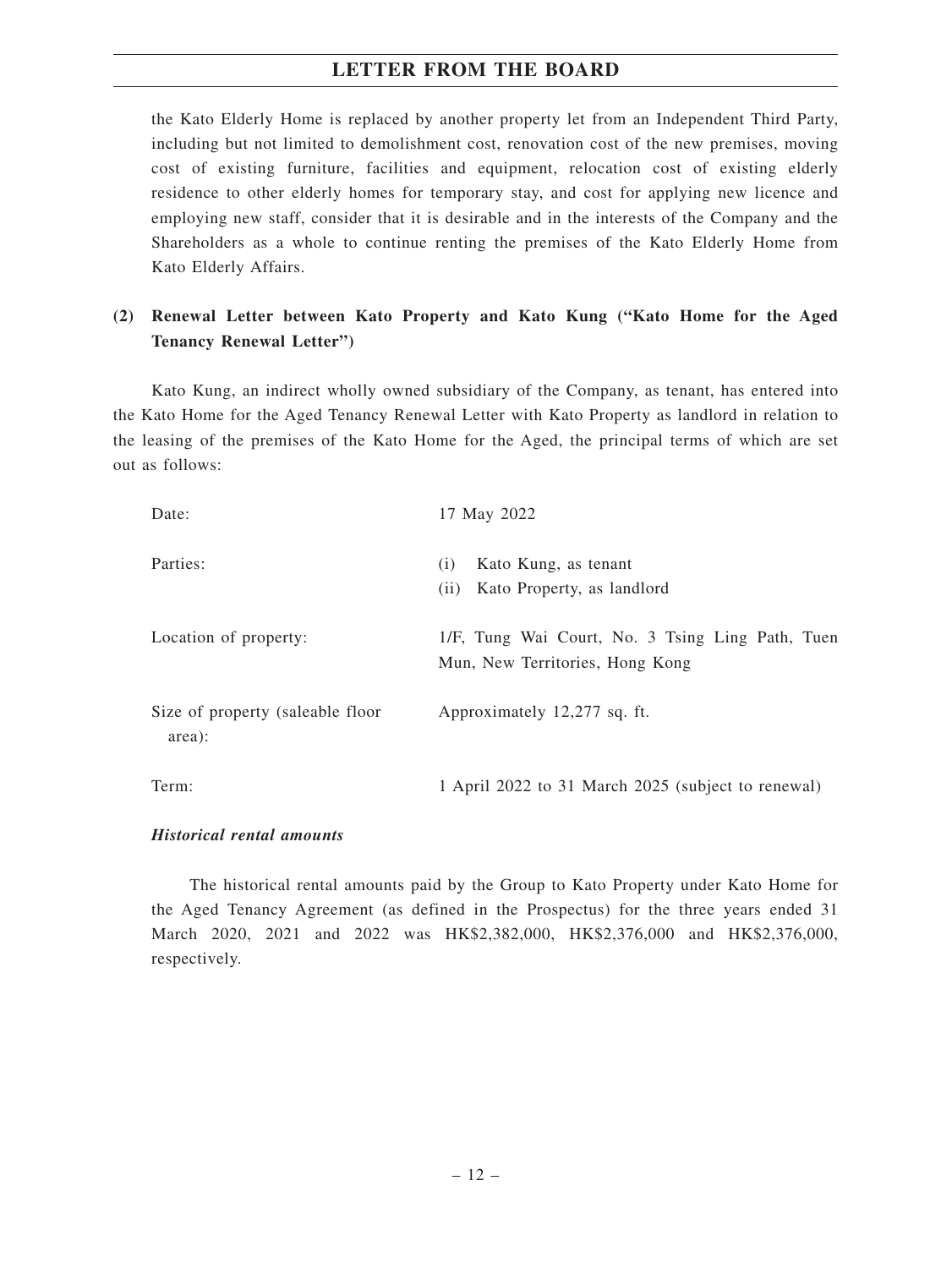#### *Annual rental amounts*

The rent payable by the Group to Kato Property under the Kato Home for the Aged Tenancy Renewal Letter for each of the three years ending 31 March 2023, 2024 and 2025 is HK\$2,376,000, HK\$2,376,000 and HK\$2,376,000, respectively, which were arrived at after arm's length negotiations between the parties and with reference to an exhaustive list of prevailing market rent for similar properties in neighboring areas at which the Kato Home for the Aged is located. The comparable premises are identified by the Independent Valuer based on its internal database and publicly available information, which the Independent Valuer confirms and the Company concurs are fair and representative comparables for the valuation of the premises. Details of comparable premises are as follows:

|              | Date of     | Approximate<br>saleable |                                                                                                                                                                                         |                 |
|--------------|-------------|-------------------------|-----------------------------------------------------------------------------------------------------------------------------------------------------------------------------------------|-----------------|
|              | transaction | area                    | Location                                                                                                                                                                                | Rent            |
|              |             |                         |                                                                                                                                                                                         | $(HK\$          |
|              |             | (sq. ft.)               |                                                                                                                                                                                         | per sq. $ft.$ ) |
| Comparable A | Q4/2020     |                         | 13,431 1/F & portion on G/F, Honley Court,<br>Nos. 94-110 Tuen Mun Heung Sze<br>Wui Road, Tuen Mun,<br>New Territories                                                                  | 23              |
| Comparable B | Q3/2020     | 6,274                   | Shop 5 on G/F & Shop on 1/F and 2<br>Flat Roofs, Top Court, Nos. 56-76<br>& 68-76 Tak Ching Court,<br>Tuen Mun, New Territories                                                         | 40              |
| Comparable C | Q2/2020     | 16,199                  | Shop No. 201, 2/F, Commercial/Car<br>Park Block, Tin Ping Estate,<br>48 Tin Ping Road, Sheung Shui,<br>New Territories                                                                  | 31              |
| Comparable D | Q2/2021     | 14,276                  | Shop Nos. 312A, 312B, Level 3 &<br>Shop No. 401, Level 4,<br>Commercial Blocks, Commercial<br>Centre No. 2, Cheung Hong<br>Estate, No. 12 Ching Hong Road,<br>Tsing Yi, New Territories | 34              |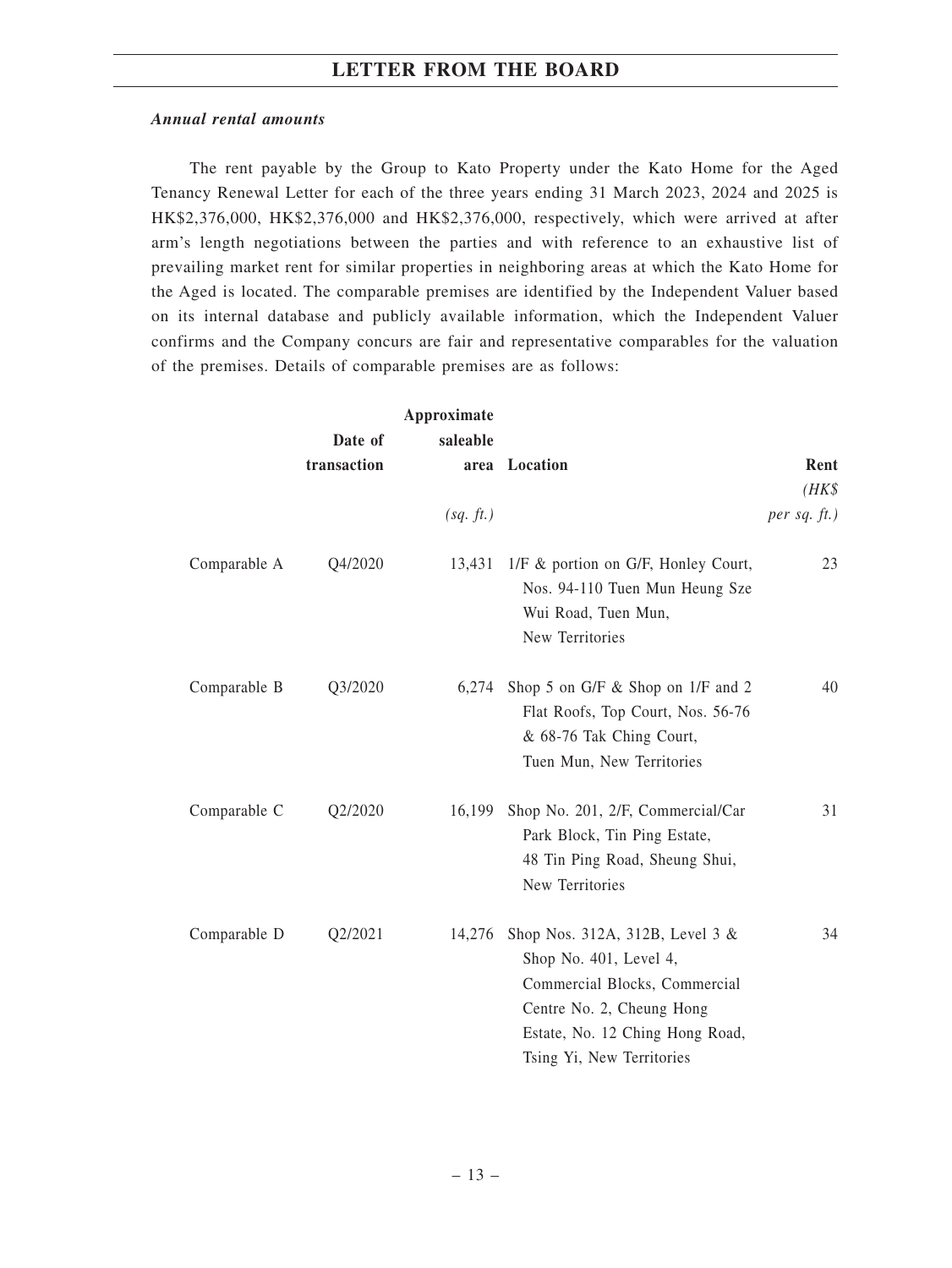Relevant adjustments have been made to the unit rents of comparable premises, including size, location (including floor level), age and condition, and timing difference between the transaction date of the comparable premises and the valuation date to account for the differences between the premises and the comparable premises. Based on the discussion between the Directors and the Independent Valuer and having reviewed the list of comparable premises, the Directors are of the view that the adjustments are appropriate and reasonable for the market rental valuation for the premises.

The rental payments under the Kato Home for the Aged Tenancy Renewal Letter are expected to be satisfied by the internal resources of the Group in its usual and ordinary course of business.

The Directors (excluding the independent non-executive Directors who shall provide their views after taking the advice from the Independent Financial Adviser), having taken into account (i) the unit rent under the Kato Home for the Aged Tenancy Renewal Letter of approximately HK\$16 is not higher than the unit rent of the market rental value of the Premises of approximately HK\$21 conducted by the Independent Valuer; and (ii) the associated costs of not less than HK\$50 million which the Group may incur if the premises of the Kato Home for the Aged is replaced by another property let from an Independent Third Party, including but not limited to demolishment cost, renovation cost of the new premises, moving cost of existing furniture, facilities and equipment, relocation cost of existing elderly residence to other elderly homes for temporary stay, and cost for applying new licence and employing new staff, consider that it is desirable and in the interests of the Company and the Shareholders as a whole to continue renting the premises of the Kato Home for the Aged from Kato Property.

## **(3) Renewal Letter between Classic Mate and Crawfield International ("Fai To Home (On Lai) Tenancy Renewal Letter")**

Crawfield International, an indirect wholly owned subsidiary of the Company, as tenant, has entered into the Fai To Home (On Lai) Tenancy Renewal Letter with Classic Mate as landlord in relation to the leasing of the premises of the Fai To Home (On Lai), the principal terms of which are set out as follows:

| Date:                 | 17 May 2022                                                                                       |
|-----------------------|---------------------------------------------------------------------------------------------------|
| Parties:              | Crawfield International, as tenant<br>(1)<br>Classic Mate, as landlord<br>(11)                    |
| Location of property: | Shops $1-17$ on $1/F$ , On Lai Building, 3 Tsing To Path,<br>Tuen Mun, New Territories, Hong Kong |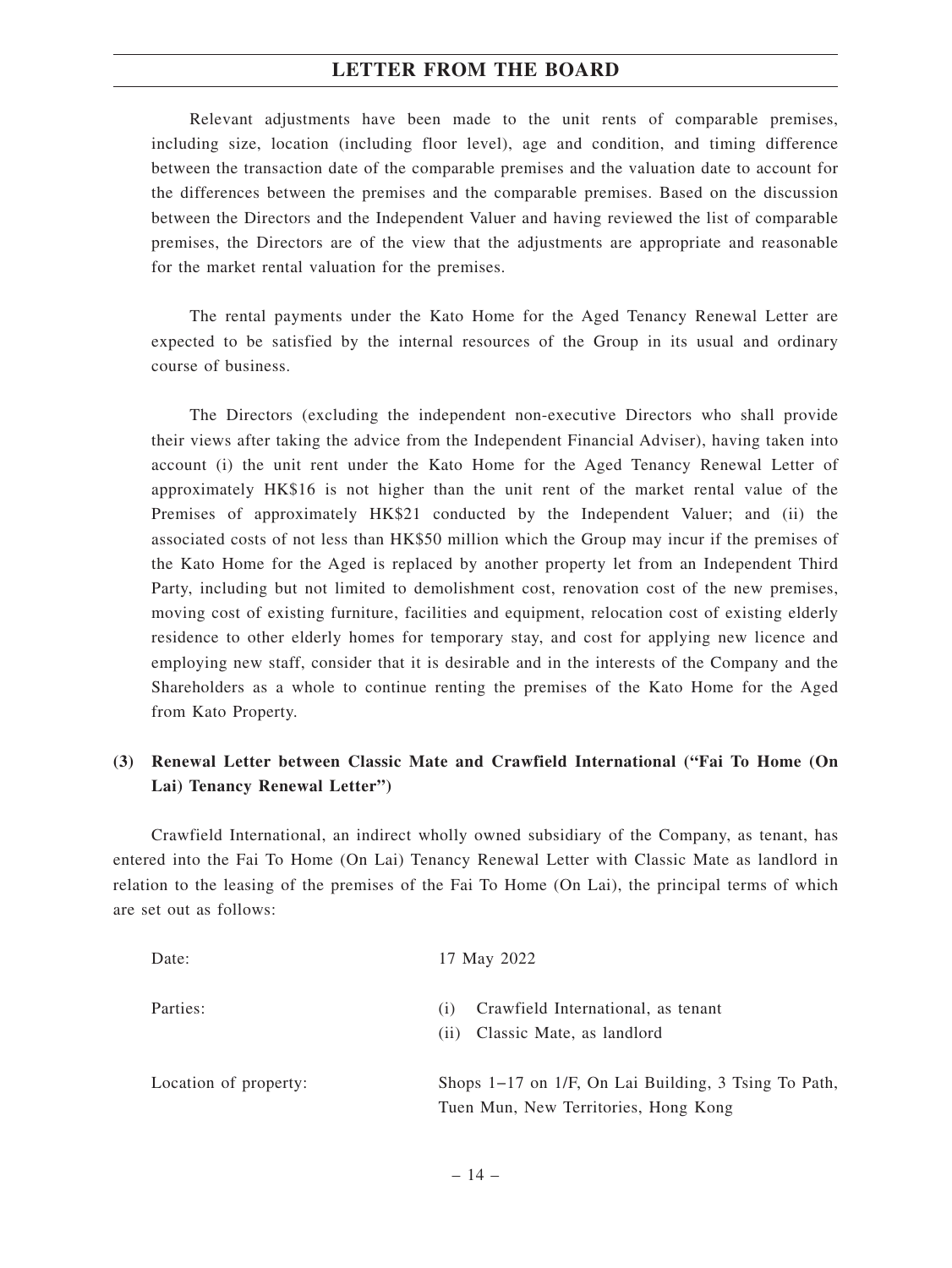Size of property (saleable floor area):

Approximately 5,271 sq. ft.

Term: 1 April 2022 to 31 March 2025 (subject to renewal)

## *Historical rental amounts*

The historical rental amounts paid by the Group to Classic Mate under the Fai To Home (On Lai) Tenancy Agreement (as defined in the Prospectus) for the three years ended 31 March 2020, 2021 and 2022 was HK\$1,228,800, HK\$1,236,000 and HK\$1,236,000, respectively.

#### *Annual rental amounts*

The rent payable by the Group to Classic Mate under the Fai To Home (On Lai) Tenancy Renewal Letter for each of the three years ending 31 March 2023, 2024 and 2025 is HK\$1,236,000, HK\$1,236,000 and HK\$1,236,000, respectively, which were arrived at after arm's length negotiations between the parties and with reference to an exhaustive list of prevailing market rent for similar properties in neighboring areas at which the Fai To Home (On Lai) is located. The comparable premises are identified by the Independent Valuer based on its internal database and publicly available information, which the Independent Valuer confirms and the Company concurs are fair and representative comparables for the valuation of the premises. Details of comparable premises are as follows:

|              |             | Approximate |                                                                                              |                 |
|--------------|-------------|-------------|----------------------------------------------------------------------------------------------|-----------------|
|              | Date of     | saleable    |                                                                                              |                 |
|              | transaction |             | area Location                                                                                | Rent            |
|              |             |             |                                                                                              | $(HK\$          |
|              |             | (sq. ft.)   |                                                                                              | per sq. $ft.$ ) |
| Comparable A | Q4/2020     | 13,431      | 1/F & portion on G/F, Honley Court,<br>Nos. 94-110 Tuen Mun Heung Sze<br>Wui Road, Tuen Mun, | 23              |
|              |             |             | New Territories                                                                              |                 |
| Comparable B | Q3/2020     | 6,274       | Shop 5 on G/F $\&$ Shop on 1/F and 2                                                         | 40              |
|              |             |             | Flat Roofs, Top Court, Nos. 56-76                                                            |                 |
|              |             |             | & 68-76 Tak Ching Court,                                                                     |                 |
|              |             |             | Tuen Mun, New Territories                                                                    |                 |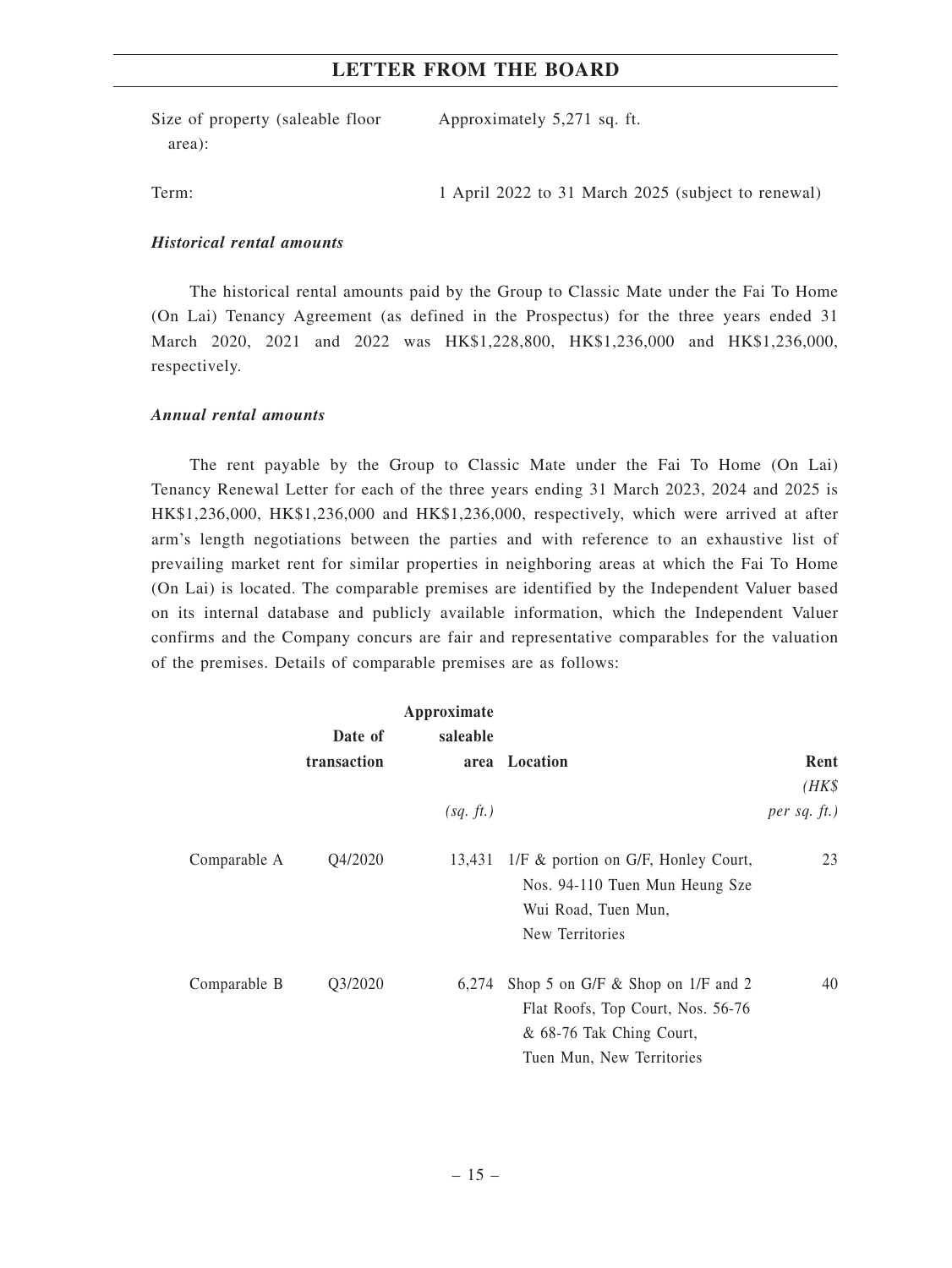| Approximate  |             |           |                                                                                                                                                                                           |                 |
|--------------|-------------|-----------|-------------------------------------------------------------------------------------------------------------------------------------------------------------------------------------------|-----------------|
|              | Date of     | saleable  |                                                                                                                                                                                           |                 |
|              | transaction |           | area Location                                                                                                                                                                             | Rent            |
|              |             |           |                                                                                                                                                                                           | $(HK\$          |
|              |             | (sq. ft.) |                                                                                                                                                                                           | per sq. $ft.$ ) |
| Comparable C | Q2/2020     | 16,199    | Shop No. 201, 2/F, Commercial/Car<br>Park Block, Tin Ping Estate,<br>48 Tin Ping Road, Sheung Shui,<br>New Territories                                                                    | 31              |
| Comparable D | Q2/2021     | 14,276    | Shop Nos. 312A, 312B, Level $3 &$<br>Shop No. 401, Level 4,<br>Commercial Blocks, Commercial<br>Centre No. 2, Cheung Hong<br>Estate, No. 12 Ching Hong Road,<br>Tsing Yi, New Territories | 34              |

Relevant adjustments have been made to the unit rents of comparable premises, including size, location (including floor level), age and condition, and timing difference between the transaction date of the comparable premises and the valuation date to account for the differences between the premises and the comparable premises. Based on the discussion between the Directors and the Independent Valuer and having reviewed the list of comparable premises, the Directors are of the view that the adjustments are appropriate and reasonable for the market rental valuation for the premises.

The rental payments under the Fai To Home (On Lai) Tenancy Renewal Letter are expected to be satisfied by the internal resources of the Group in its usual and ordinary course of business.

The Directors (excluding the independent non-executive Directors who shall provide their views after taking the advice from the Independent Financial Adviser), having taken into account (i) the unit rent for the premises of the Fai To Home (On Lai) Tenancy Renewal Letter of approximately HK\$20 is not higher than the unit rent of the market rental value of the Premises of approximately HK\$25 conducted by the Independent Valuer; and (ii) the associated costs of not less than HK\$20 million which the Group may incur if the premises of the Fai To Home (On Lai) is replaced by another property let from an Independent Third Party, including but not limited to demolishment cost, renovation cost of the new premises, moving cost of existing furniture, facilities and equipment, relocation cost of existing elderly residence to other elderly homes for temporary stay, and cost for applying new licence and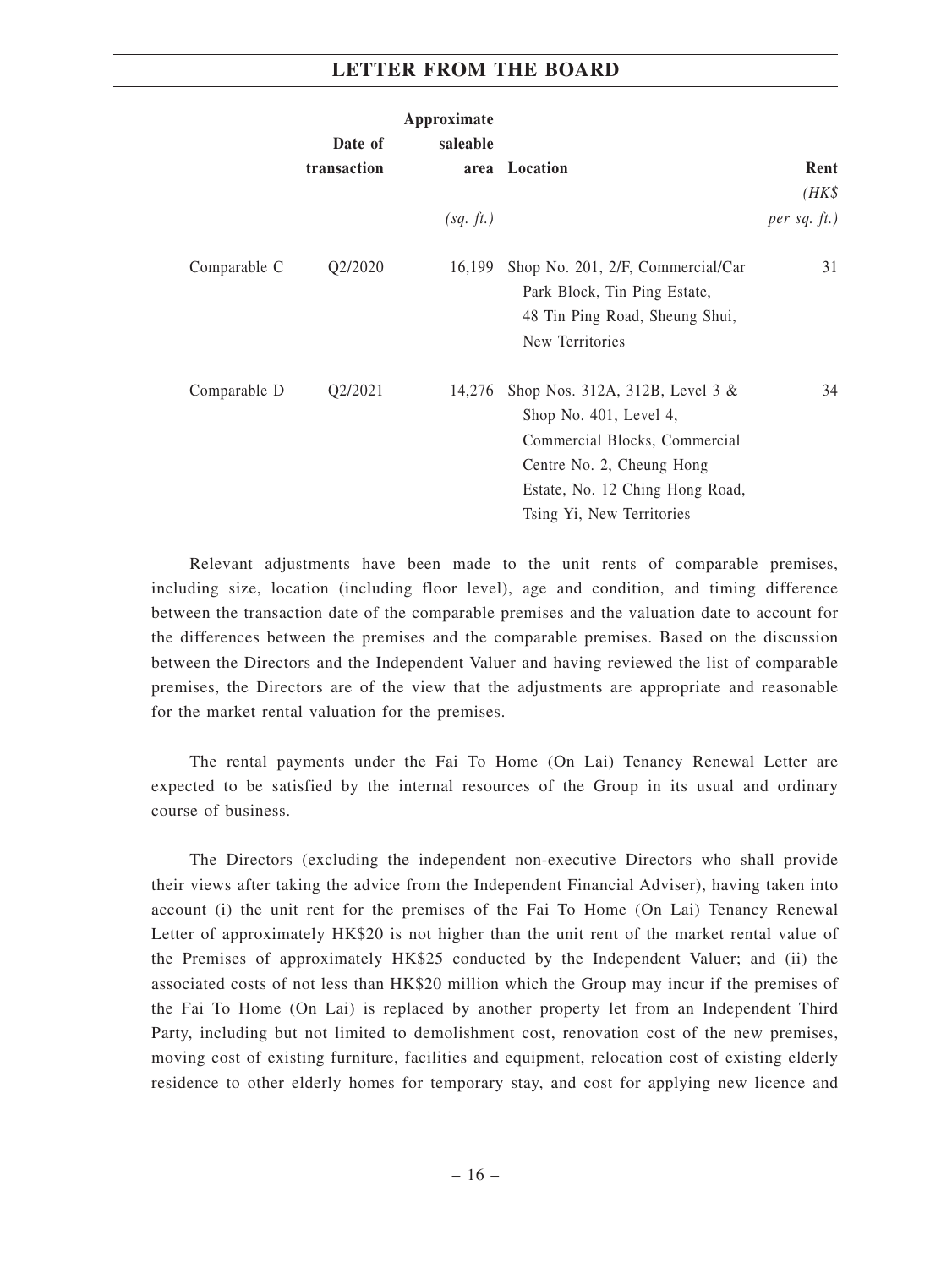employing new staff, consider that it is desirable and in the interests of the Company and the Shareholders as a whole to continue renting the premises of the Fai To Home (On Lai) from Classic Mate.

# **(4) Renewal Letter between Perfect Cheer and Crawfield International ("Fai To Home (Tuen Mun) Tenancy Renewal Letter")**

Crawfield International, an indirect wholly owned subsidiary of the Company, as tenant, has entered into the Fai To Home (Tuen Mun) Tenancy Renewal Letter with Perfect Cheer as landlord in relation to the leasing of the premises of the Fai To Home (Tuen Mun), the principal terms of which are set out as follows:

| Date:                                      | 17 May 2022                                                                                                              |
|--------------------------------------------|--------------------------------------------------------------------------------------------------------------------------|
| Parties:                                   | Crawfield International, as tenant<br>(i)<br>Perfect Cheer, as landlord<br>(i)                                           |
| Location of property:                      | 1/F, including Entrance on G/F, Florence Mansion, 6<br>Tsing Ling Path, Area 4B, Tuen Mun, New Territories,<br>Hong Kong |
| Size of property (saleable floor<br>area): | Approximately 8,645 sq. ft.                                                                                              |
| Term:                                      | 1 April 2022 to 31 March 2025 (subject to renewal)                                                                       |

#### *Historical rental amounts*

The historical rental amounts paid by the Group to Perfect Cheer under the Fai To Home (Tuen Mun) Tenancy Agreement (as defined in the Prospectus) for the three years ended 31 March 2020, 2021 and 2022 was HK\$1,987,200, HK\$2,004,000 and HK\$2,004,000, respectively.

#### *Annual rental amounts*

The rent payable by the Group to Perfect Cheer under the Fai To Home (Tuen Mun) Tenancy Renewal Letter for each of the three years ending 31 March 2023, 2024 and 2025 is HK\$2,004,000, HK\$2,004,000 and HK\$2,004,000, respectively, which were arrived at after arm's length negotiation between the parties and with reference to an exhaustive list of prevailing market rent for similar properties in neighboring areas at which the Fai To Home (Tuen Mun) is located. The comparable premises are identified by the Independent Valuer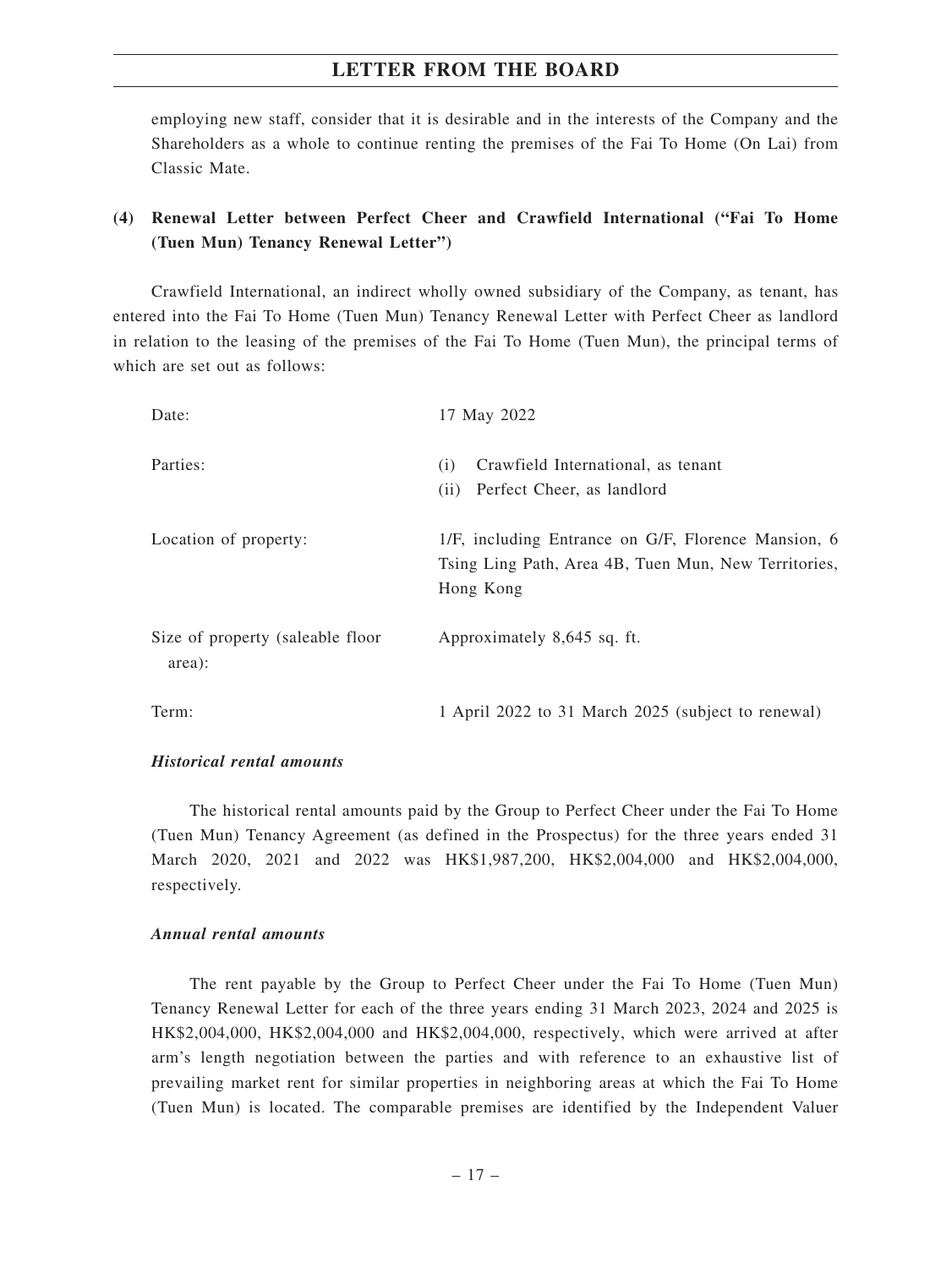based on its internal database and publicly available information, which the Independent Valuer confirms and the Company concurs are fair and representative comparables for the valuation of the premises. Details of comparable premises are as follows:

|              | Date of<br>transaction | Approximate<br>saleable | area Location                                                                                                                                                                           | Rent<br>$(HK\$  |
|--------------|------------------------|-------------------------|-----------------------------------------------------------------------------------------------------------------------------------------------------------------------------------------|-----------------|
|              |                        | (sq. ft.)               |                                                                                                                                                                                         | per sq. $ft.$ ) |
| Comparable A | Q4/2020                |                         | 13,431 1/F & portion on G/F, Honley Court,<br>Nos. 94-110 Tuen Mun Heung Sze<br>Wui Road, Tuen Mun,<br>New Territories                                                                  | 23              |
| Comparable B | Q3/2020                | 6,274                   | Shop 5 on G/F & Shop on 1/F and 2<br>Flat Roofs, Top Court, Nos. 56-76<br>& 68-76 Tak Ching Court,<br>Tuen Mun, New Territories                                                         | 40              |
| Comparable C | Q2/2020                | 16,199                  | Shop No. 201, 2/F, Commercial/Car<br>Park Block, Tin Ping Estate,<br>48 Tin Ping Road, Sheung Shui,<br>New Territories                                                                  | 31              |
| Comparable D | Q2/2021                | 14,276                  | Shop Nos. 312A, 312B, Level 3 &<br>Shop No. 401, Level 4,<br>Commercial Blocks, Commercial<br>Centre No. 2, Cheung Hong<br>Estate, No. 12 Ching Hong Road,<br>Tsing Yi, New Territories | 34              |

Relevant adjustments have been made to the unit rents of comparable premises, including size, location (including floor level), age and condition, and timing difference between the transaction date of the comparable premises and the valuation date to account for the differences between the premises and the comparable premises. Based on the discussion between the Directors and the Independent Valuer and having reviewed the list of comparable premises, the Directors are of the view that the adjustments are appropriate and reasonable for the market rental valuation for the premises.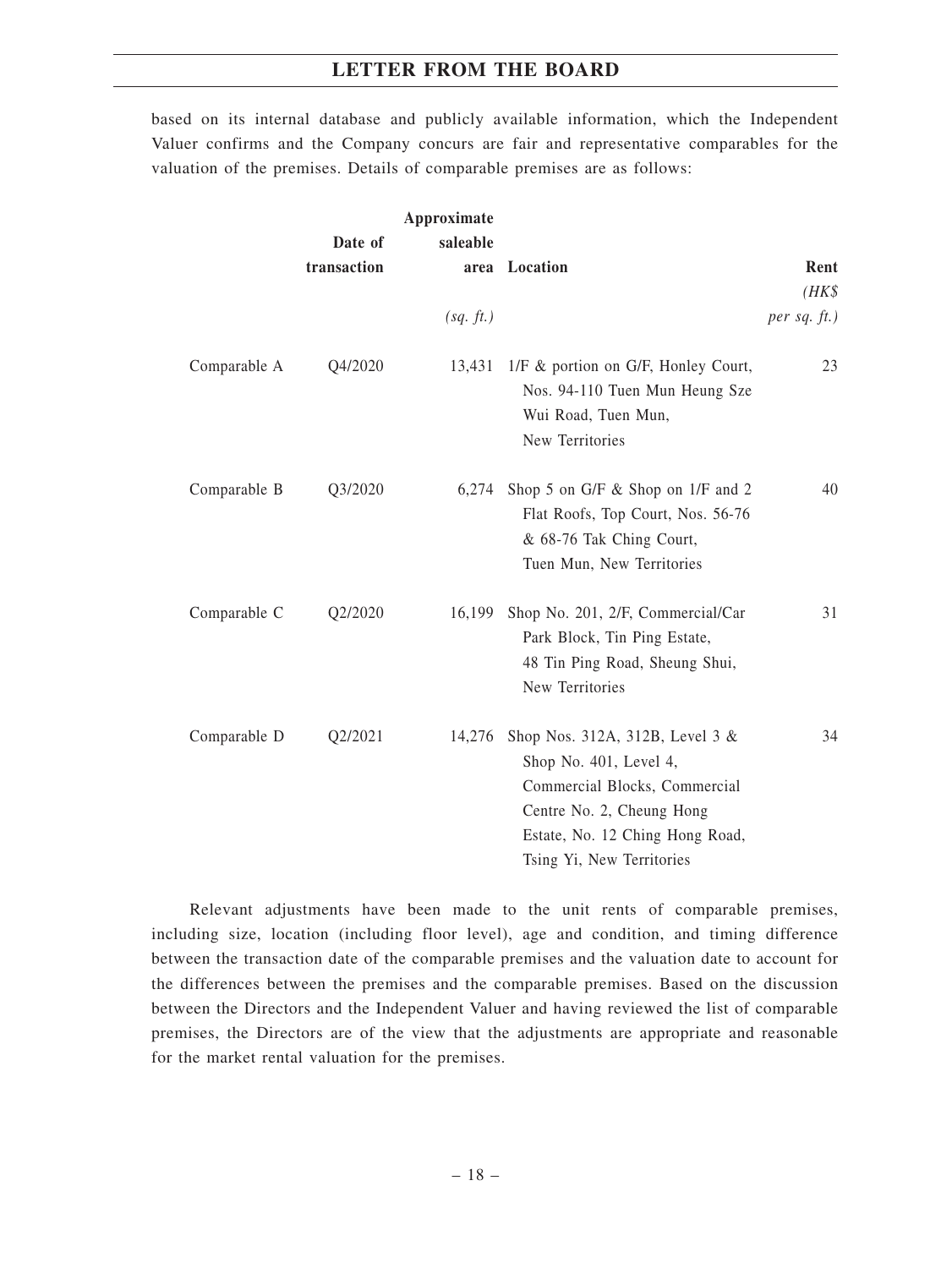The rental payments under the Fai To Home (Tuen Mun) Tenancy Renewal Letter are expected to be satisfied by the internal resources of the Group in its usual and ordinary course of business.

The Directors (excluding the independent non-executive Directors who shall provide their views after taking the advice from the Independent Financial Adviser), having taken into account (i) the unit rent under the Fai To Home (Tuen Mun) Tenancy Renewal Letter of approximately HK\$19 is not higher than the unit rent of the market rental value of the Premises of approximately HK\$24 conducted by the Independent Valuer; and (ii) the associated costs of not less than HK\$40 million which the Group may incur if the premises of the Fai To Home (Tuen Mun) is replaced by another property let from an Independent Third Party, including but not limited to demolishment cost, renovation cost of the new premises, moving cost of existing furniture, facilities and equipment, relocation cost of existing elderly residence to other elderly homes for temporary stay, and cost for applying new licence and employing new staff, consider that it is desirable and in the interests of the Company and the Shareholders as a whole to continue renting the premises of the Fai To Home (Tuen Mun) from Perfect Cheer.

# **(5) Renewal Letter between Shing Kong and Tsuen Wan Elderly Centre ("Tsuen Wan Centre Tenancy Renewal Letter")**

Tsuen Wan Elderly Centre, an indirect wholly owned subsidiary of the Company, as tenant, has entered into the Tsuen Wan Centre Tenancy Renewal Letter with Shing Kong as landlord in relation to the leasing of the premises of the Tsuen Wan Centre, the principal terms of which are set out as follows:

| Date:                                      | 17 May 2022                                                                                                            |
|--------------------------------------------|------------------------------------------------------------------------------------------------------------------------|
| Parties:                                   | Tsuen Wan Elderly Centre, as tenant<br>(i)<br>Shing Kong, as landlord<br>(i)                                           |
| Location of property:                      | Shop C1, 1/F, Tsuen Wan Centre Shopping Arcade,<br>87–105 Tsuen King Circuit, Tsuen Wan, New<br>Territories, Hong Kong |
| Size of property (saleable floor<br>area): | Approximately 15,950 sq. ft.                                                                                           |
| Term:                                      | 1 April 2022 to 31 March 2025 (subject to renewal)                                                                     |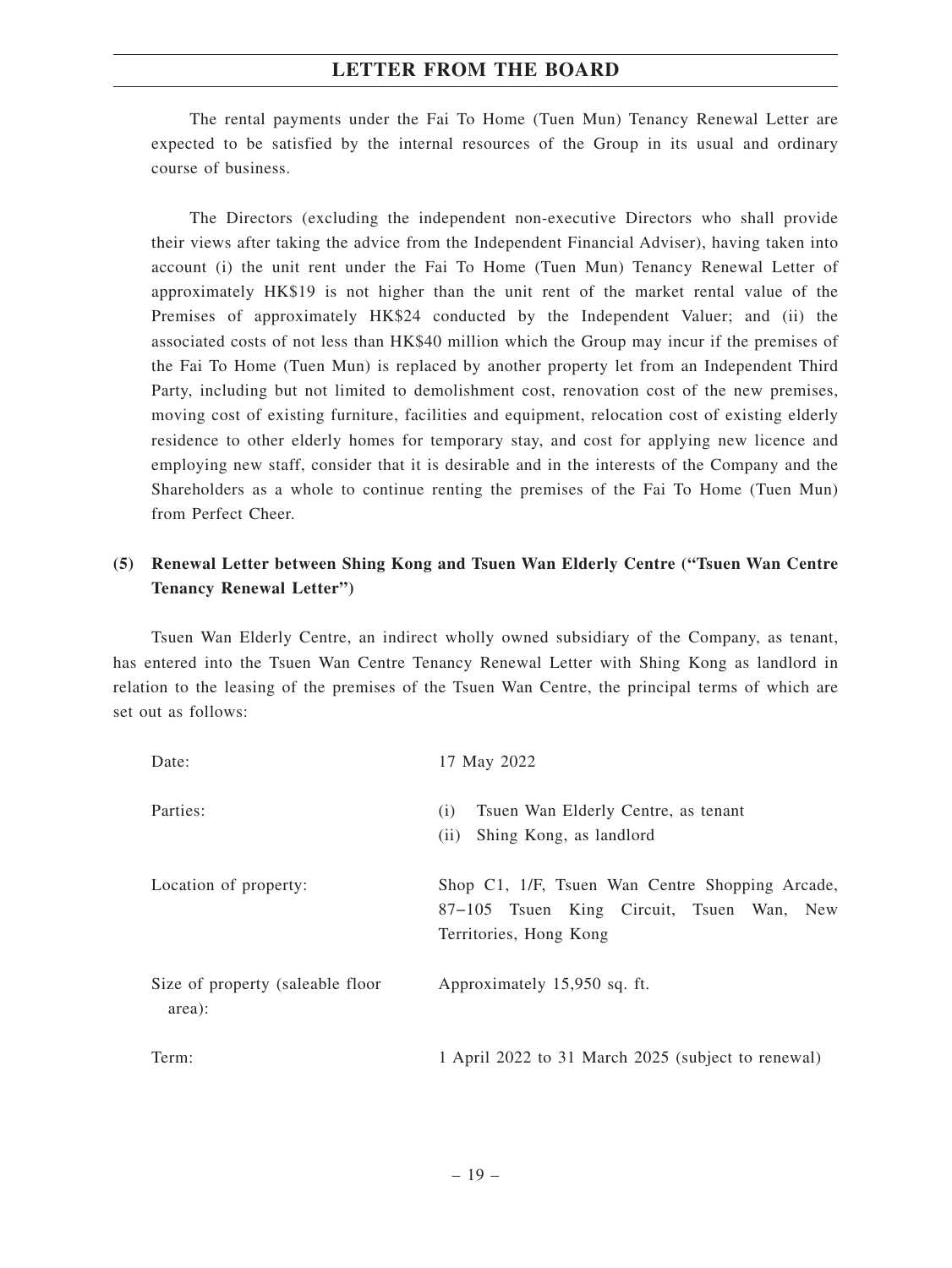#### *Historical rental amounts*

The historical rental amounts paid by the Group to Shing Kong under the Tsuen Wan Centre Tenancy Agreement (as defined in the Prospectus) for the three years ended 31 March 2020, 2021 and 2022 was HK\$2,923,200, HK\$2,904,000 and HK\$2,904,000, respectively.

#### *Annual rental amounts*

The rent payable by the Group to Shing Kong under the Tsuen Wan Centre Tenancy Renewal Letter for each of the three years ending 31 March 2023, 2024 and 2025 is HK\$2,904,000, HK\$2,904,000 and HK\$2,904,000, respectively, which were arrived at after arm's length negotiations between the parties and with reference to an exhaustive list of prevailing market rent for similar properties in neighboring areas at which the Tsuen Wan Centre is located. The comparable premises are identified by the Independent Valuer based on its internal database and publicly available information, which the Independent Valuer confirms and the Company concurs are fair and representative comparables for the valuation of the premises. Details of comparable premises are as follows:

|              |             | Approximate |                                                                                                                                                            |                   |
|--------------|-------------|-------------|------------------------------------------------------------------------------------------------------------------------------------------------------------|-------------------|
|              | Date of     | saleable    |                                                                                                                                                            |                   |
|              | transaction |             | area Location                                                                                                                                              | Rent              |
|              |             |             |                                                                                                                                                            | $(HK\$            |
|              |             | (sq. ft.)   |                                                                                                                                                            | $per$ sq. $ft.$ ) |
| Comparable A | Q4/2021     | 15,107      | Shop G5 on G/F, 1/F & Flat Roof,<br>$2/F & 3/F$ , Kwai Ying Building,<br>No. 1 Shek Man Path & Nos. 2/10<br>Shek Ying Path, Kwai Chung,<br>New Territories | 33                |
| Comparable B | Q4/2021     | 2,153       | Basement, Kwai Ying Building, No.<br>1 Shek Man Path & Nos. 2/10<br>Shek Ying Path, Kwai Chung,<br>New Territories                                         | 23                |
| Comparable C | Q4/2020     | 17,188      | Shop Nos. 123-124 & 127-151 on<br>1/F, Belvedere Square, Belvedere<br>Garden Phase 2, No. 620 Castle<br>Peak Road, Tsuen Wan,<br>New Territories           | 22                |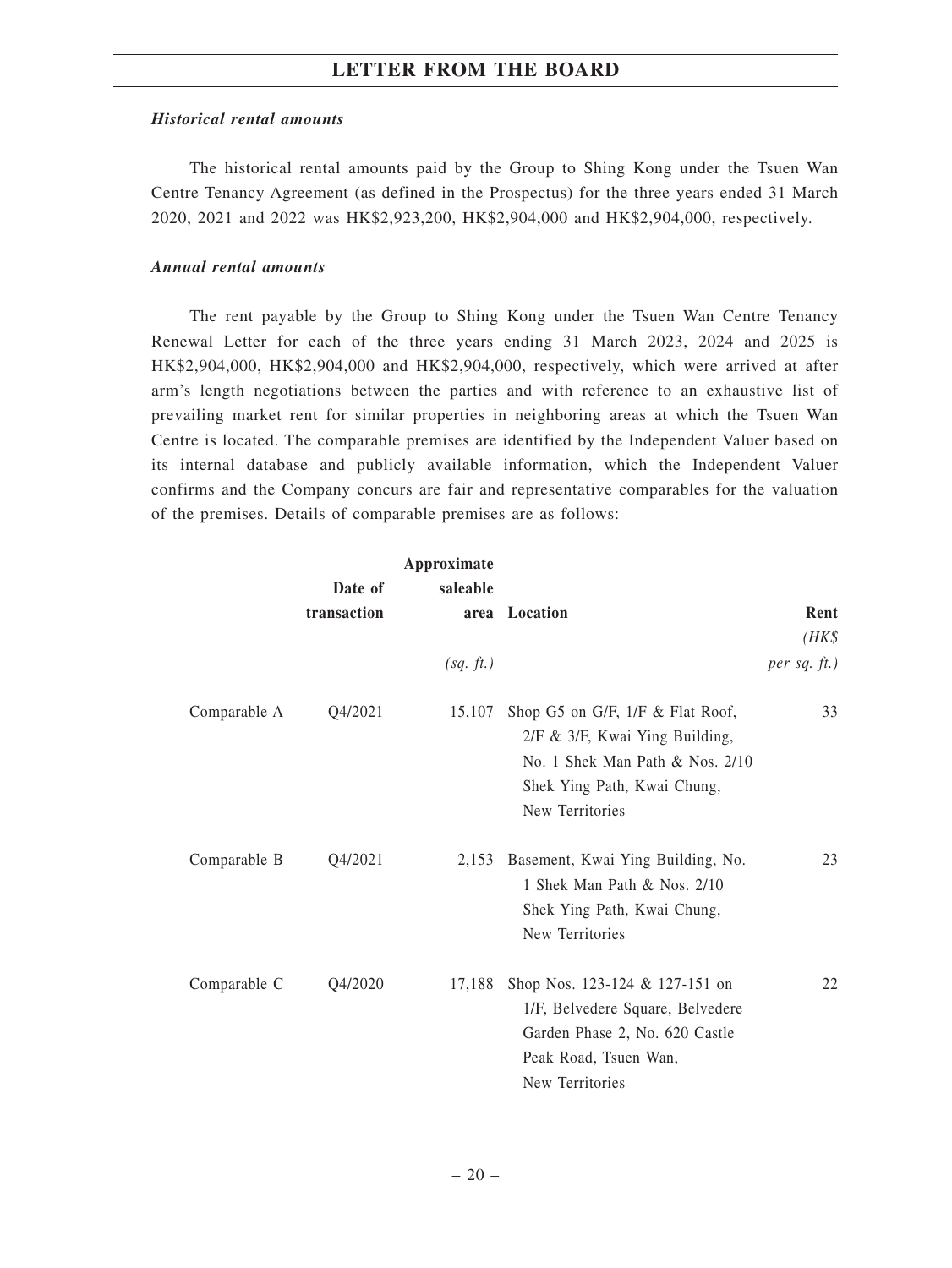|              |                        | Approximate      |                                                                                                                                                                                                        |                   |
|--------------|------------------------|------------------|--------------------------------------------------------------------------------------------------------------------------------------------------------------------------------------------------------|-------------------|
|              | Date of<br>transaction | saleable<br>area | Location                                                                                                                                                                                               | Rent<br>$(HK\$    |
|              |                        | (sq. ft.)        |                                                                                                                                                                                                        | $per$ sq. $ft.$ ) |
| Comparable D | Q2/2020                |                  | 10,188 Flat Nos. 1 and 2 on 1/F & Shop<br>No. 12 on G/F, Po Kai Mansion,<br>No. 12 Wo Yi Hop Road,<br>Kwai Chung, New Territories                                                                      | 37                |
| Comparable E | Q2/2020                | 9,660            | Shop No. 10 on G/F & Store No 10<br>on Cockloft Floor, Commercial<br>Development Allway Gardens<br>Phase 2, Nos. 187-195 Tsuen King<br>Circuit, Nos. 2-22 On Yat Street,<br>Tsuen Wan, New Territories | 35                |
| Comparable F | Q2/2020                | 15,969           | Shop No. 22 on G/F with entrance $\&$<br>portion of $1/F$ (Shop Nos. 1, 2 &<br>4), Tak Cheong Building, No. 1001<br>Kwai Chung Road, Kwai Chung,<br>New Territories                                    | 25                |
| Comparable G | Q2/2021                |                  | 4,135 1/F, Man Shing Mansion, Nos.<br>109-115 Wo Tong Tsui Street,<br>Kwai Chung, New Territories                                                                                                      | 30                |

Relevant adjustments have been made to the unit rents of comparable premises, including size, location (including floor level), age and condition, and timing difference between the transaction date of the comparable premises and the valuation date to account for the differences between the premises and the comparable premises. Based on the discussion between the Directors and the Independent Valuer and having reviewed the list of comparable premises, the Directors are of the view that the adjustments are appropriate and reasonable for the market rental valuation for the premises.

The rental payments under the Tsuen Wan Centre Tenancy Renewal Letter are expected to be satisfied by the internal resources of the Group in its usual and ordinary course of business.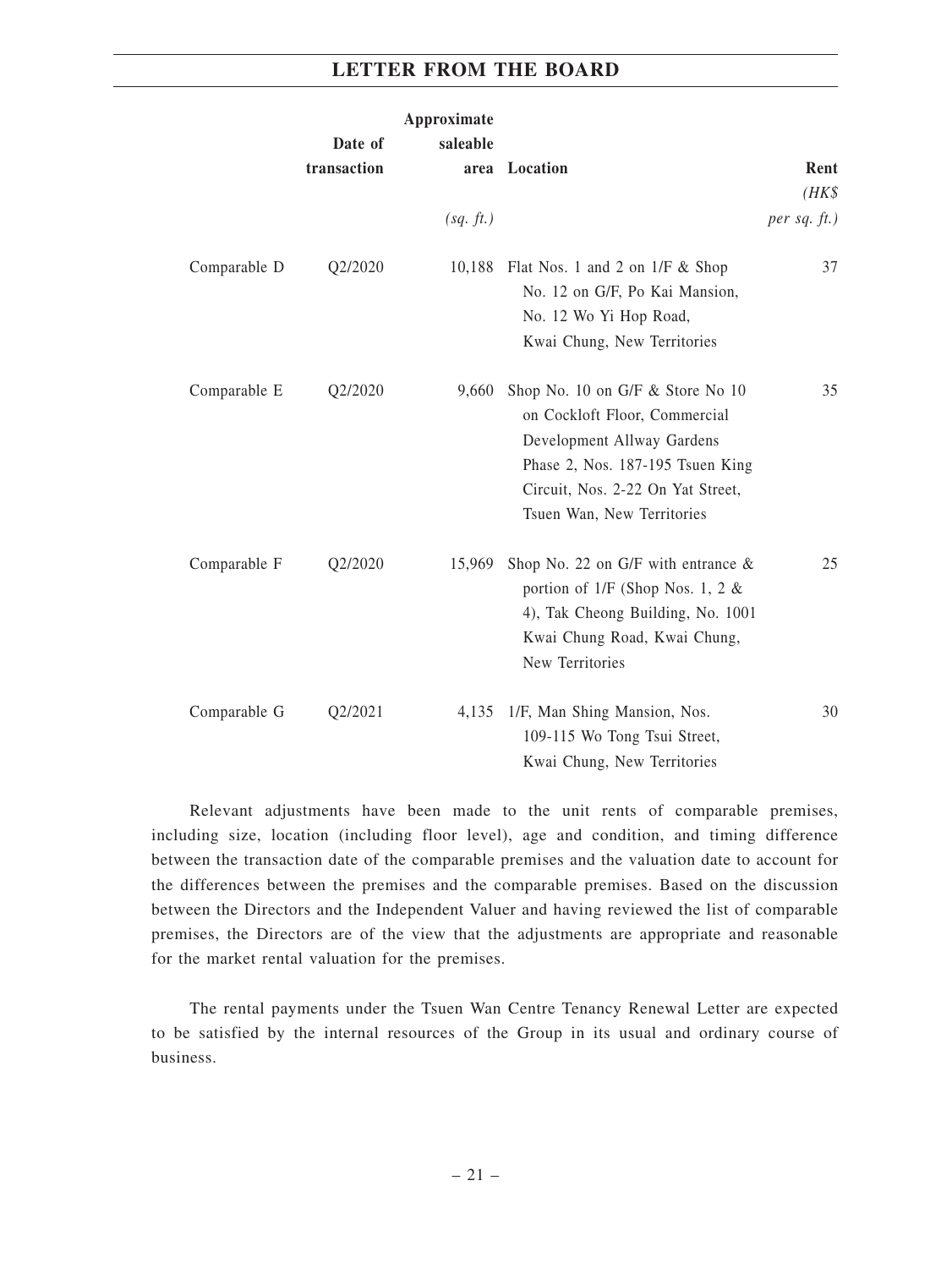The Directors (excluding the independent non-executive Directors who shall provide their views after taking the advice from the Independent Financial Adviser), having taken into account (i) the unit rent for the premises of the Tsuen Wan Centre Tenancy Renewal Letter of approximately HK\$15 is not higher than the unit rent of the market rental value of the Premises of approximately HK\$20 conducted by the Independent Valuer; and (ii) the associated costs of not less than HK\$60 million which the Group may incur if the premises of the Tsuen Wan Centre is replaced by another property let from an Independent Third Party, including but not limited to demolishment cost, renovation cost of the new premises, moving cost of existing furniture, facilities and equipment, relocation cost of existing elderly residence to other elderly homes for temporary stay, and cost for applying new licence and employing new staff, consider that it is desirable and in the interests of the Company and the Shareholders as a whole to continue renting the premises of the Tsuen Wan Centre from Shing Kong.

# **(6) Renewal Letter between Smarts Corporation and Happy Luck ("Happy Luck Home Tenancy Renewal Letter")**

Happy Luck, an indirect wholly owned subsidiary of the Company, as tenant, has entered into the Happy Luck Home Tenancy Renewal Letter with Smarts Corporation as landlord in relation to the leasing of the premises of the Happy Luck Home, the principal terms of which are set out as follows:

| Date:                                      | 17 May 2022                                                                                                                                                                |
|--------------------------------------------|----------------------------------------------------------------------------------------------------------------------------------------------------------------------------|
| Parties:                                   | Happy Luck, as tenant<br>(i)<br>Smarts Corporation, as landlord<br>(ii)                                                                                                    |
| Location of property:                      | 2nd Floor of Phase 1 of Commercial Development of<br>Allway Gardens, Nos. 187–195 Tsuen King Circuit,<br>Nos. 2–22 On Yat Street, Tsuen Wan, New Territories,<br>Hong Kong |
| Size of property (saleable floor<br>area): | Approximately 15,729 sq. ft.                                                                                                                                               |
| Term:                                      | 1 April 2022 to 31 March 2025 (subject to renewal)                                                                                                                         |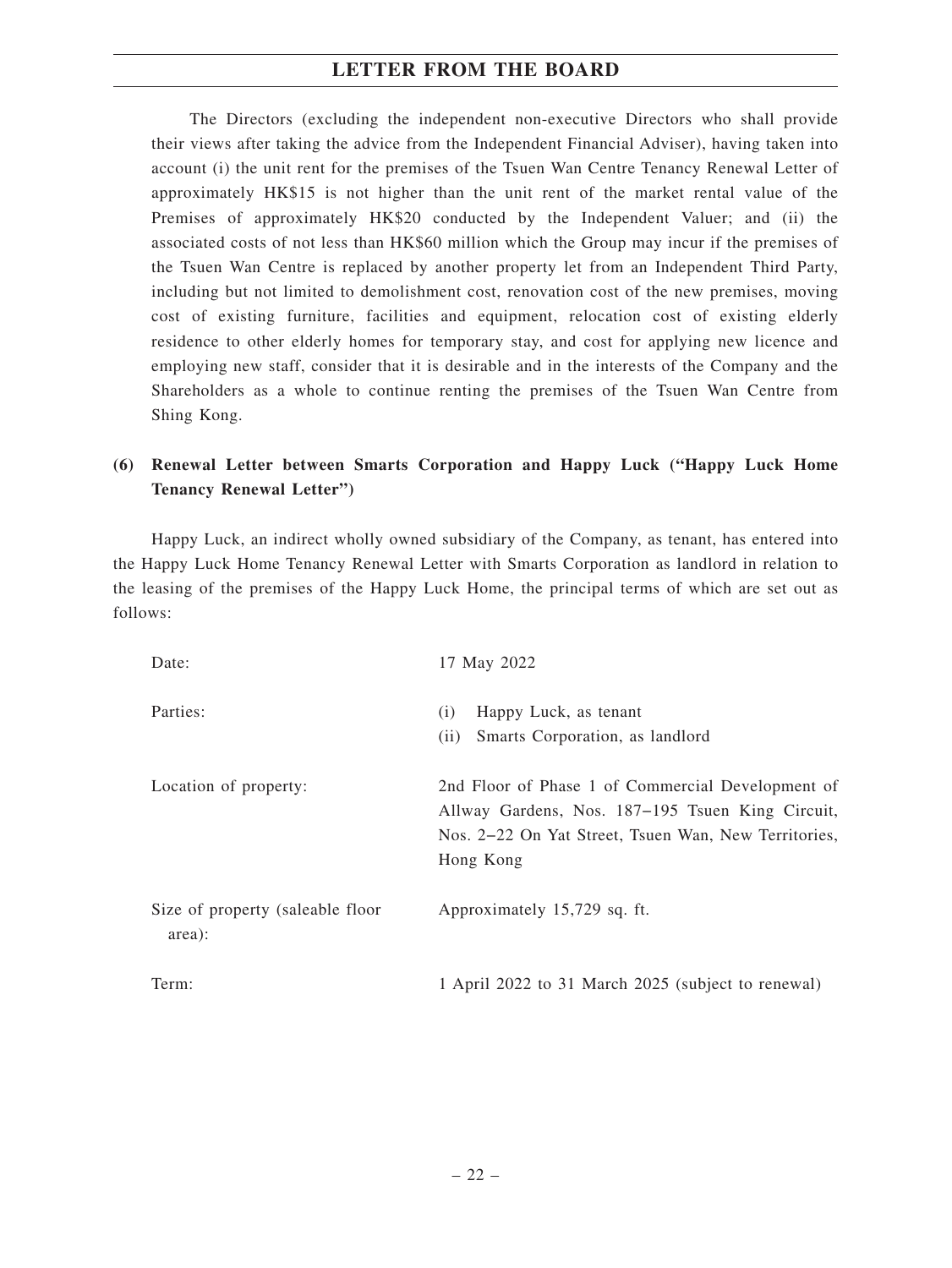#### *Historical rental amounts*

The historical rental amounts paid by the Group to Smarts Corporation under the Happy Luck Home Tenancy Agreement (as defined in the Prospectus) for the three years ended 31 March 2020, 2021 and 2022 was HK\$2,832,200, HK\$2,724,000 and HK\$2,724,000, respectively.

#### *Annual rental amounts*

The rent payable by the Group to Smarts Corporation under the Happy Luck Home Tenancy Renewal Letter for each of the three years ending 31 March 2023, 2024 and 2025 is HK\$2,724,000, HK\$2,724,000 and HK\$2,724,000, respectively, which were arrived at after arm's length negotiations between the parties and with reference to an exhaustive list of prevailing market rent for similar properties in neighboring areas at which the Happy Luck Home is located. The comparable premises are identified by the Independent Valuer based on its internal database and publicly available information, which the Independent Valuer confirms and the Company concurs are fair and representative comparables for the valuation of the premises. Details of comparable premises are as follows:

|              |             | Approximate |                                                                                                                                                               |                   |
|--------------|-------------|-------------|---------------------------------------------------------------------------------------------------------------------------------------------------------------|-------------------|
|              | Date of     | saleable    |                                                                                                                                                               |                   |
|              | transaction |             | area Location                                                                                                                                                 | Rent              |
|              |             |             |                                                                                                                                                               | $(HK\$            |
|              |             | (sq. ft.)   |                                                                                                                                                               | $per$ sq. $ft$ .) |
| Comparable A | Q4/2021     | 15,107      | Shop G5 on G/F, 1/F & Flat Roof,<br>$2/F & 3/F$ , Kwai Ying Building,<br>No. 1 Shek Man Path $\&$ Nos. 2/10<br>Shek Ying Path, Kwai Chung,<br>New Territories | 33                |
| Comparable B | Q4/2021     | 2,153       | Basement, Kwai Ying Building, No.<br>1 Shek Man Path & Nos. 2/10<br>Shek Ying Path, Kwai Chung,<br>New Territories                                            | 23                |
| Comparable C | Q4/2020     | 17,188      | Shop Nos. 123-124 & 127-151 on<br>1/F, Belvedere Square, Belvedere<br>Garden Phase 2, No. 620 Castle<br>Peak Road, Tsuen Wan,<br>New Territories              | 22                |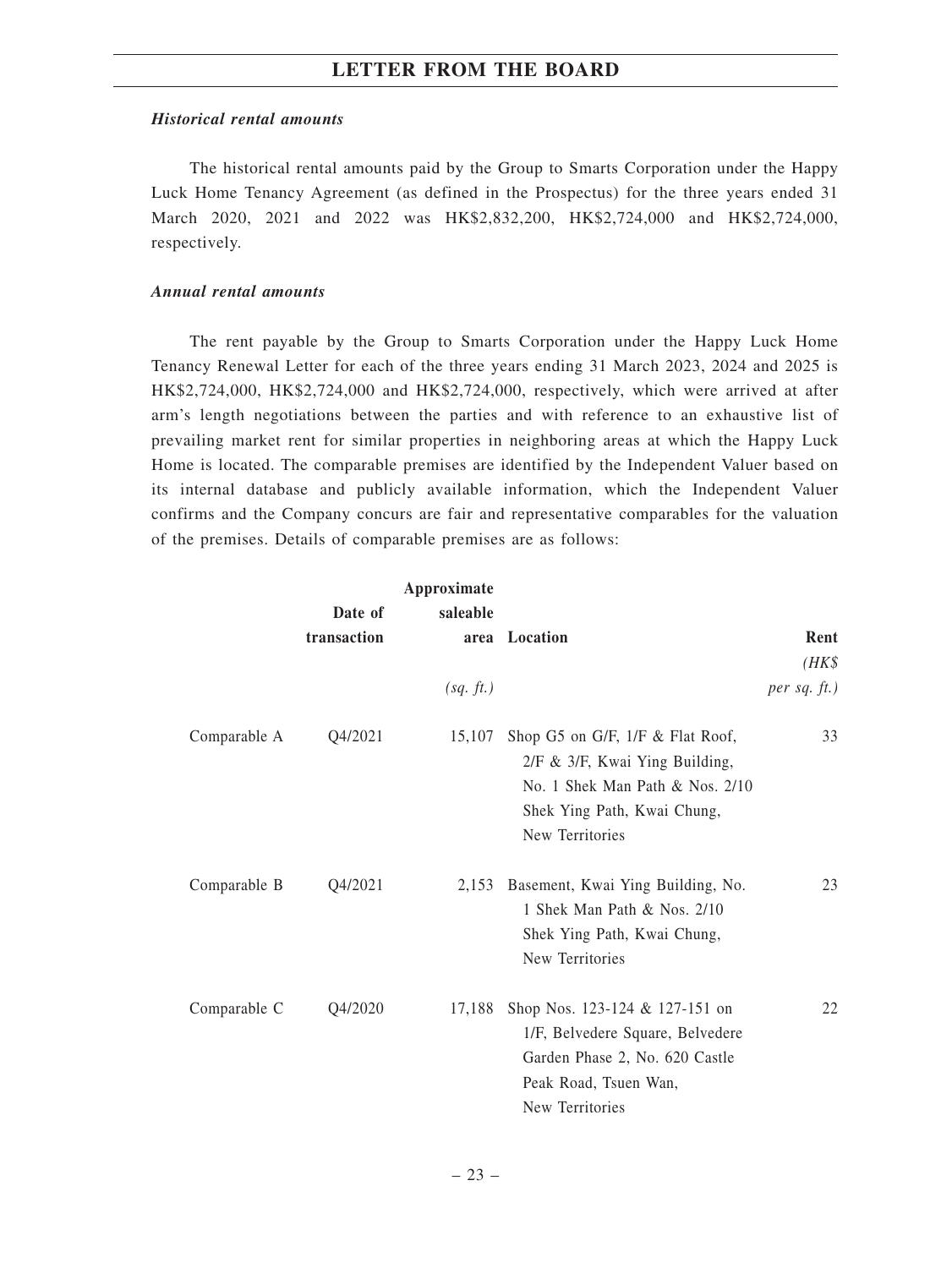|              | Date of     | Approximate<br>saleable |                                                                                                                                                                                                        |                   |
|--------------|-------------|-------------------------|--------------------------------------------------------------------------------------------------------------------------------------------------------------------------------------------------------|-------------------|
|              | transaction | area                    | Location                                                                                                                                                                                               | Rent<br>$(HK\$    |
|              |             | (sq. ft.)               |                                                                                                                                                                                                        | $per$ sq. $ft.$ ) |
| Comparable D | Q2/2020     |                         | 10,188 Flat Nos. 1 and 2 on 1/F & Shop<br>No. 12 on G/F, Po Kai Mansion,<br>No. 12 Wo Yi Hop Road,<br>Kwai Chung, New Territories                                                                      | 37                |
| Comparable E | Q2/2020     | 9,660                   | Shop No. 10 on G/F & Store No 10<br>on Cockloft Floor, Commercial<br>Development Allway Gardens<br>Phase 2, Nos. 187-195 Tsuen King<br>Circuit, Nos. 2-22 On Yat Street,<br>Tsuen Wan, New Territories | 35                |
| Comparable F | Q2/2020     | 15,969                  | Shop No. 22 on G/F with entrance $\&$<br>portion of $1/F$ (Shop Nos. 1, 2 &<br>4), Tak Cheong Building, No. 1001<br>Kwai Chung Road, Kwai Chung,<br>New Territories                                    | 25                |
| Comparable G | Q2/2021     |                         | 4,135 1/F, Man Shing Mansion, Nos.<br>109-115 Wo Tong Tsui Street,<br>Kwai Chung, New Territories                                                                                                      | 30                |

Relevant adjustments have been made to the unit rents of comparable premises, including size, location (including floor level), age and condition, and timing difference between the transaction date of the comparable premises and the valuation date to account for the differences between the premises and the comparable premises. Based on the discussion between the Directors and the Independent Valuer and having reviewed the list of comparable premises, the Directors are of the view that the adjustments are appropriate and reasonable for the market rental valuation for the premises.

The rental payments under the Happy Luck Home Tenancy Renewal Letter are expected to be satisfied by the internal resources of the Group in its usual and ordinary course of business.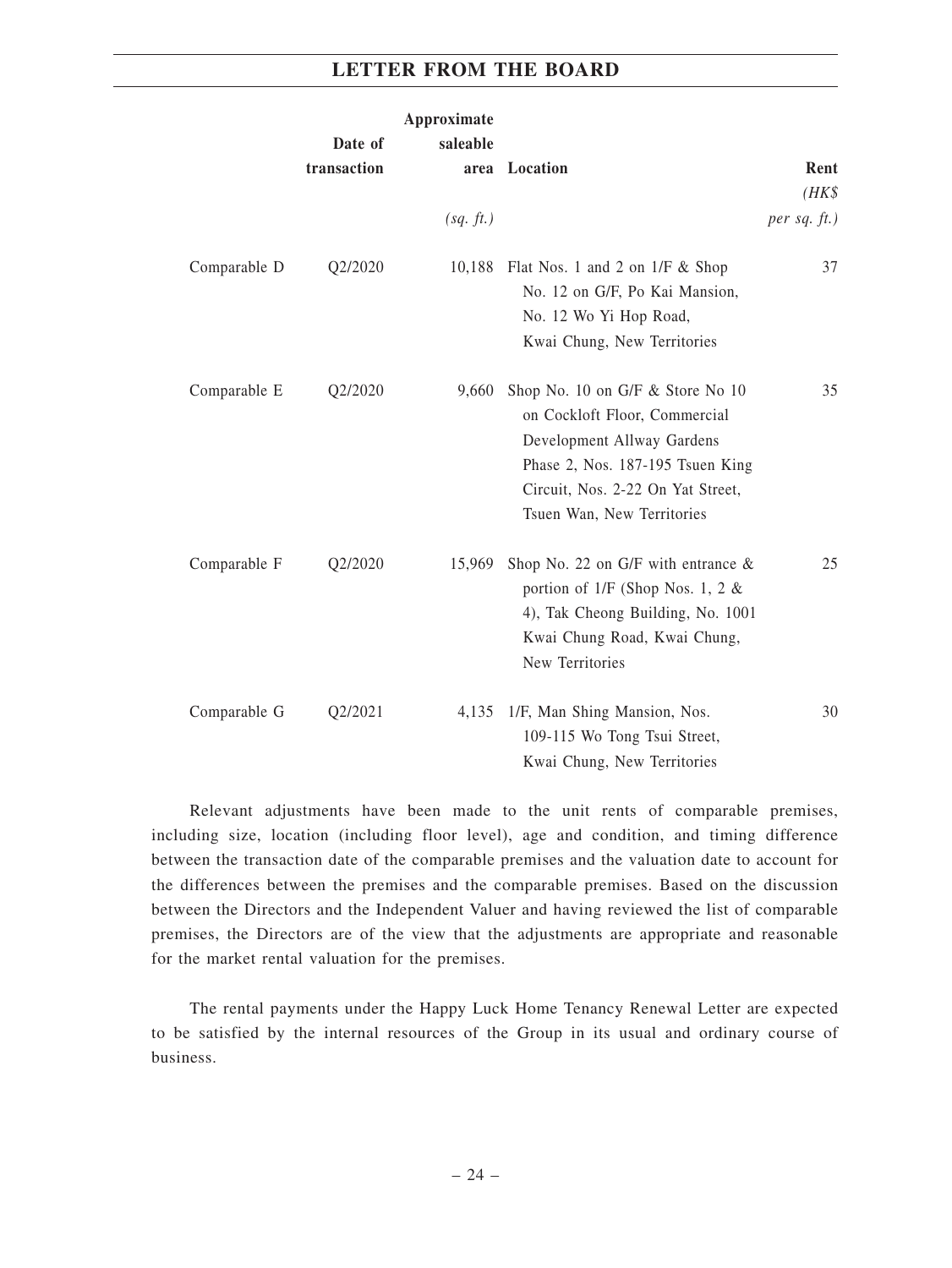The Directors (excluding the independent non-executive Directors who shall provide their views after taking the advice from the Independent Financial Adviser), having taken into account (i) the unit rent under the Happy Luck Home Tenancy Renewal Letter of approximately HK\$14 is not higher than the unit rent of the market rental value of the Premises of approximately HK\$20 conducted by the Independent Valuer; and (ii) the associated costs of not less than HK\$60 million which the Group may incur if the premises of the Happy Luck Home is replaced by another property let from an Independent Third Party, including but not limited to demolishment cost, renovation cost of the new premises, moving cost of existing furniture, facilities and equipment, relocation cost of existing elderly residence to other elderly homes for temporary stay, and cost for applying new licence and employing new staff, consider that it is desirable and in the interests of the Company and the Shareholders as a whole to continue renting the premises of the Happy Luck Home from Smarts Corporation.

# **(7) Renewal Letter between Mr. Ngai, Mr. Lam Kong and Tsuen Wan Elderly Centre ("Tsuen Wan Staff Quarters Tenancy Renewal Letter")**

Tsuen Wan Elderly Centre, an indirect wholly owned subsidiary of the Company, as tenant, has entered into the Tsuen Wan Staff Quarters Tenancy Renewal Letter with Mr. Ngai and Mr. Lam Kong as landlords in relation to the leasing of the premises of the staff quarters for the Tsuen Wan Centre, the principal terms of which are set out as follows:

| Date:                                      | 17 May 2022                                                                                                                 |
|--------------------------------------------|-----------------------------------------------------------------------------------------------------------------------------|
| Parties:                                   | Tsuen Wan Elderly Centre, as tenant<br>(i)<br>Mr. Ngai and Mr. Lam Kong, as landlords<br>(i)                                |
| Location of property:                      | Flat C, 24/F, Block 9 (Nanking House), Tsuen Wan<br>Centre, 89 Tsuen King Circuit, Tsuen Wan, New<br>Territories, Hong Kong |
| Size of property (saleable floor<br>area): | Approximately 425 sq. ft.                                                                                                   |
| Term:                                      | 1 April 2022 to 31 March 2025 (subject to renewal)                                                                          |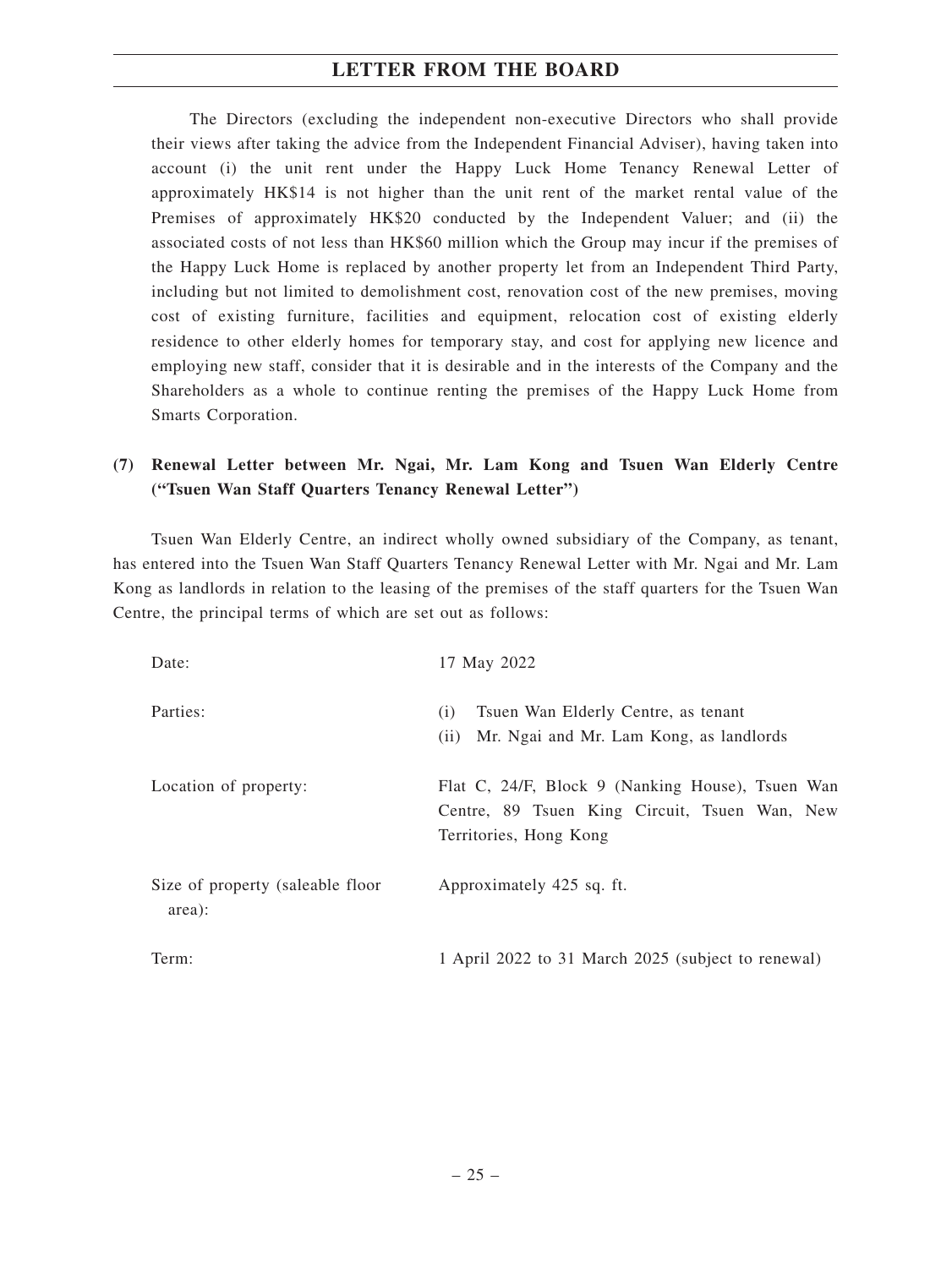#### *Historical rental amounts*

The historical rental amounts paid by the Group to Mr. Ngai and Mr. Lam Kong under the Tsuen Wan Staff Quarters Tenancy Agreement (as defined in the Prospectus) for the three years ended 31 March 2020, 2021 and 2022 was HK\$145,920, HK\$146,400 and HK\$146,400, respectively.

#### *Annual rental amounts*

The proposed rent payable by the Group to Mr. Ngai and Mr. Lam Kong under the Tsuen Wan Staff Quarters Tenancy Renewal Letter for each of the three years ending 31 March 2023, 2024 and 2025 is HK\$146,400, HK\$146,400 and HK\$146,400, respectively, which were arrived at after arm's length negotiations between the parties and with reference to an exhaustive list of prevailing market rent for similar properties in neighboring areas at which the staff quarters for the Tsuen Wan Centre are located. The comparable premises are identified by the Independent Valuer based on its internal database and publicly available information, which the Independent Valuer confirms and the Company concurs are fair and representative comparables for the valuation of the premises. Details of comparable premises are as follows:

|              | Date of<br>instrument | Approximate<br>saleable | area Location                                                                                                                   | Rent<br>$(HK\$    |
|--------------|-----------------------|-------------------------|---------------------------------------------------------------------------------------------------------------------------------|-------------------|
|              |                       | (sq. ft.)               |                                                                                                                                 | $per$ sq. $ft.$ ) |
| Comparable A | Q1/2022               | 515                     | Flat E, Low Floor, Block 9, Nanking<br>House, Tsuen Wan Centre, No. 89<br>Tsuen King Circuit, Tsuen Wan,<br>New Territories     | 28                |
| Comparable B | Q1/2021               | 460                     | Flat B, High Floor, Block 9, Nanking<br>House, Tsuen Wan Centre, No. 89<br>Tsuen King Circuit, Tsuen Wan,<br>New Territories    | 27                |
| Comparable C | Q1/2022               | 460                     | Flat B, Middle Floor, Block 8,<br>Tientsin House, Tsuen Wan Centre,<br>No. 91 Tsuen King Circuit,<br>Tusen Wan, New Territories | 28                |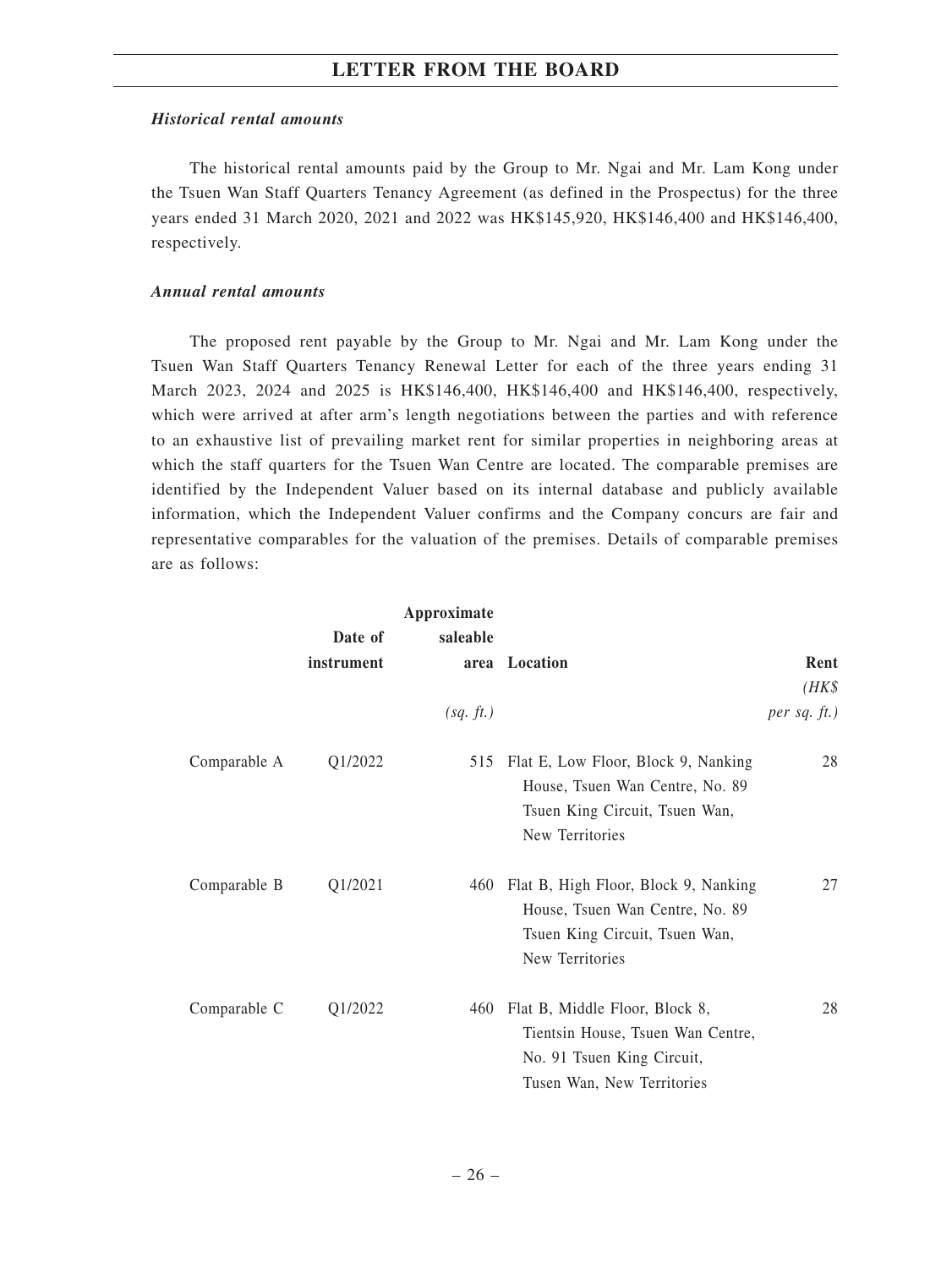|              |            | Approximate |                                                                                                                                  |                   |
|--------------|------------|-------------|----------------------------------------------------------------------------------------------------------------------------------|-------------------|
|              | Date of    | saleable    |                                                                                                                                  |                   |
|              | instrument |             | area Location                                                                                                                    | Rent              |
|              |            |             |                                                                                                                                  | $(HK\$            |
|              |            | (sq. ft.)   |                                                                                                                                  | $per$ sq. $ft.$ ) |
| Comparable D | 04/2021    | 324         | Flat H, Middle Floor, Block 11,<br>Nanchang House, Tsuen Wan<br>Centre, No. 86 Tsuen King Circuit,<br>Tsuen Wan, New Territories | 30                |
| Comparable E | Q3/2021    | 307         | Flat E, High Floor, Block 11,<br>Nanchang House, Tsuen Wan<br>Centre, No. 86 Tsuen King Circuit,<br>Tsuen Wan, New Territories   | 33                |

Relevant adjustments have been made to the unit rents of comparable premises, including size, location (including floor level), age and condition, and timing difference between the transaction date of the comparable premises and the valuation date to account for the differences between the premises and the comparable premises. Based on the discussion between the Directors and the Independent valuer and having reviewed the list of comparable premises, the Directors are of the view that the adjustments are appropriate and reasonable for the market rental valuation for the premises.

The rental payments under the Tsuen Wan Staff Quarters Tenancy Renewal Letter are expected to be satisfied by the internal resources of the Group in its usual and ordinary course of business.

The Directors (excluding the independent non-executive Directors who shall provide their views after taking the advice from the Independent Financial Adviser), having taken into account (i) the unit rent under the Tusen Wan Staff Quarters Tenancy Renewal Letter of approximately HK\$29 is not higher than the unit rent of the market rental value of the Premises of approximately HK\$29 conducted by the Independent Valuer; and (ii) the associated costs of not less than HK\$150,000 which the Group may incur if the premises of the staff quarters for the Tsuen Wan Centre is replaced by another property let from an Independent Third Party, including but not limited to demolishment cost, renovation cost of the new premises and moving cost of existing furniture, consider that it is desirable and in the interests of the Company and the Shareholders as a whole to continue renting the premises from Mr. Ngai and Mr. Lam Kong.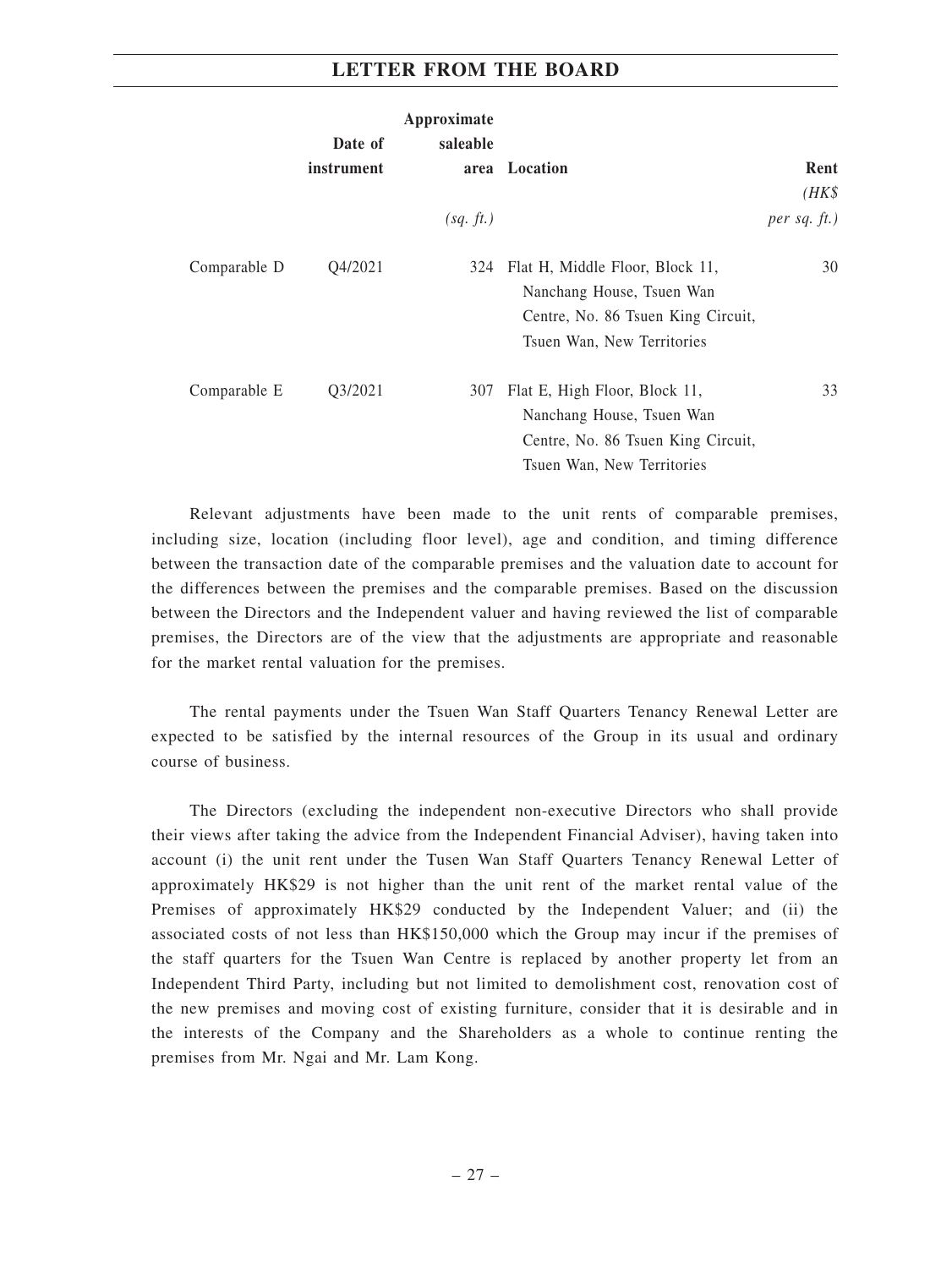# **(8) Renewal Letter between Ms. Ngai, Kato Elderly Affairs and Kato Kung ("Kato Staff Quarters Tenancy Renewal Letter")**

Kato Kung, an indirect wholly owned subsidiary of the Company, as tenant, has entered into the Kato Staff Quarters Tenancy Renewal Letter with Ms. Ngai and Kato Elderly Affairs as landlords in relation to the leasing of the premises of the staff quarters for the Kato Elderly Home and Kato Home for the Aged, the principal terms of which are set out as follows:

| Date:                                      | 17 May 2022                                                                                                             |
|--------------------------------------------|-------------------------------------------------------------------------------------------------------------------------|
| Parties:                                   | Kato Kung, as tenant<br>(i)<br>Ms. Ngai and Kato Elderly Affairs, as landlords<br>(i)                                   |
| Location of property:                      | Rooms C and D on 2/F and Flat Roof, Lakeshore<br>Building, 7 Tseng Choi Street, Tuen Mun, New<br>Territories, Hong Kong |
| Size of property (saleable floor<br>area): | Approximately 8,257 sq. ft. (including flat roof area<br>of $7,427$ sq. ft.)                                            |
| Term:                                      | 1 April 2022 to 31 March 2025 (subject to renewal)                                                                      |

#### *Historical rental amounts*

The historical rental amounts paid by the Group to Ms. Ngai and Kato Elderly Affairs under the Kato Staff Quarters Tenancy Agreement (as defined in the Prospectus) for the three years ended 31 March 2020, 2021 and 2022 was HK\$321,120, HK\$356,400 and HK\$356,400, respectively.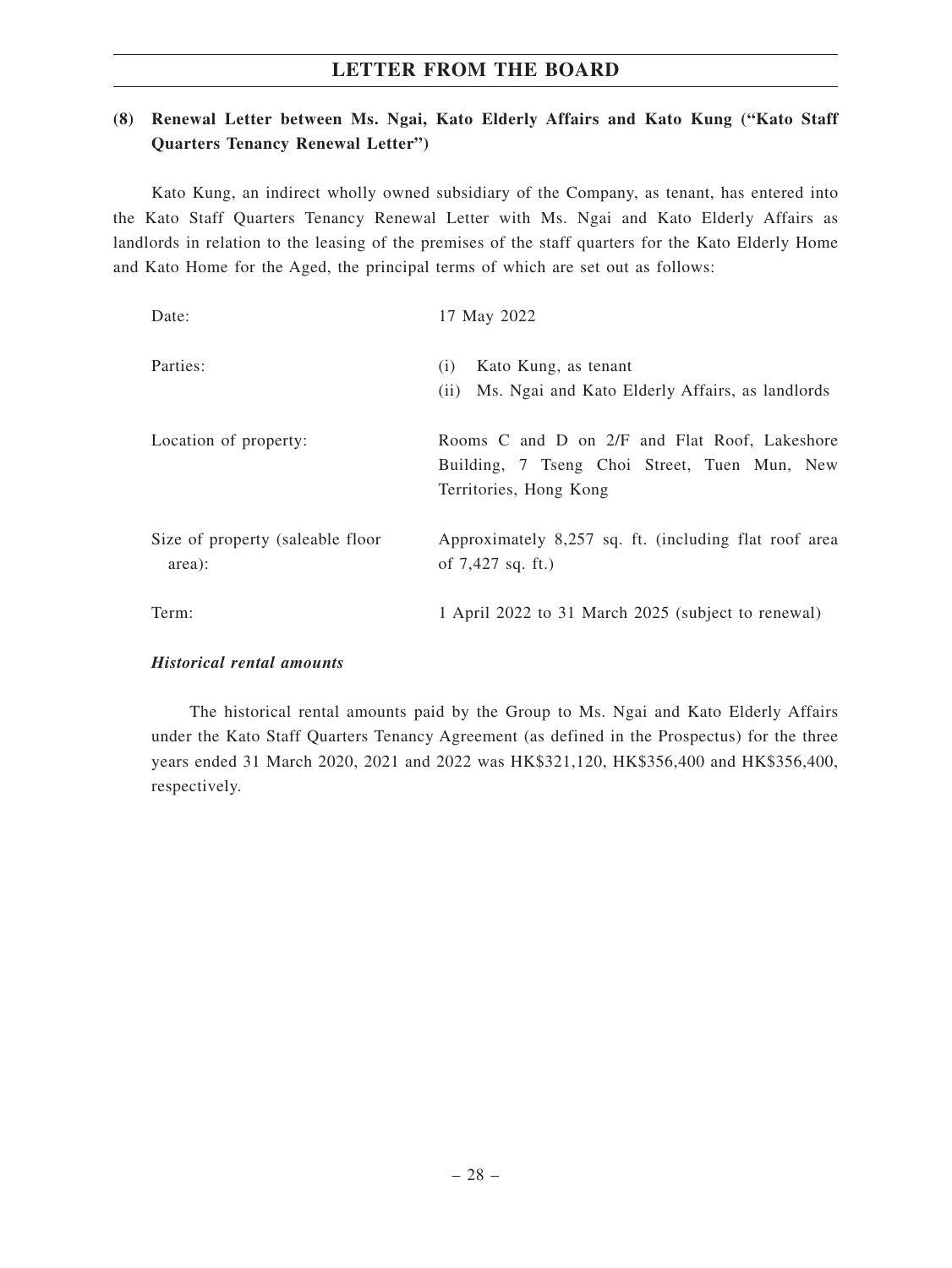#### *Annual rental amounts*

The rent payable by the Group to Ms. Ngai and Kato Elderly Affairs under the Kato Staff Quarters Tenancy Renewal Letter for each of the three years ending 31 March 2023, 2024 and 2025 is HK\$356,400, HK\$356,400 and HK\$356,400, respectively, which were arrived at after arm's length negotiations between the parties and with reference to an exhaustive list of prevailing market rent for similar properties in neighboring areas at which the staff quarters for the Kato Elderly Home and Kato Home for the Aged are located. The comparable premises are identified by the Independent Valuer based on its internal database and publicly available information, which the Independent Valuer confirms and the Company concurs are fair and representative comparables for the valuation of the premises. Details of comparable premises are as follows:

|              |            | Approximate |                                                                                                      |                 |
|--------------|------------|-------------|------------------------------------------------------------------------------------------------------|-----------------|
|              | Date of    | saleable    |                                                                                                      |                 |
|              | instrument |             | area Location                                                                                        | Rent            |
|              |            |             |                                                                                                      | $(HK\$          |
|              |            | (sq. ft.)   |                                                                                                      | per sq. $ft.$ ) |
| Comparable A | Q1/2022    |             | 272 Flat A, High Floor, Tung Wai Court,<br>No. 3 Tsing Ling Path, Tuen Mun,<br>New Territories       | 31              |
| Comparable B | Q1/2022    |             | 285 Flat B, Low Floor, Tung Wai Court,<br>No. 3 Tsing Ling Path, Tuen Mun,<br>New Territories        | 29              |
| Comparable C | Q4/2021    | 297         | Flat G, Middle Floor, Rich Building,<br>No. 6 Tsing Min Path, Tuen Mun,<br>New Territories           | 30              |
| Comparable D | Q4/2021    |             | 326 Flat 3, Middle Floor, Kam Fat<br>Building, No. 9 Tseng Choi Street,<br>Tuen Mun, New Territories | 29              |
| Comparable E | Q3/2021    |             | 338 Flat E, Middle Floor, Man Cheong<br>Building, No. 5 Tsing To Path,<br>Tuen Mun, New Territories  | 28              |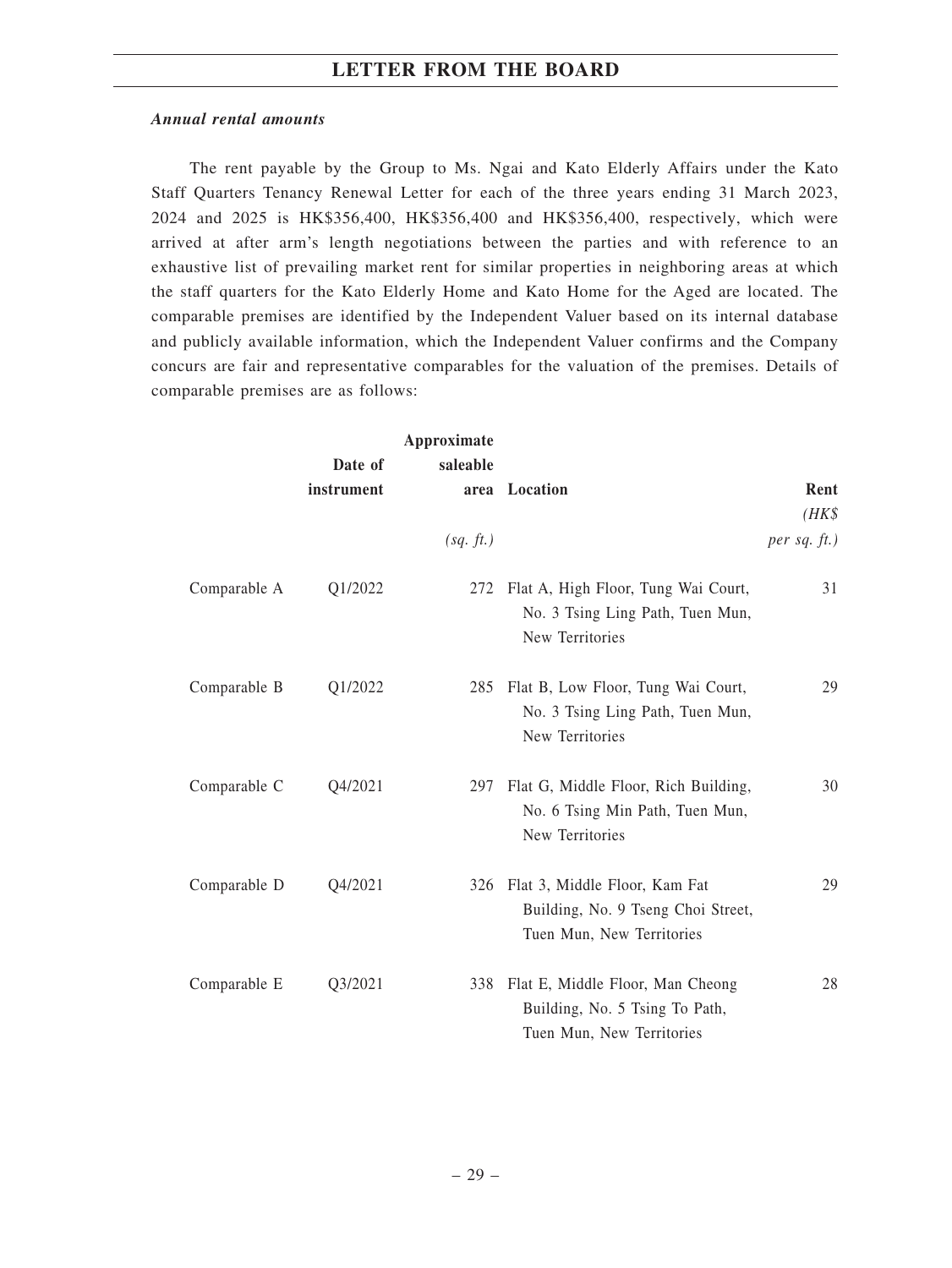Relevant adjustments have been made to the unit rents of comparable premises, including size, location (including floor level), age and condition, and timing difference between the transaction date of the comparable premises and the valuation date to account for the differences between the premises and the comparable premises. Based on the discussion between the Directors and the Independent Valuer and having reviewed the list of comparable premises, the Directors are of the view that the adjustments are appropriate and reasonable for the market rental valuation for the premises.

The rental payments under the Kato Staff Quarters Tenancy Renewal Letter are expected to be satisfied by the internal resources of the Group in its usual and ordinary course of business.

The Directors (excluding the independent non-executive Directors who shall provide their views after taking the advice from the Independent Financial Adviser), having taken into account (i) the unit rent under the Kato Staff Quarters Tenancy Renewal Letter of approximately HK\$22 (taking into account the flat roof area) is not higher than the unit rent of the market rental value of the Premises of approximately HK\$24 conducted by the Independent Valuer; and (ii) the associated costs of not less than HK\$390,000 which the Group may incur if the premises of the staff quarters for the Kato Elderly Home and Kato Home for the Aged is replaced by another property let from an Independent Third Party, including but not limited to demolishment cost, renovation cost of the new premises and moving cost of existing furniture, consider that it is desirable and in the interests of the Company and the Shareholders as a whole to continue renting the premises from Ms. Ngai and Kato Elderly Affairs.

## **(9) Renewal Letter between Ms. Ngai, Happy Luck, Jane's Home, Oriental Chinese and Tsuen Wan Elderly Centre ("Staff Quarters Tenancy Renewal Letter")**

Happy Luck, Jane's Home, Oriental Chinese and Tsuen Wan Elderly Centre, all indirect wholly owned subsidiaries of the Company, as tenants, have entered into the Staff Quarters Tenancy Renewal Letter with Ms. Ngai as landlord in relation to the leasing of the premises of the staff quarters for the Happy Luck Home, Pine Villa, Fai To Sino West Home and Tsuen Wan Centre, the principal terms of which are set out as follows:

| Date:    | 17 May 2022                                                                           |
|----------|---------------------------------------------------------------------------------------|
| Parties: | Happy Luck, Jane's Home, Oriental Chinese and<br>Tsuen Wan Elderly Centre, as tenants |
|          | (ii) Ms. Ngai, as landlord                                                            |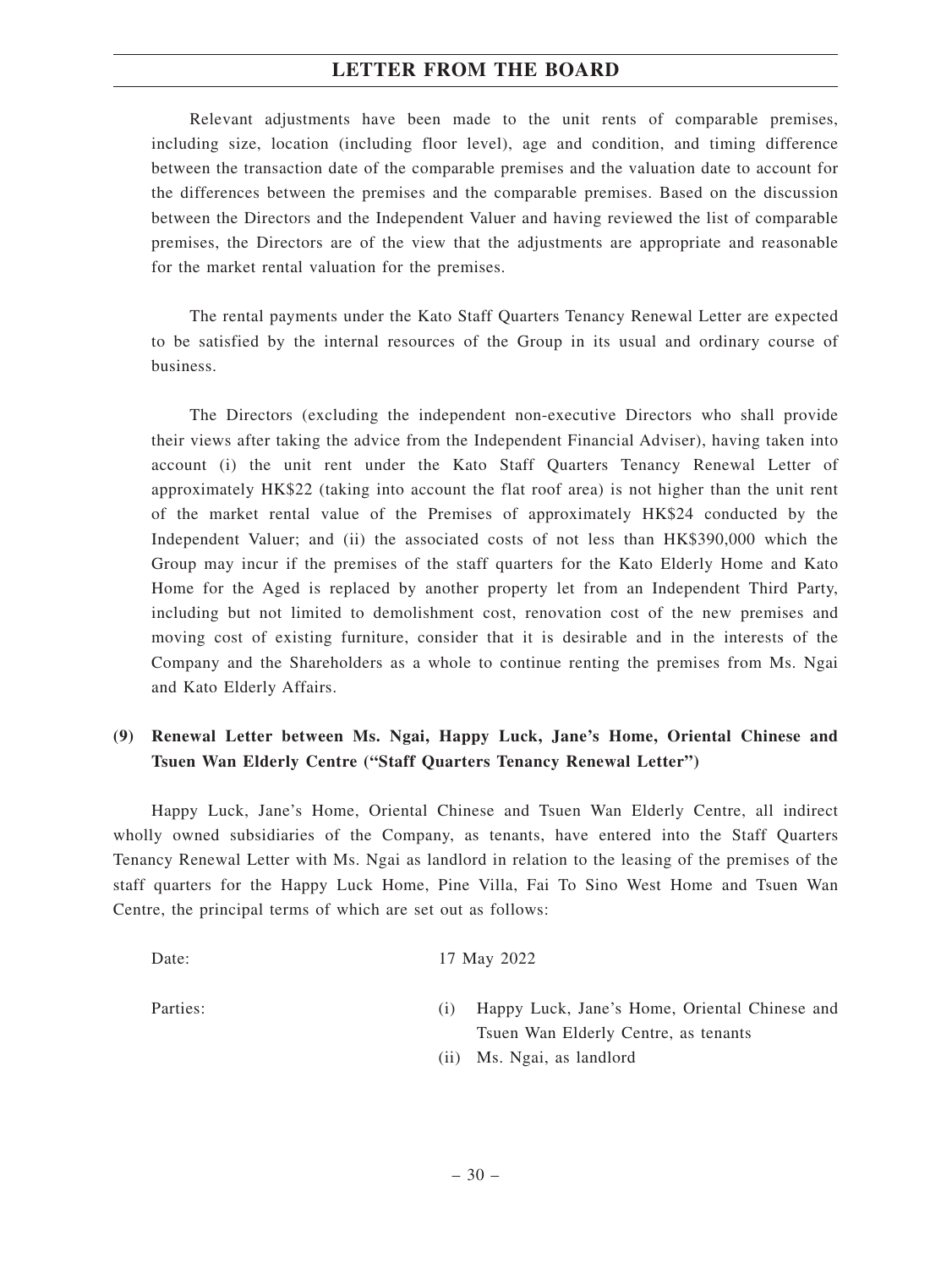| Location of property:                      | 3/F, Four Sea Mansion, 11 Fa Yuen Street, Mongkok,<br>Hong Kong |
|--------------------------------------------|-----------------------------------------------------------------|
| Size of property (saleable floor<br>area): | Approximately 799 sq. ft.                                       |
| Term:                                      | 1 April 2022 to 31 March 2025 (subject to renewal)              |

#### *Historical rental amounts*

The historical rental amounts paid by the Group to Ms. Ngai under the Staff Quarters Tenancy Agreement (as defined in the Prospectus) for the three years ended 31 March 2020, 2021 and 2022 was HK\$255,359, HK\$254,400 and HK\$254,400, respectively.

#### *Annual rental amounts*

The rent payable by the Group to Ms. Ngai under the Staff Quarters Tenancy Renewal Letter for each of the three years ending 31 March 2023, 2024 and 2025 is HK\$254,400, HK\$254,400 and HK\$254,400, respectively, which were arrived at after arm's length negotiations between the parties and with reference to an exhaustive list of prevailing market rent for similar properties in neighboring areas at which the staff quarters for the Happy Luck Home, Pine Villa, Fai To Sino West Home and Tsuen Wan Centre are located. The comparable premises are identified by the Independent Valuer based on its internal database and publicly available information, which the Independent Valuer confirms and the Company concurs are fair and representative comparables for the valuation of the premises. Details of comparable premises are as follows:

|              |            | Approximate |                                                                                      |                 |
|--------------|------------|-------------|--------------------------------------------------------------------------------------|-----------------|
|              | Date of    | saleable    |                                                                                      |                 |
|              | instrument |             | area Location                                                                        | Rent            |
|              |            |             |                                                                                      | $(HK\$          |
|              |            | (sq. ft.)   |                                                                                      | per sq. $ft.$ ) |
| Comparable A | Q1/2022    | 412         | Flat A3, Low Floor, Hung Kwong<br>Building, Nos. 2A/2P, Tung Choi<br>Street, Kowloon | 36              |
| Comparable B | Q4/2021    | 374         | Flat 2, Low Floor, Cheong Ming<br>Building, No. 86 Argyle Street,<br>Kowloon         | 36              |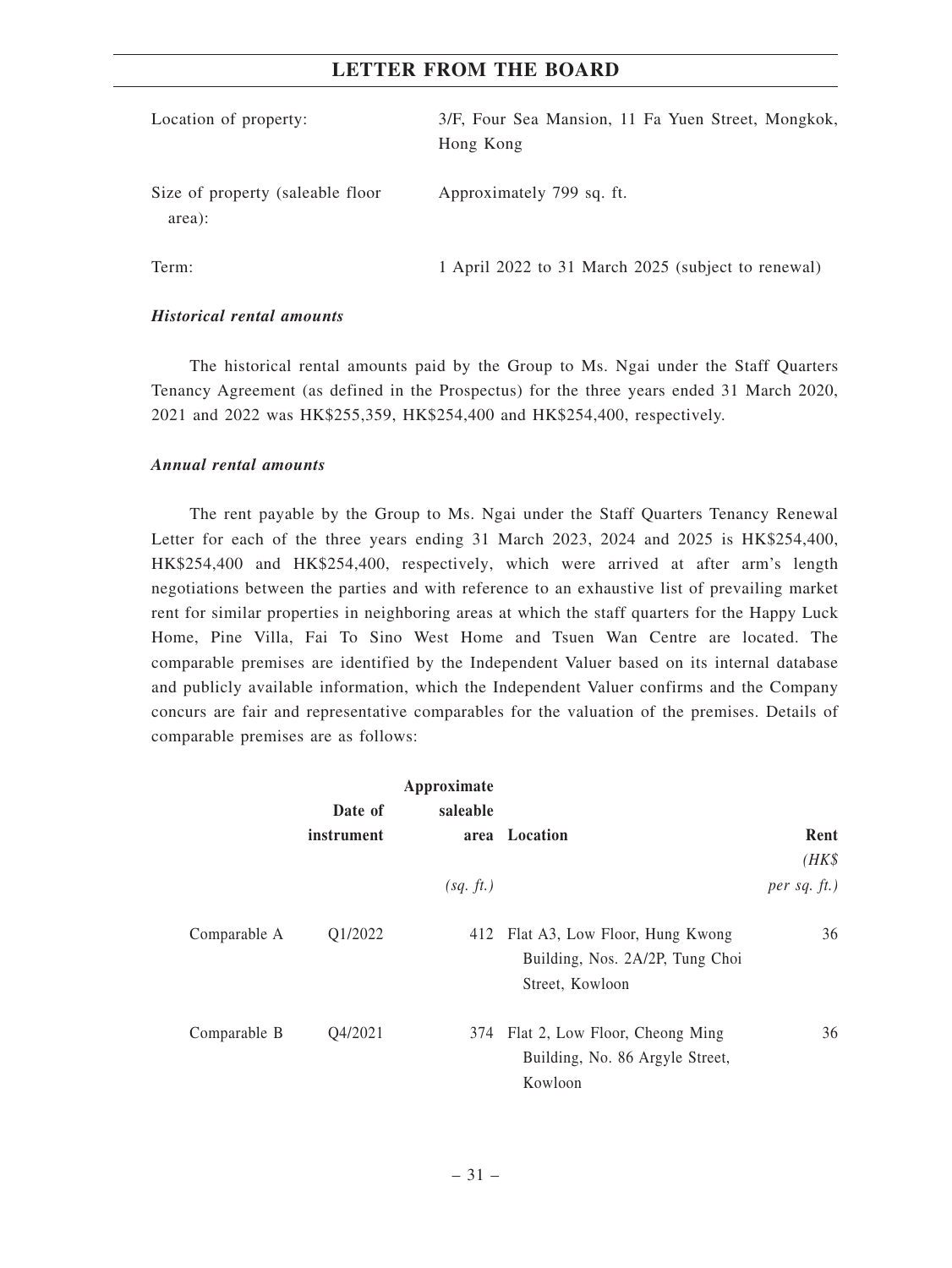|              |            | Approximate |                                                                                                            |                 |
|--------------|------------|-------------|------------------------------------------------------------------------------------------------------------|-----------------|
|              | Date of    | saleable    |                                                                                                            |                 |
|              | instrument |             | area Location                                                                                              | Rent            |
|              |            |             |                                                                                                            | $(HK\$          |
|              |            | (sq. ft.)   |                                                                                                            | per sq. $ft.$ ) |
| Comparable C | Q3/2021    | 448         | Flat A1, Low Floor, Tak Bo<br>Building, No. 70 Sai Yee Street,<br>Kowloon                                  | 33              |
| Comparable D | Q3/2020    | 389         | Flat B4, High Floor, Tak Bo<br>Building, No. 70 Sai Yee Street,<br>Kowloon                                 | 32              |
| Comparable E | Q2/2020    | 573         | Flat 6, Low Floor, Wang On<br>Building, Nos. 73-81 Argyle<br>Street, & No. 93 Tung Choi Street,<br>Kowloon | 26              |

Relevant adjustments have been made to the unit rents of comparable premises, including size, location (including floor level), age and condition, and timing difference between the transaction date of the comparable premises and the valuation date to account for the differences between the premises and the comparable premises. Based on the discussion between the Directors and the Independent Valuer and having reviewed the list of comparable premises, the Directors are of the view that the adjustments are appropriate and reasonable for the market rental valuation for the premises.

The rental payments under the Staff Quarters Tenancy Renewal Letter are expected to be satisfied by the internal resources of the Group in its usual and ordinary course of business.

The Directors (excluding the independent non-executive Directors who shall provide their views after taking the advice from the Independent Financial Adviser), having taken into account (i) the unit rent under the Staff Quarters Tenancy Renewal Letter of approximately HK\$27 is not higher than the unit rent of the market rental value of the Premises of approximately HK\$27 conducted by the Independent Valuer; and (ii) the associated costs of not less than HK\$260,000 which the Group may incur if the premises of the staff quarters for the Happy Luck Home, Pine Villa, Fai To Sino West Home and Tsuen Wan Centre is replaced by another property let from an Independent Third Party, including but not limited to demolishment cost, renovation cost of the new premises and moving cost of existing furniture, consider that it is desirable and in the interests of the Company and the Shareholders as a whole to continue renting the premises from Ms. Ngai.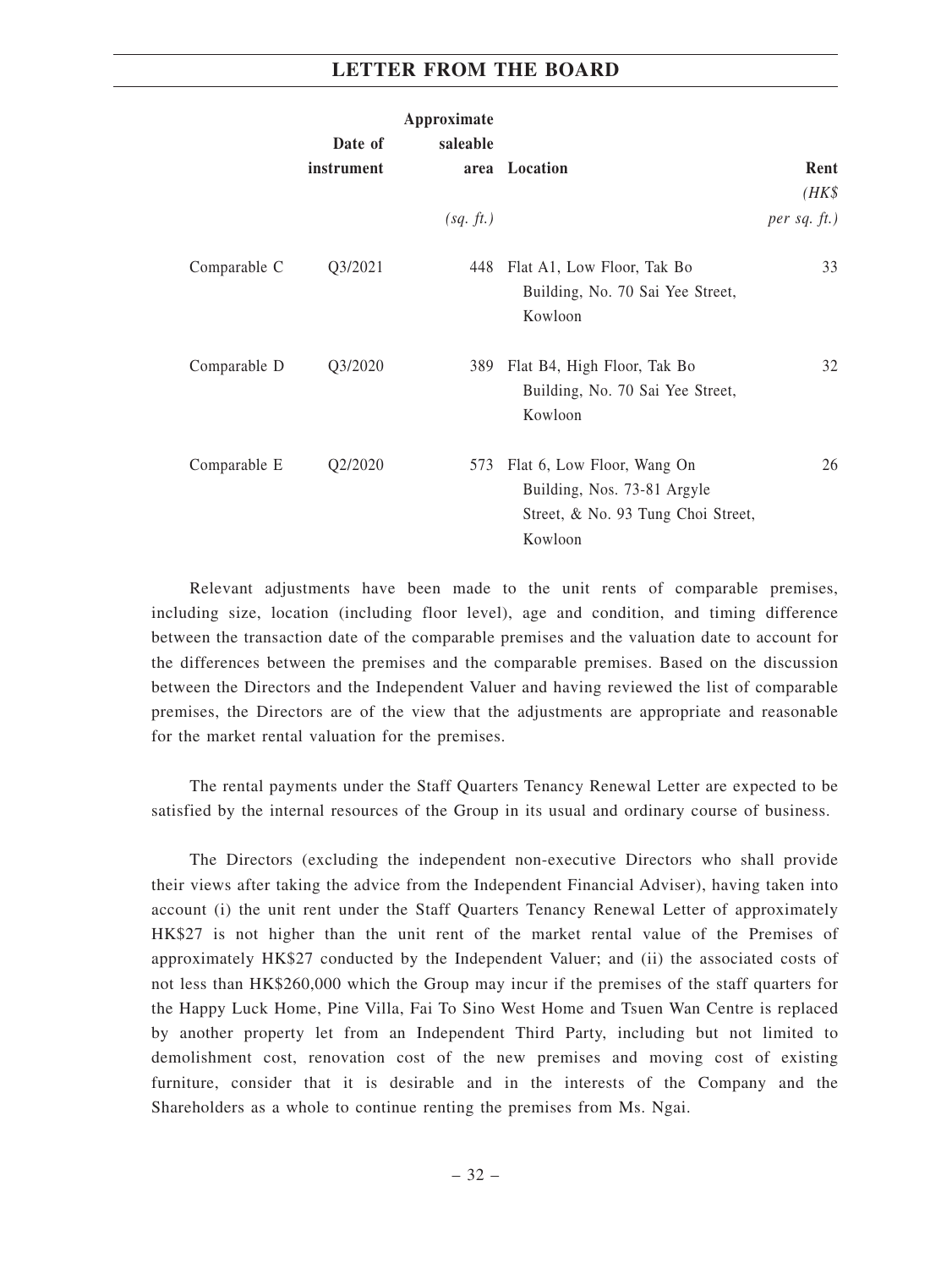# **(10) Renewal Letter between Ms. Ngai and Oriental Chinese ("Fai To Sino West Staff Quarters Tenancy Renewal Letter")**

Oriental Chinese, our indirect wholly owned subsidiary of the Company, as tenant, has entered into the Fai To Sino West Staff Quarters Tenancy Renewal Letter with Ms. Ngai as landlord in relation to the leasing of the premises of the staff quarters for the Fai To Sino West Home, the principal terms of which are set out as follows:

| Date:                                      | 17 May 2022                                                                                       |
|--------------------------------------------|---------------------------------------------------------------------------------------------------|
| Parties:                                   | Oriental Chinese, as tenant<br>(i)<br>Ms. Ngai, as landlord<br>(i)                                |
| Location of property:                      | Room 10 on 3/F and Flat Roof, Tung Shun Hing<br>Building, 22 Chi Kiang Street, Kowloon, Hong Kong |
| Size of property (saleable floor<br>area): | Approximately 266 sq. ft. (together with flat roof of<br>$280$ sq. ft.)                           |
| Term:                                      | 1 April 2022 to 31 March 2025 (subject to renewal)                                                |

#### *Historical rental amounts*

The historical rental amounts paid by the Group to Ms. Ngai under the Fai To Sino West Staff Quarters Tenancy Agreement (as defined in the Prospectus) for the three years ended 31 March 2020, 2021 and 2022 was HK\$60,000, HK\$60,000 and HK\$60,000, respectively.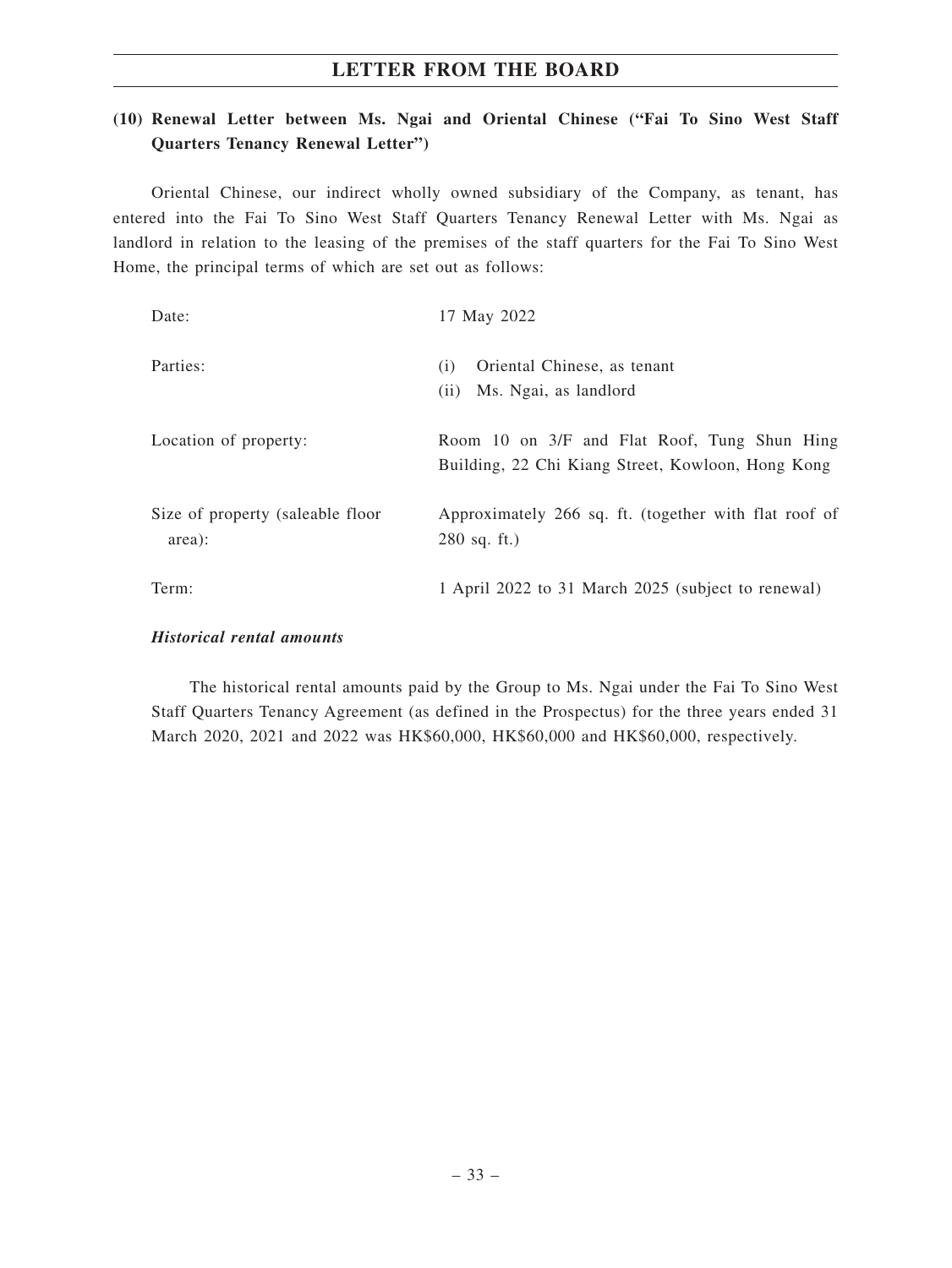#### *Annual rental amounts*

The rent payable by the Group to Ms. Ngai under the Fai To Sino West Staff Quarters Tenancy Renewal Letter for each of the three years ending 31 March 2023, 2024 and 2025 is HK\$60,000, HK\$60,000 and HK\$60,000, respectively, which were arrived at after arm's length negotiations between the parties and with reference to an exhaustive list of prevailing market rent for similar properties in neighboring areas at which the staff quarters for the Fai To Sino West Home are located. The comparable premises are identified by the Independent Valuer based on its internal database and publicly available information, which the Independent Valuer confirms and the Company concurs are fair and representative comparables for the valuation of the premises. Details of comparable premises are as follows:

|              |            | Approximate |                                                                                                 |                   |
|--------------|------------|-------------|-------------------------------------------------------------------------------------------------|-------------------|
|              | Date of    | saleable    |                                                                                                 |                   |
|              | instrument |             | area Location                                                                                   | Rent              |
|              |            |             |                                                                                                 | $(HK\$            |
|              |            | (sq. ft.)   |                                                                                                 | $per$ sq. $ft.$ ) |
| Comparable A | Q4/2021    | 319         | Flat 19, High Floor, Kam Tong<br>Building, No. 16 Mok Cheong<br>Street, Kowloon                 | 30                |
| Comparable B | Q3/2021    | 352         | Flat 15, High Floor, Mei King<br>Mansion Phase II, No. 78 Lok<br>Shan Road, Kowloon             | 31                |
| Comparable C | Q3/2021    | 372         | Flat B2, High Floor, Block B, Hang<br>Chien Court, Wyler Gardens, 5<br>Wai King Street, Kowloon | 34                |
| Comparable D | Q2/2021    | 290         | Flat A, High Floor, Park View<br>Building, Nos. 29, 31, 33 & 35<br>Pak Tai Street, Kowloon      | 33                |

Relevant adjustments have been made to the unit rents of comparable premises, including size, location (including floor level), age and condition, and timing difference between the transaction date of the comparable premises and the valuation date to account for the differences between the premises and the comparable premises. Based on the discussion between the Directors and the Independent Valuer and having reviewed the list of comparable premises, the Directors are of the view that the adjustments are appropriate and reasonable for the market rental valuation for the premises.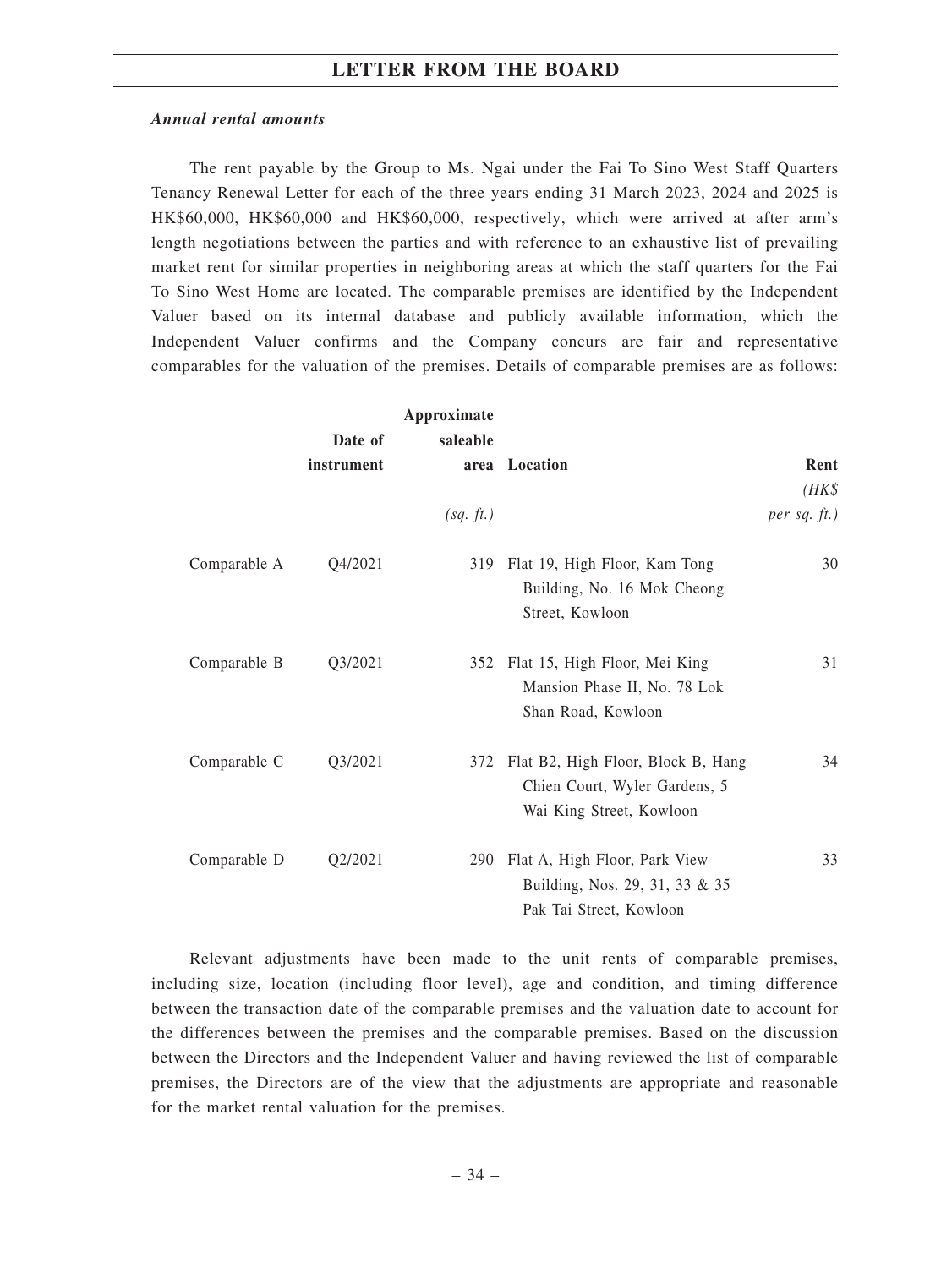The rental payments under the Fai To Sino West Staff Quarters Tenancy Renewal Letter are expected to be satisfied by the internal resources of the Group in its usual and ordinary course of business.

The Directors (excluding the independent non-executive Directors who shall provide their views after taking the advice from the Independent Financial Adviser), having taken into account (i) the unit rent under the Fai To Sino West Staff Quarters Tenancy Renewal Letter of approximately HK\$16 (taking into account the flat roof area) is not higher than the unit rent of the market rental value of the Premises of approximately HK\$28 conducted by the Independent Valuer; and (ii) the associated costs of not less than HK\$110,000 which the Group may incur if the premises of the staff quarters for the Fai To Sino West Home is replaced by another property let from an Independent Third Party, including but not limited to demolishment cost, renovation cost of the new premises and moving cost of existing furniture, consider that it is desirable and in the interests of the Company and the Shareholders as a whole to continue renting the premises from Ms. Ngai.

### **PRICING POLICY**

The Group shall determine the rent payable for each of the Renewal Letters after arm's length negotiations with the respective landlords based on normal commercial principles with reference to the prevailing market rent of leases of comparable premises, the historical quotations to other Independent Third Parties by the respective landlords for similar leases, and other factors such as floor area, facilities and location.

To ensure the rent payable under each of the Renewal Letters is fair and reasonable and not less favourable than the rent payable to Independent Third Parties in respect of the same or similar premises, the management of the Company will follow the below procedures:

- (i) search for actual rental transactions of the same premises, premises in the same building and premises in the neighboring area (where such transactions are not available, refer to real estate industry publications describing price trends in the relevant areas);
- (ii) compare the said market rent (or price trends, where applicable) with the rent payable under the Renewal Letters; and
- (iii) in cases where rent payable offer by the respective landlords under any of the Renewal Letters is higher than the prevailing market rent of the relevant premises, request such landlord(s) to reduce the rent payable.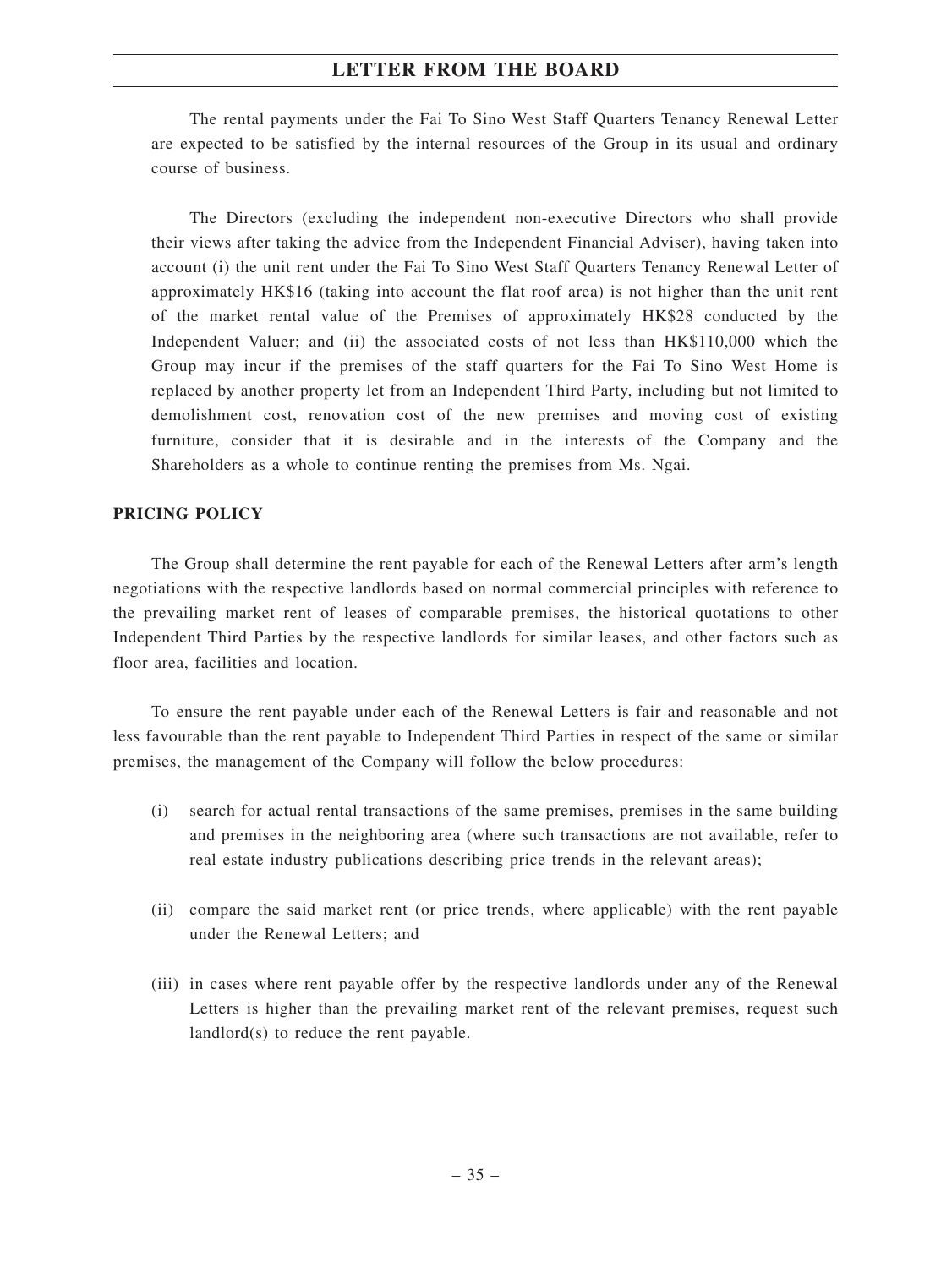#### **RIGHT-OF-USE ASSET**

According to HKFRS 16, the Group, as tenant, was required to recognise the leases under the Existing Leases as right-of-use assets and lease liabilities in the consolidated statement of the financial position of the Group. The Company has fully recognised the right-of-use assets of the Existing Leases based on a period of 10 years during the financial year ended 31 March 2020. From accounting perspective, no additional right-of-use assets will be recognised for these Premises when entering into the Renewal Letters.

The Company recognised the value of the right-of-use assets of the Existing Leases based on a 10-year period (with non-cancellable period of three years and optional period of seven years) during the year ended 31 March 2020 due to the following reasons:

- (i) the tenancy agreements of the Existing Leases contain the provision to renew the leases for three years upon expiry of the Existing Leases, and another provision to renew the leases for another three years without further negotiation with the landlords, together with a one-year notice period to terminate the leases by the landlords. The renewal of the leases are at the sole discretion of the Group. Hence, the Group has the right to use the relevant Premises for 10 years in total should it desire to do so, subject to the compliance with the applicable requirements of the Listing Rules;
- (ii) given the Premises are mainly used as elderly homes and it is not ideal to move elderlies around, especially if they require special care services. The time and cost incurred for re-location of elderlies is high, hence it is in the commercial interests and beneficial to the Group to continue to lease the Premises on reasonable terms and keep its elderly homes at the existing locations; and
- (iii) the Group has indicated its intention to renew the Existing Leases with the landlords on the same terms and conditions upon the expiry of the non-cancellable period of three years, and to renew another three years upon the second term.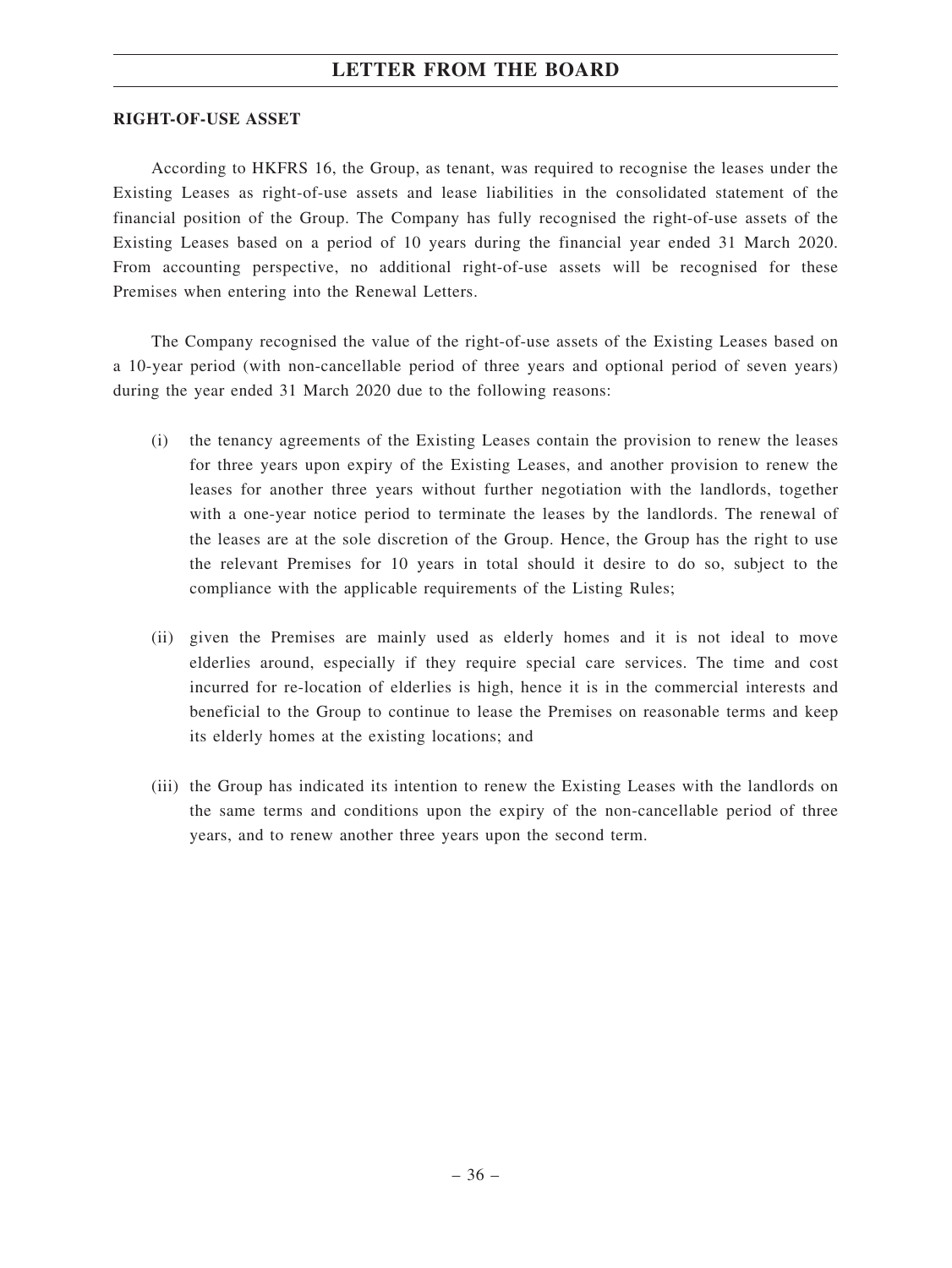As at 31 March 2022, the total carrying values of the right-to-use assets related to the leases under the Renewal Letters is approximately HK\$103 million. The approximate carrying values of the right-of-use assets as at 31 March 2022, as compared to the total rental amount payable, under each of the Renewal Letters is set out below:

|                                                        |                     | Approximate<br>carrying<br>values of the |
|--------------------------------------------------------|---------------------|------------------------------------------|
|                                                        | <b>Total rental</b> | right-of-use                             |
|                                                        | payable             | assets                                   |
|                                                        | $(HK\$              | $(HK\$                                   |
| Kato Elderly Home Tenancy Renewal Letter               | 14,580,000          | 29,600,000                               |
| Kato Home for the Aged Tenancy Renewal Letter          | 7,128,000           | 14,500,000                               |
| Fai To Home (On Lai) Tenancy Renewal Letter            | 3,708,000           | 7,500,000                                |
| Fai To Home (Tuen Mun) Tenancy Renewal Letter          | 6,012,000           | 12,200,000                               |
| Tsuen Wan Centre Tenancy Renewal Letter                | 8,712,000           | 17,700,000                               |
| Happy Luck Home Tenancy Renewal Letter                 | 8,172,000           | 16,600,000                               |
| Tsuen Wan Staff Quarters Tenancy Renewal Letter        | 439,200             | 890,000                                  |
| Kato Staff Quarters Tenancy Renewal Letter             | 1,069,200           | 2,200,000                                |
| <b>Staff Quarters Tenancy Renewal Letter</b>           | 763,200             | 1,500,000                                |
| Fai To Sino West Staff Quarters Tenancy Renewal Letter | 180,000             | 370,000                                  |
| Total:                                                 | 50,763,600          | 103,060,000                              |

The carrying values of the right-of-use assets disclosed above represents the present value of the aggregate lease payments to be made by the Group for the remaining seven years of lease term and calculated by discounting the lease payments by the incremental borrowing rate.

Shareholders should note that the above disclosed carrying values of right-of-use assets is unaudited and may be subject to adjustment in the future.

#### **REASONS FOR AND BENEFITS OF ENTERING INTO THE RENEWAL LETTERS**

The Group has been occupying the premises under the Existing Leases for its business and operation since the respective commencement date of the Existing Leases. In order to ensure that the business and operation of the Group will not be affected upon the expiration of the Existing Leases on 31 March 2022, the Group entered into the Renewal Letters with the respective landlords on 17 May 2022 for a term of three years from 1 April 2022 to 31 March 2025.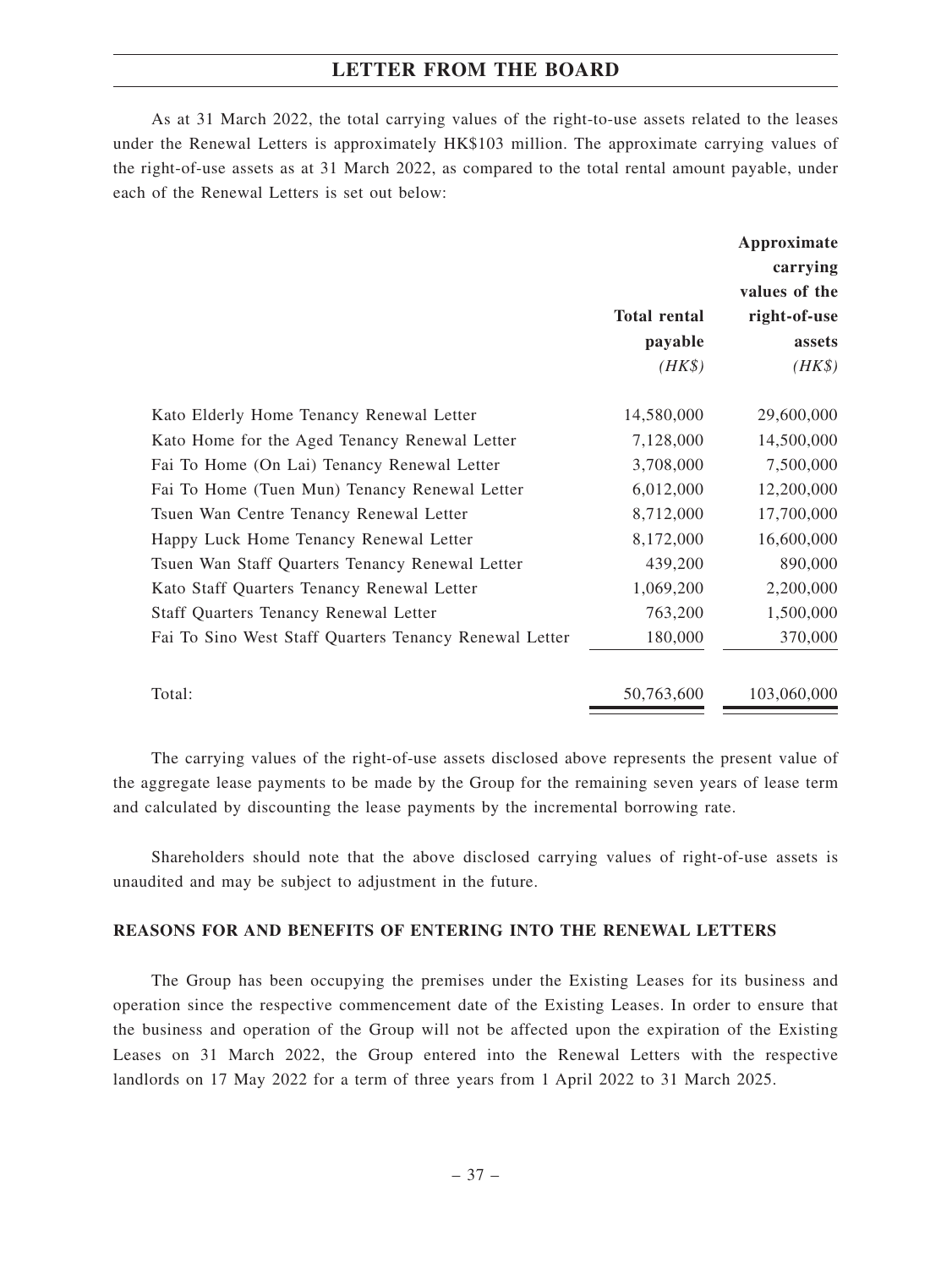The Group has also engaged an independent property valuer to assess the fair market rent of the Premises which were of the opinion that the rental payments under the Renewal Letters are fair and reasonable, compared with the open market rent of similar properties at the vicinity of each of the Premises.

It has always been the intention of the Group to enter into the Renewal Letters prior to the expiration of the Initial Term. However, when preparing the relevant documents in relation to the Renewal Letters, the Company had various discussions with professional parties including legal advisers and the sponsor to the IPO of the Company since January 2022 on the calculation of the size tests of the transactions under the Renewal Letters using the carrying value of the right-of-use assets. To ensure full compliance with the Listing Rules, the Company did not rush to enter into the Renewal Letters and sought for the view of the Stock Exchange. The Landlords have agreed to let the Group continue occupying the Premises until the Renewal Letters are signed and allow the Group to pay the outstanding rental amounts incurred after the expiry of the Initial Term upon the signing of the Renewal Letters.

The tenancies under the Renewal Letters during the period from the expiry of the Initial Term until the signing of the Renewal Letters are by nature considered as tenancies at will created by the operation of law, whereby the Group continues to occupy the Premises with the express consent of the landlords without payment of consideration. As no payment of consideration is made by the Group, the tenancies at will under the Renewal Letters during the period from the expiry of the Initial Term until the signing of the Renewal Letters are exempt from the reporting, announcement, annual review, circular and shareholders' approval requirements under Chapters 14 and Chapter 14A of the Listing Rules.

Nevertheless, to avoid occurrence of similar tenancies at will in the future where consideration is not being paid, the Company has taken and will enhance from time to time the following measures:

- (a) the Company's responsible management with assistance from external legal, account or other professional advisers shall continue to oversee and monitor the Company's on-going compliance with the Listing Rules in relation to the Group's lease arrangements;
- (b) the Company will offer trainings to the responsible staff, management and Directors on requirements for transactions under Chapter 14 and Chapter 14A of the Listing Rules in order to strengthen and reinforce their existing knowledge as well as their ability to identify potential issues at an early stage; and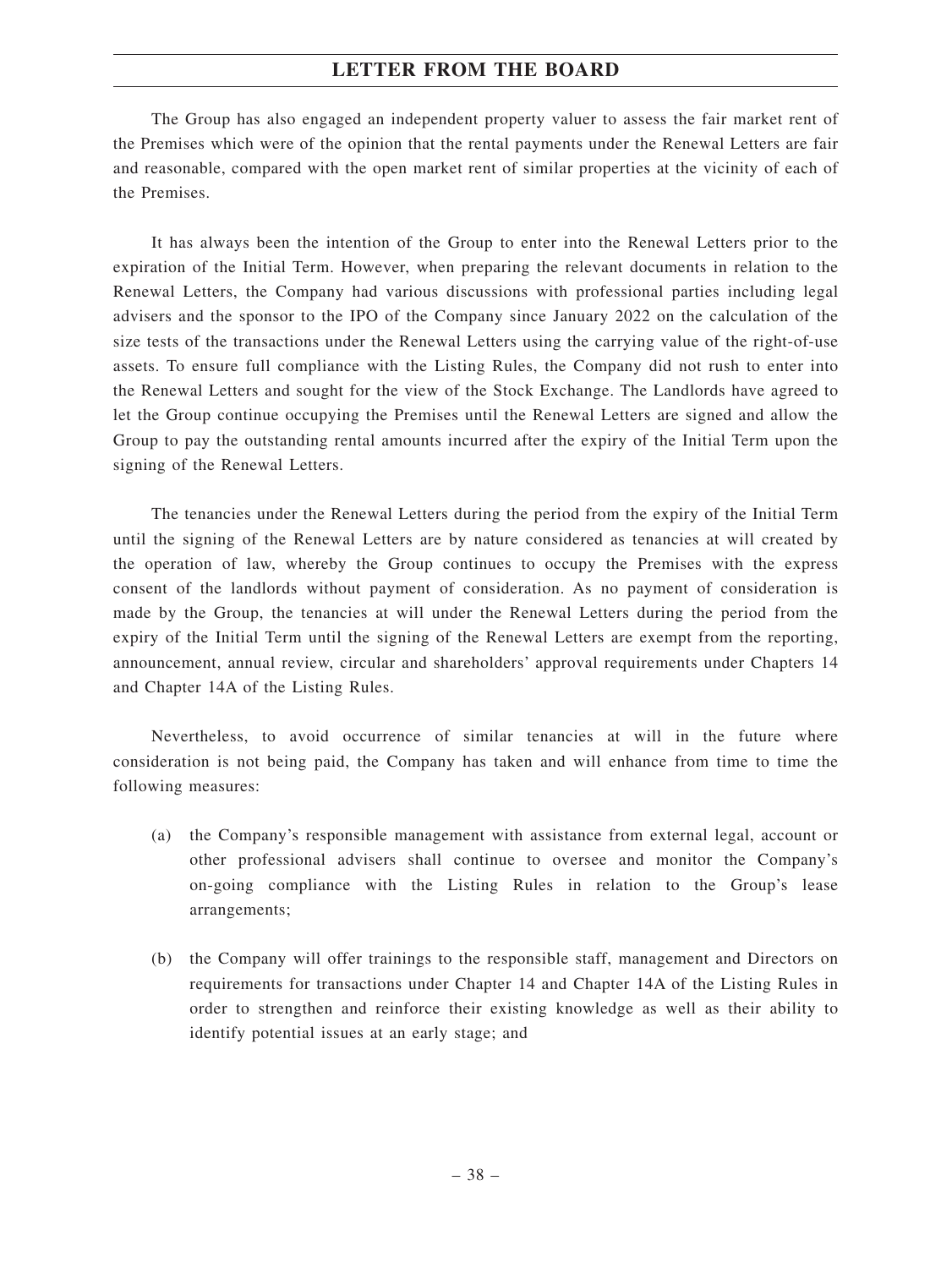(c) the Company will work more closely with its external legal, accounting or other professional advisers to identify potential issues regarding the changes in regulatory requirements, including the relevant accounting policies, before they come into effect, and as and when appropriate, consult the Stock Exchange in advance.

In view of the above, the Directors (excluding the independent non-executive Directors who shall provide their views after taking the advice from the Independent Financial Adviser) consider that the terms of each of the Renewal Letters and the transactions contemplated thereunder are fair and reasonable; and each of the Renewal Letters and the transactions contemplated thereunder are on normal commercial terms or better, in the ordinary and usual course of business of the Group and in the interests of the Group and its Shareholders as a whole.

### **INTERNAL CONTROL MEASURES**

In order to ensure that the pricing basis is adhered to for each of the Renewal Letters and the connected transactions under the Renewal Letters are in compliance with the requirements of the Listing Rules, the Company has adopted the following internal control measures:

- (i) the relevant operation departments and management of the Group have examined the proposed rent under the Renewal Letters in order to ensure that such rent is determined based on arm's length negotiations between the parties and the terms of the Tenancy Agreements and/or Renewal Letters are fair and reasonable, on normal commercial terms and on terms that are no less favourable to the Group than those available from Independent Third Parties;
- (ii) the finance department of the Group has reviewed whether the proposed rent payable under each of the Renewal Letters is in line with the pricing policy;
- (iii) the Group has complied with the requirements under the connected transaction rules of the Listing Rules for the annual review by the independent auditor and the independent non-executive directors in respect of the transactions contemplated under the Renewal Letters; and
- (iv) the Company's responsible management with assistance from external legal, accounting or other professional advisers continues to oversee and monitor the Company's on-going compliance with the Listing Rules in relation to the Group's lease arrangements.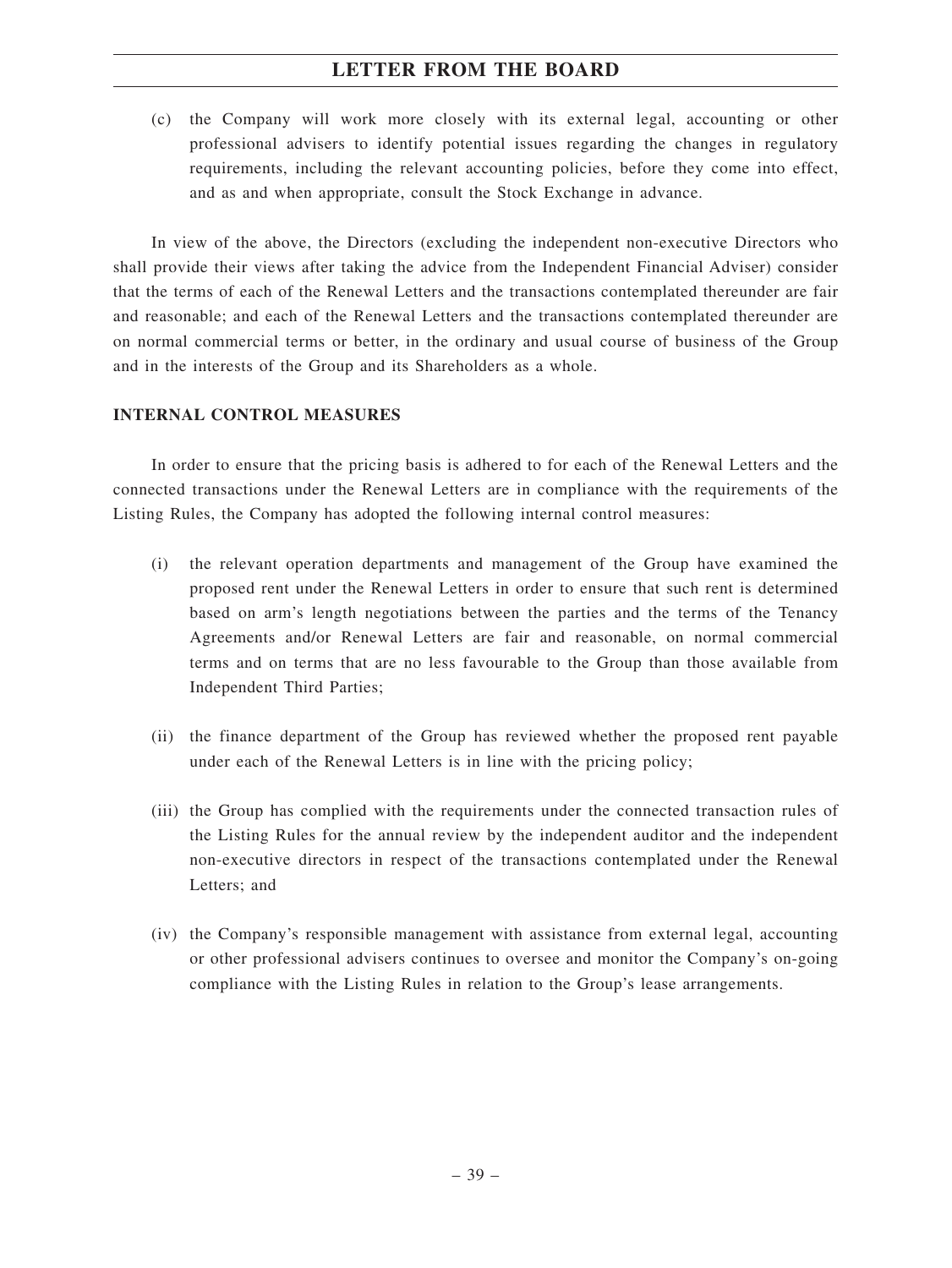By implementing the above measures, the Directors (excluding the independent non-executive Directors who shall provide their views after taking the advice from the Independent Financial Adviser) consider that the Group has appropriate internal control procedures to ensure that the transactions under the Renewal Letters will be conducted on normal commercial terms and in the interests of the Group and its Shareholders as a whole.

#### **INFORMATION ON THE PARTIES**

#### **The Group**

The Group is an established operator of residential care homes for the elderly in Hong Kong offering a wide range of residential care and day care services for the elderly including (i) the provision of accommodation, professional nursing and care-taking services, nutritional management, medical services, physiotherapy and occupational therapy services, psychological and social care services, individual care plans and recreational services; (ii) the sale of healthcare and medical goods and the provision of add-on healthcare services to the residents; and (iii) provision of elderly community care services.

Mr. Ngai and Ms. Ngai are executive Directors and controlling shareholders of the Company. Mr. Lam Kong is the brother of Mr. Ngai.

Classic Mate, Perfect Cheer, Shing Kong and Smarts Corporation are all companies incorporated in Hong Kong with limited liability and wholly owned by Four Rings Property Agency Limited, a company indirectly wholly owned by Ms. Ngai. Classic Mate, Perfect Cheer, Shing Kong and Smarts Corporation are principally engaged in properties investment holding.

Kato Elderly Affairs and Kato Property are both companies incorporated in Hong Kong with limited liability and owned as to 60% by Four Rings Property Agency Limited, a company indirectly wholly owned by Ms. Ngai. Kato Elderly Affairs and Kato Property are principally engaged in properties investment holding.

Four Rings Property Agency Limited is a company incorporated in Hong Kong with limited liability and is principally engaged in investment holding.

#### **IMPLICATIONS UNDER THE LISTING RULES**

Mr. Ngai and Ms. Ngai are connected persons of the Company by virtue of being executive Directors and controlling shareholders of the Company.

Mr. Lam Kong is the brother of Mr. Ngai and is regarded as an associate of Mr. Ngai. As such, Mr. Lam Kong is a connected person of the Company.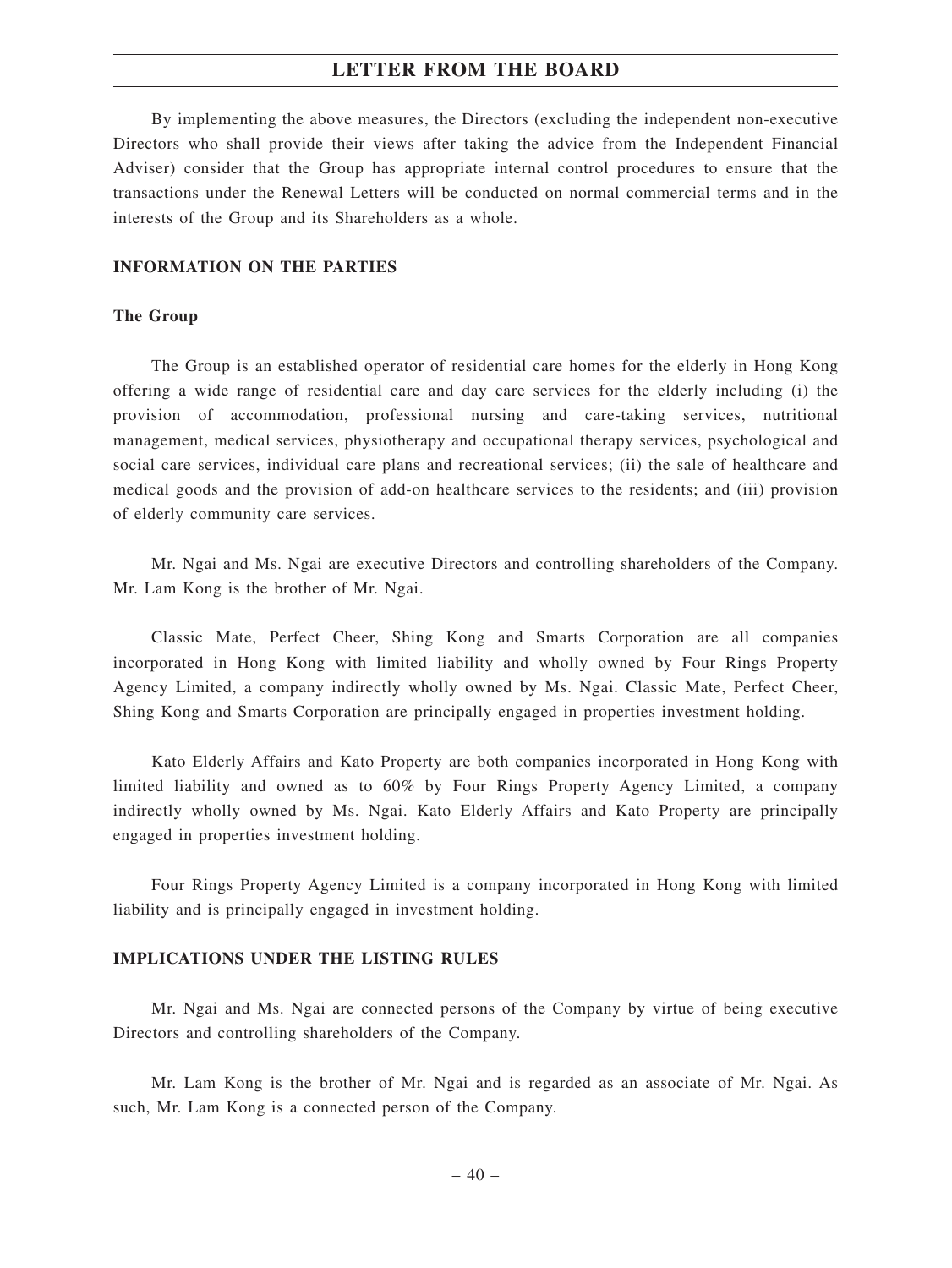To the best of the Directors' knowledge, information and belief, having made all reasonable enquiries, (i) Classic Mate, Perfect Cheer, Shing Kong and Smarts Corporation are all companies incorporated in Hong Kong with limited liability and wholly owned by Four Rings Property Agency Limited, a company indirectly wholly owned by Ms. Ngai, and (ii) Kato Elderly Affairs and Kato Property are both owned as to 60% by Four Rings Property Agency Limited, a company indirectly wholly owned by Ms. Ngai. As associates of Ms. Ngai, one of the Directors and controlling shareholders of the Company, all of Classic Mate, Perfect Cheer, Shing Kong, Smarts Corporation, Kato Elderly Affairs and Kato Property are connected persons of the Company.

As Mr. Ngai, Ms. Ngai, Mr. Lam Kong, Classic Mate, Kato Elderly Affairs, Kato Property, Perfect Cheer, Shing Kong and Smarts Corporation have been letting and will continue to let the Premises to our Group on normal commercial terms, the transactions contemplated under the Renewal Letters are considered as one-off connected transactions of the Company under Chapter 14A of the Listing Rules.

The carrying values of the right-of-use assets of the Existing Leases as at 31 March 2022 in the aggregate amount of approximately HK\$103 million is used for calculating the size tests in connection with the transactions contemplated under the Renewal Letters.

As one or more of the applicable percentage ratios in respect of the Renewal Letters exceed 5% but all are less than 25%, the transactions under the Renewal Letters constitute discloseable and connected transactions for the Company, and is subject to the reporting, announcement, annual review, circular and independent shareholders' approval requirements under the Listing Rules.

Mr. Ngai and Ms. Ngai, being executive Directors and controlling shareholders of the Company, are considered to be interested in the transactions contemplated under the Renewal Letters. Accordingly, both Mr. Ngai and Ms. Ngai have abstained from voting on the board resolution of the Company to approve the Renewal Letters.

Mr. Ngai, Ms. Ngai and their respective associates are interested in the Renewal Letters and are therefore required to abstain from voting on the relevant resolution to approve the Renewal Letters.

Save as disclosed above, no Shareholder has a material interest in the Renewal Letters and the transactions contemplated thereunder and is required to abstain from voting on the relevant resolution at the EGM.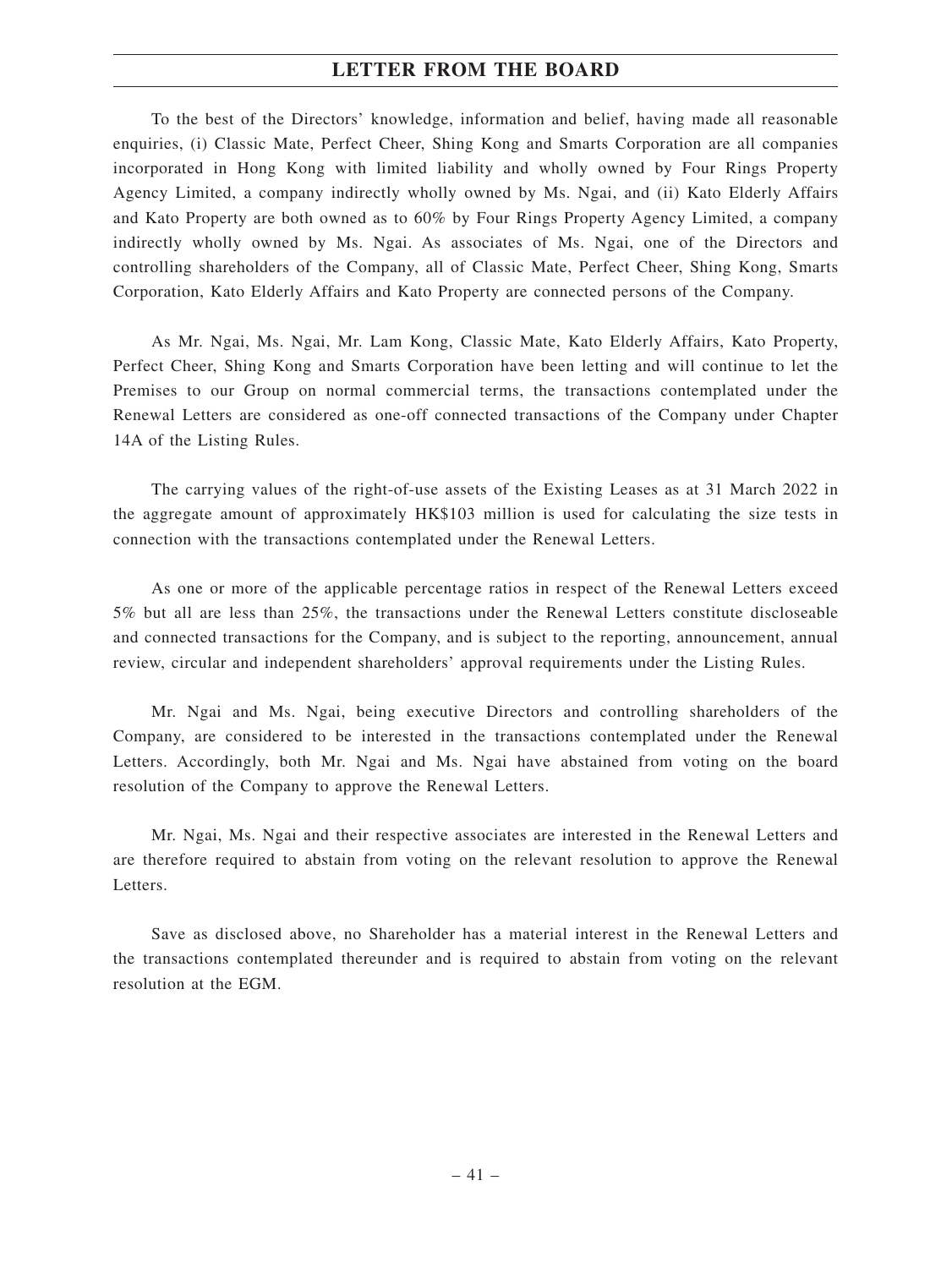#### **RECOMMENDATION**

Should the relevant resolutions for the Renewal Letters be voted down by the Independent Shareholders, the Group would be required to relocate the elderly homes and would incur costly relocation and renovation fees. In such event, the Landlords have agreed to allow the Group to continue occupying the Premises until the Group has located suitable Premises and moved out.

Although the Group would be able to locate suitable Premises for its elderly homes if needed without difficulty as there are similar premises available in the vicinity, the Board strongly recommends the Independent Shareholders to vote in favour of the relevant resolutions set out in the notice of the EGM, based on the following reasons:

- (i) the transactions contemplated under the Renewal Letters will be conducted by the Group in its ordinary and usual course of business, on normal commercial terms, are fair and reasonable and in the interests of the Company and the Shareholders as a whole;
- (ii) the Group would need to obtain a new residential care home for the elderly licence for any new care and attention home that it operates and the time required for processing such new application may take up to 24 months;
- (iii) given the Premises are mainly used as elderly homes, it is not ideal to move elderlies around, especially if they require special care services;
- (iv) the time and cost to be incurred for relocation of elderlies to another elderly home is high; and
- (v) it is in the commercial interests and beneficial to the Group to continue to lease the Premises and keep its elderly homes at the existing locations.

#### **FURTHER INFORMATION**

The Independent Board Committee comprising three independent non-executive Directors has been appointed to recommend the Independent Shareholders in respect of the transactions contemplated under the Renewal Letters. Get Nice Capital Limited has been appointed as the Independent Financial Adviser to advise the Independent Board Committee and the Independent Shareholders in such regard.

Accordingly, your attention is drawn to (i) the letter of recommendation from the Independent Board Committee to the Independent Shareholders set out on pages 44 to 45 of this circular, which contains its recommendation to the Independent Shareholders; (ii) the letter of advice from Independent Financial Adviser to the Independent Board Committee and Independent Shareholders set out on pages 46 to 59 of this circular, which contains its advice to the Independent Board Committee and the Independent Shareholders; (iii) the general information set out in the Appendix to this circular; and (iv) the notice of the EGM.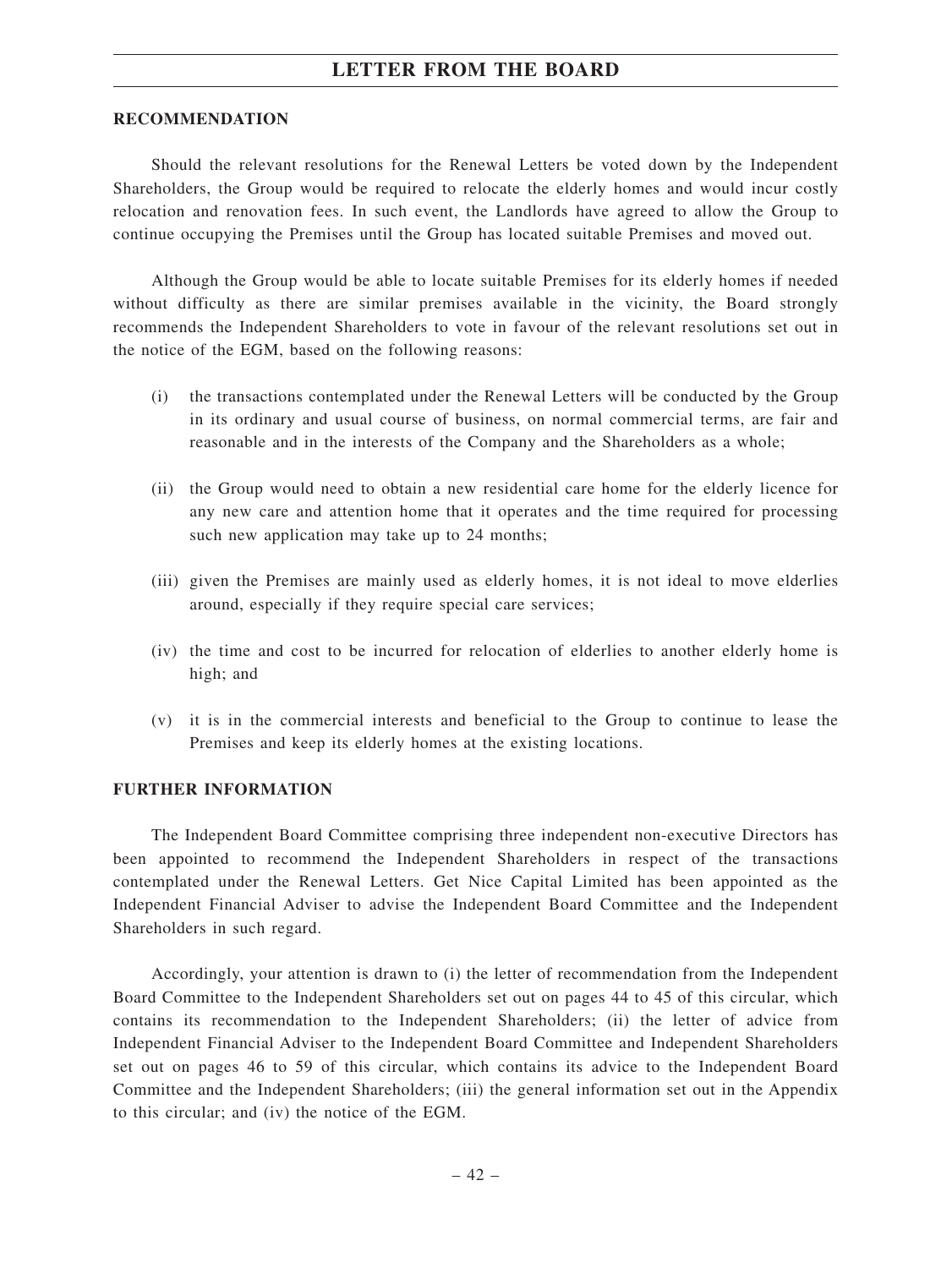#### **THE EGM**

Set out on pages EGM-1 to EGM-7 of this circular is a notice convening the EGM to be held at Thornton Room, 3/F. South Tower, The Salisbury — YMCA of Hong Kong, 41 Salisbury Road, Tsim Sha Tsui, Kowloon, Hong Kong on Monday, 20 June 2022 at 3:00 p.m. at which the relevant resolutions will be proposed at the EGM to approve, among other things, the Renewal Letters and the transactions contemplated thereunder. The resolutions proposed to be approved at the EGM will be taken by poll and an announcement on the results of the EGM will be made by the Company after the EGM.

The register of members of the Company will be closed from Wednesday, 15 June 2022 to Monday, 20 June 2022, both days inclusive, during which period no transfer of shares can be registered. In order to attend the EGM, all properly completed transfer forms accompanied by the relevant share certificates must be lodged with the branch share registrar and transfer office of the Company in Hong Kong, Union Registrars Limited at Suites 3301-04, 33/F, Two Chinachem Exchange Square, 338 King's Road, North Point, Hong Kong no later than 4:00 p.m. on Tuesday, 14 June 2022.

Due to the recent development of the COVID-19 pandemic and in view of the latest Regulations, **Shareholders are reminded to refer to the section headed "Precautionary Measures for the EGM" on page ii of this circular.**

Please complete and return the form of proxy in accordance with the instructions printed thereon to the Company's branch share registrar in Hong Kong, Union Registrars Limited, at Suites 3301-04, 33/F., Two Chinachem Exchange Square, 338 King's Road, North Point, Hong Kong as soon as possible and in any event not less than 48 hours before the time appointed for the holding of the EGM or any adjournment thereof (as the case may be). **The Company reminds the Shareholders who wish to exercise his/her/its voting rights that they may appoint the Chairman of EGM as their proxy to vote on the relevant resolutions at the EGM.**

> Yours faithfully, By order of the Board **Kato (Hong Kong) Holdings Limited Ngai Shi Shing, Godfrey** *Chairman and Executive Director*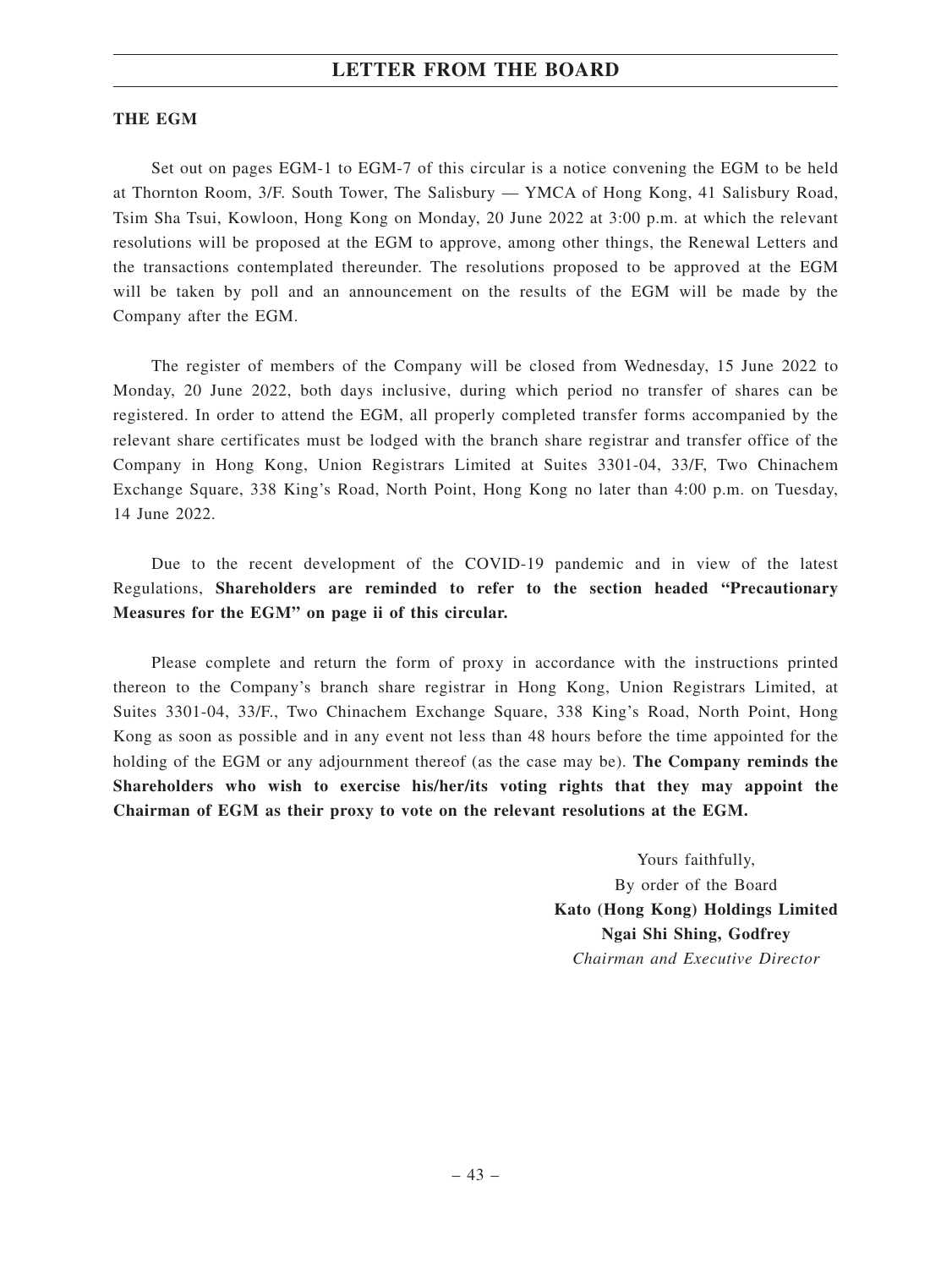## **LETTER FROM THE INDEPENDENT BOARD COMMITTEE**



*(Incorporated in the Cayman Islands with limited liability)*

**(Stock Code: 2189)**

2 June 2022

*To the Independent Shareholders*

Dear Sir or Madam,

## **DISCLOSEABLE AND CONNECTED TRANSACTIONS RENEWAL OF EXISTING LEASES**

We refer to the circular of the Company dated 2 June 2022 (the "**Circular**") to the Shareholders, of which this letter forms part. Terms defined in the Circular have the same meanings in this letter unless the context otherwise requires.

In compliance with the Listing Rules, we have been appointed by the Board to form the Independent Board Committee and advise the Independent Shareholders as to whether, in our opinion, the transactions contemplated under the Renewal Letters will be conducted by the Group in its ordinary and usual course of business, are on normal commercial terms and in the interests of the Company and the Shareholders as a whole and are fair and reasonable so far as the Independent Shareholders are concerned. In this connection, Get Nice Capital Limited has been appointed as the Independent Financial Adviser to advise the Independent Board Committee and the Independent Shareholders in respect of the transactions contemplated under the Renewal Letters.

We wish to draw your attention to the letter from the Board set out on pages 7 to 43 of the Circular, and the letter from the Independent Financial Adviser to the Independent Board Committee and the Independent Shareholders set out on pages 46 to 59 of the Circular which contains its opinion in respect of the transactions contemplated under the Renewal Letters.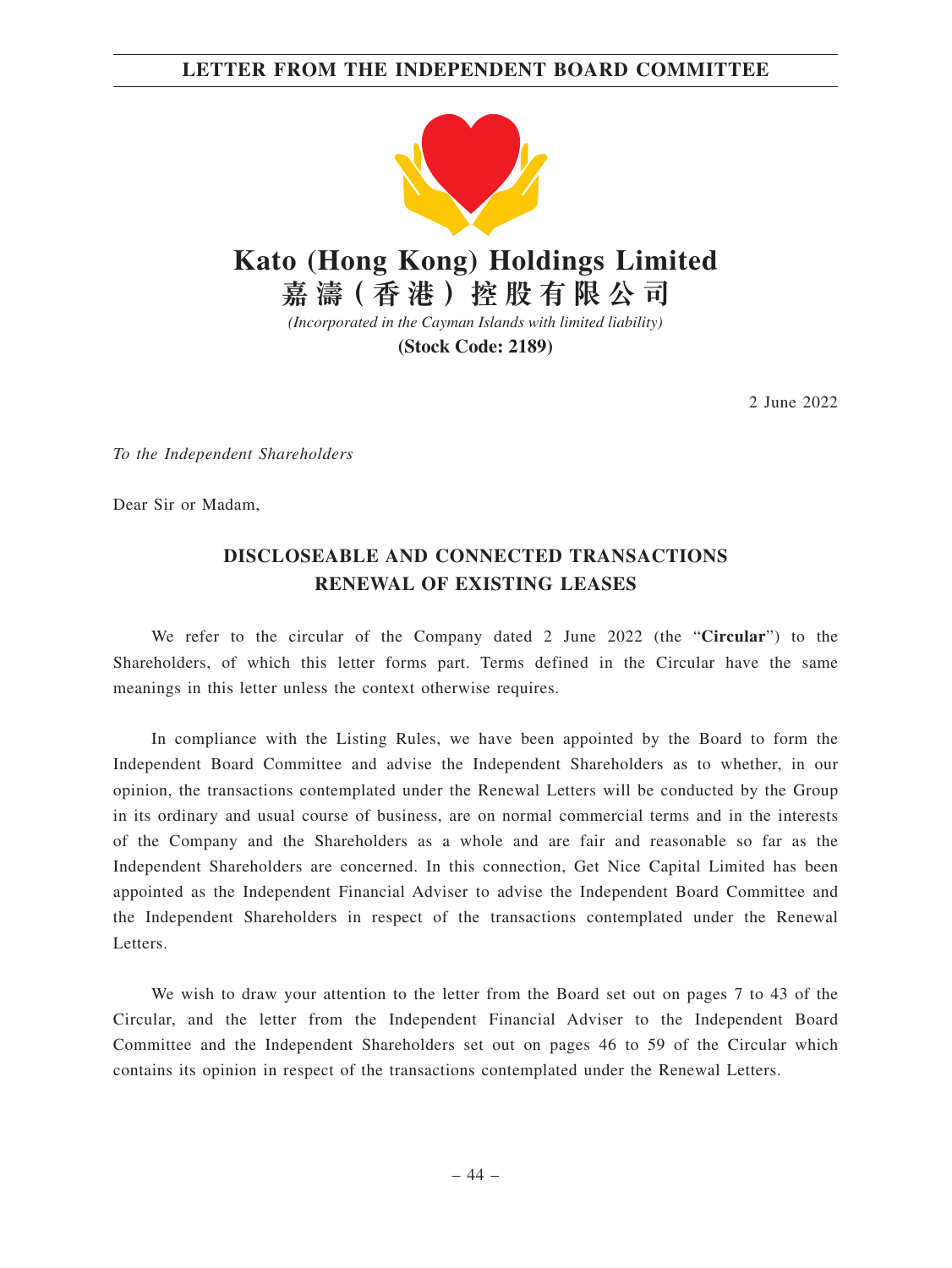## **LETTER FROM THE INDEPENDENT BOARD COMMITTEE**

Having taken into account the advice of the Independent Financial Adviser and its recommendation in relation thereto, we consider that the transactions contemplated under the Renewal Letters are conducted by the Group in its ordinary and usual course of business, are on normal commercial terms and in the interests of the Company and the Shareholders as a whole and are fair and reasonable so far as the Independent Shareholders are concerned. Accordingly, we recommend that you vote in favour of the relevant resolution set out in the notice of the EGM.

> Yours faithfully, **Independent Board Committee of Kato (Hong Kong) Holdings Limited**

Ms. Chiu Lai Kuen Susanna **Mr. Or Kevin** Mr. Mr. Wong Vinci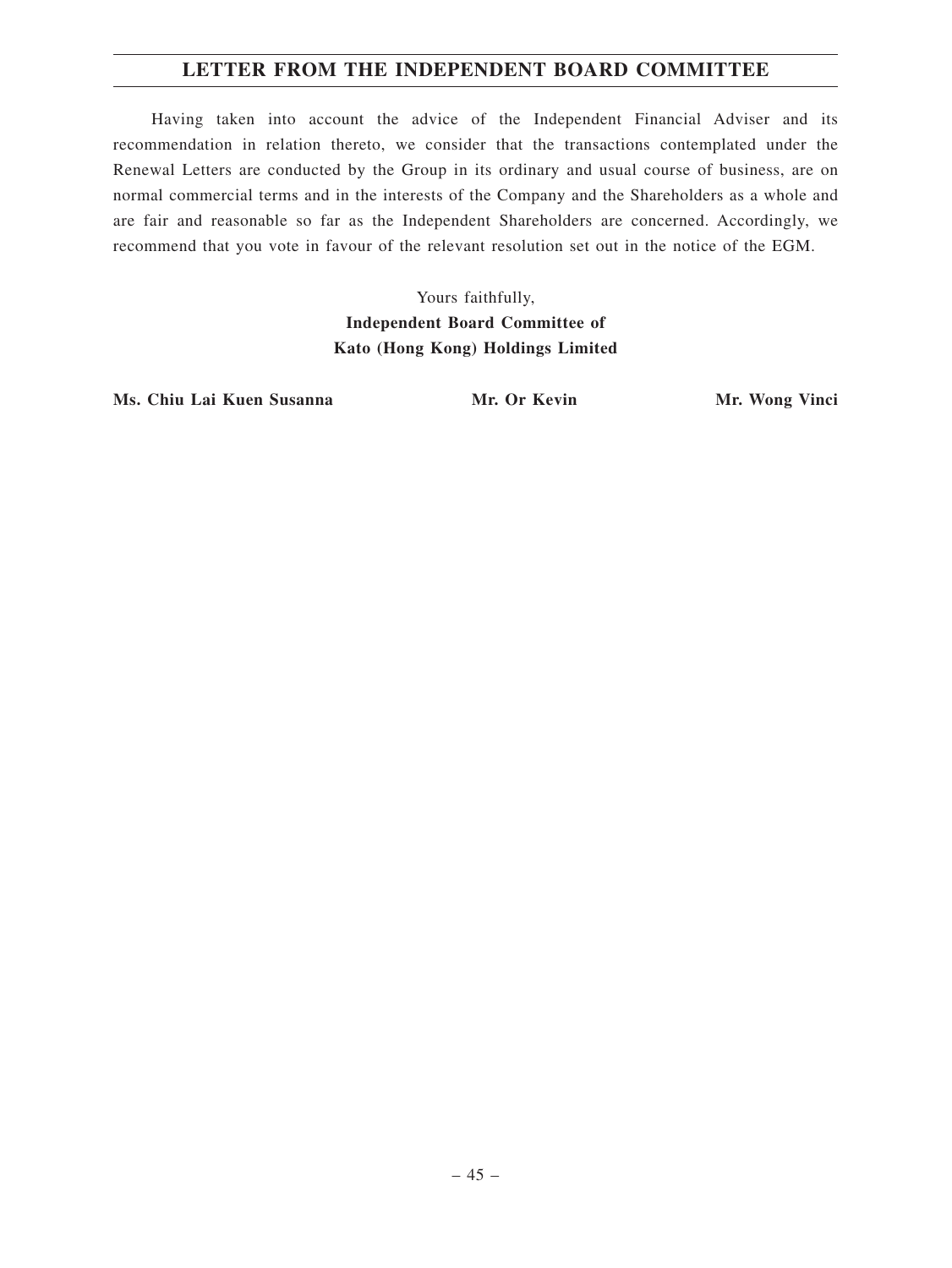*The following is the text of a letter of advice from Get Nice Capital Limited, the independent financial adviser to the Independent Board Committee and Independent Shareholders, for the purpose of incorporation into this circular.*



 $G/F-3/F$ Cosco Tower Grand Millennium Plaza 183 Queen's Road Central Hong Kong

2 June 2022

*To the Independent Board Committee and the Independent Shareholders of Kato (Hong Kong) Holdings Limited (the "Company")*

Dear Sir or Madam,

## **DISCLOSEABLE AND CONNECTED TRANSACTIONS RENEWAL OF EXISTING LEASES**

#### **INTRODUCTION**

We refer to our appointment as the Independent Financial Adviser to the Independent Board Committee and the Independent Shareholders in respect of the connected transactions in relation to the entering into the Renewal Letters to renew the Existing Leases for the operations of the Group for a period from 1 April 2022 to 31 March 2025, details of which are set out in the letter from the Board (the "**Letter from the Board**") contained in the circular of the Company dated 2 June 2022 (the "**Circular**") of which this letter (the "**Letter**") forms part. Capitalised terms used in this Letter shall have the same meanings as defined in the Circular, unless the context requires otherwise.

As one or more each of the applicable percentage ratios in respect of the Renewal Letters exceed 5% but all are less than 25%, the transactions contemplated under the Renewal Letters constitute discloseable and connected transactions for the Company, and is subject to the reporting, announcement, annual review, circular and independent shareholders' approval requirements under the Listing Rules.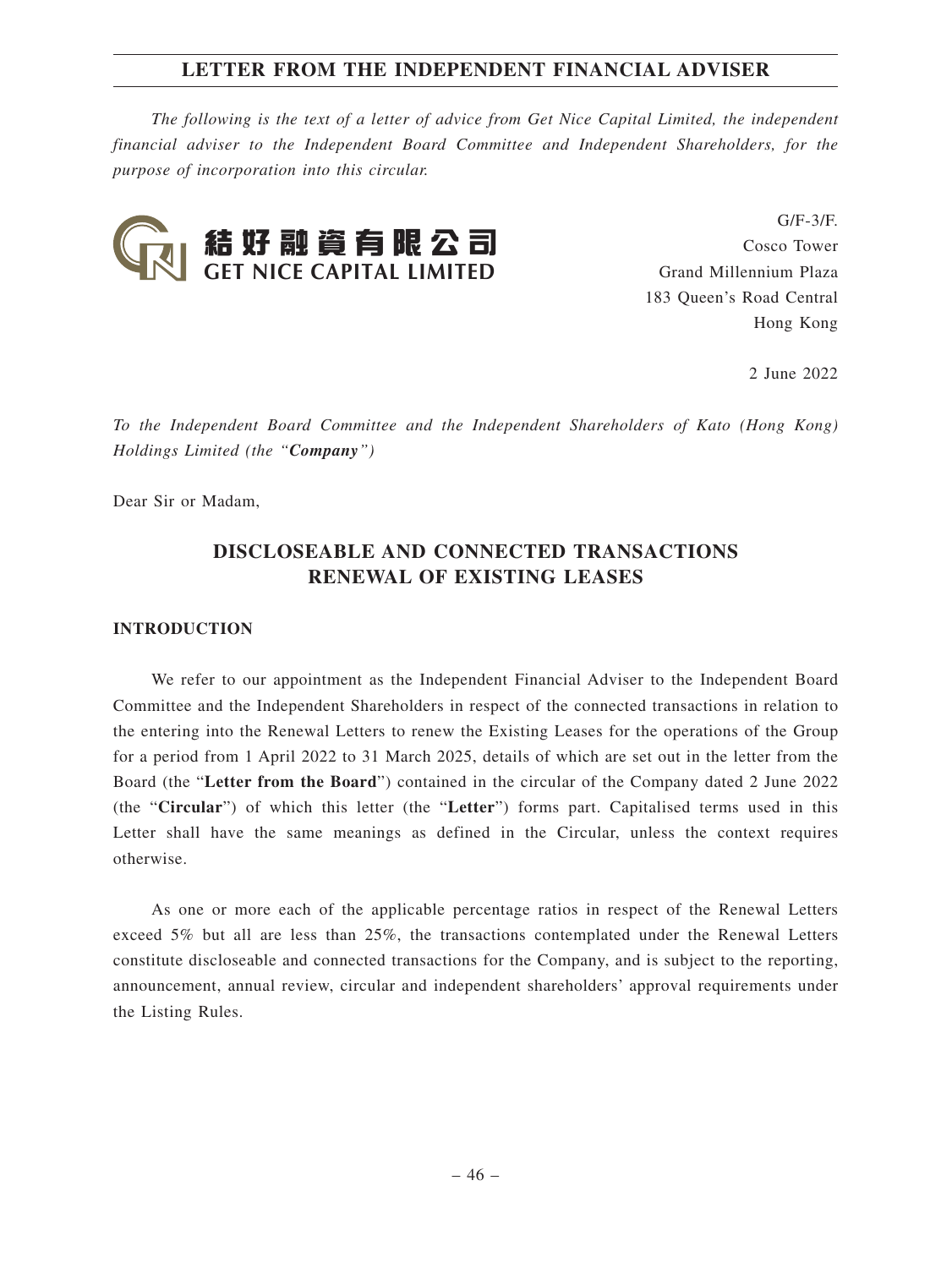Mr. Ngai and Ms. Ngai, being the connected persons of the Company by virtue of being executive Directors and controlling shareholders of the Company, and their respective associates are interested in the Renewal Letters and are required to abstain from voting on the relevant resolution to approve the Renewal Letters at the EGM.

An Independent Board Committee, comprising three independent non-executive Directors, namely, Ms. Chiu Lai Kuen Susanna, Mr. Or Kevin and Mr. Wong Vinci, has been established to advise the Independent Shareholders in relation to the terms of the Renewal Letters and the transactions contemplated thereunder. We, Get Nice Capital Limited, have been appointed as the Independent Financial Adviser to advise the Independent Board Committee and the Independent Shareholders as to (i) whether the terms of the Renewal Letters are fair and reasonable so far as the Company and the Independent Shareholders are concerned; (ii) whether the Renewal Letters were entered into, on normal commercial terms, in the ordinary and usual course of business of the Group and are in the interests of the Company and the Shareholders as a whole; and (iii) whether or not the Independent Shareholders should vote in favour of the resolution approving the Renewal Letters and the transactions contemplated thereunder which will be proposed at the EGM.

#### **BASIS OF OUR OPINION**

In formulating our recommendation to the Independent Board Committee and the Independent Shareholders, we have relied upon the statements, information, opinions and representations contained or referred to in the Circular, the information, opinions and representations provided to us by the Directors and/or the management of the Group (the "**Management**"), and our review of the relevant public information.

The Circular, for which the Directors collectively and individually accept full responsibility, includes particulars given in compliance with the Listing Rules for the purpose of giving information with regard to the Company. The Directors, having made all reasonable enquiries, confirm that to the best of their knowledge and belief the information contained in this Circular is accurate and complete in all material respects and not misleading or deceptive, and there are no other matters the omission of which would make any statement in the Circular misleading. We, as the Independent Financial Adviser, take no responsibility for the contents of any part of the Circular, save and except for this letter of advice.

We have also assumed that all statements of belief, opinion, expectation and intention made by the Directors in the Circular were reasonably made after due enquiries and careful consideration by the Directors and there are no other facts not contained in the Circular the omission of which would make any such statement contained in the Circular misleading. We have no reason to suspect that any relevant information has been withheld or to doubt the truth, accuracy and completeness of the information and facts contained in the Circular, or the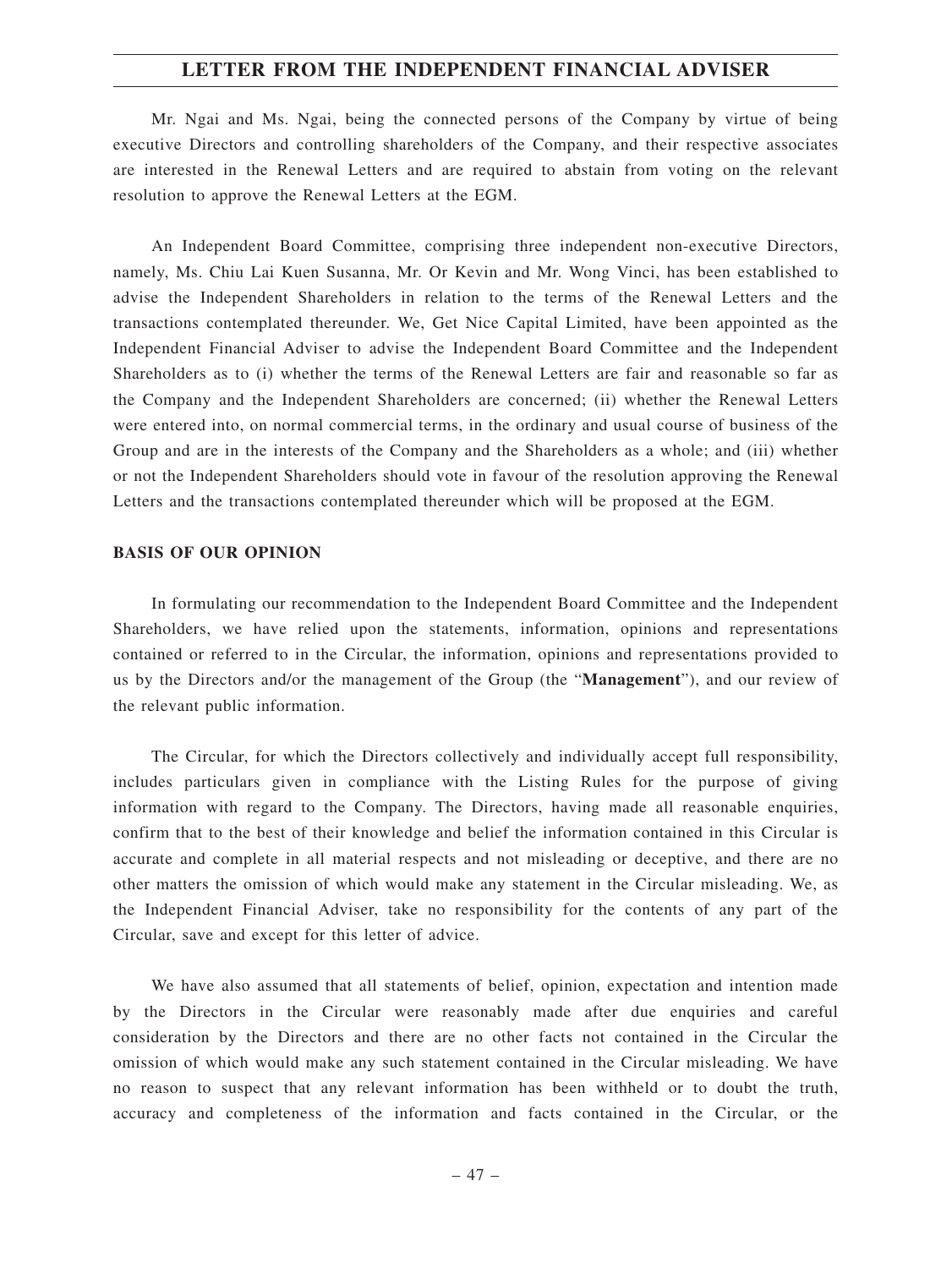reasonableness of the opinions expressed by the Company, the Directors and the Management, which have been provided to us. We have not, however, carried out any independent verification of the information provided by the Directors and/or the Management nor have we conducted any independent investigation into the business, financial conditions and affairs of the Group or the prospects of the markets in which the Group operates.

Save for this appointment as the Independent Financial Adviser, there were no other engagements between Get Nice Capital Limited and the Company, or any other parties to the Renewal Letters, in the last two years. Apart from normal professional fees paid or payable to us in connection with this appointment as the Independent Financial Adviser, no arrangement exists whereby we will receive any fees or benefit from the Company, its subsidiaries, its associates or their respective substantial shareholders or associates or any other parties to the Renewal Letters. As at the Latest Practicable Date, we were not aware of any relationships or interests between us and any member of the Group or any of their substantial shareholders, directors or chief executives, or their respective associates, that could reasonably be regarded as hindrance to our independence to act as the Independent Financial Adviser to the Independent Board Committee and the Independent Shareholders. Accordingly, we are considered eligible to give independent advice to the Independent Board Committee and the Independent Shareholders regarding the Renewal Letters pursuant to Rule 13.84 of the Listing Rules.

### **PRINCIPAL FACTORS AND REASONS CONSIDERED**

In arriving our opinion and advice to the Independent Board Committee and the Independent Shareholders, we have taken into consideration of the following principal factors and reasons.

#### **1. Background of and reasons for entering into of the Renewal Letters**

#### *(i) Information of the Group*

The Group is an established operator of residential care homes for the elderly in Hong Kong offering a wide range of residential care and day care services for the elderly including (i) the provision of accommodation, professional nursing and care-taking services, nutritional management, medical services, physiotherapy and occupational therapy services, psychological and social care services, individual care plans and recreational services; (ii) the sale of healthcare and medical goods and the provision of add-on healthcare services to the residents; and (iii) provision of elderly community care services.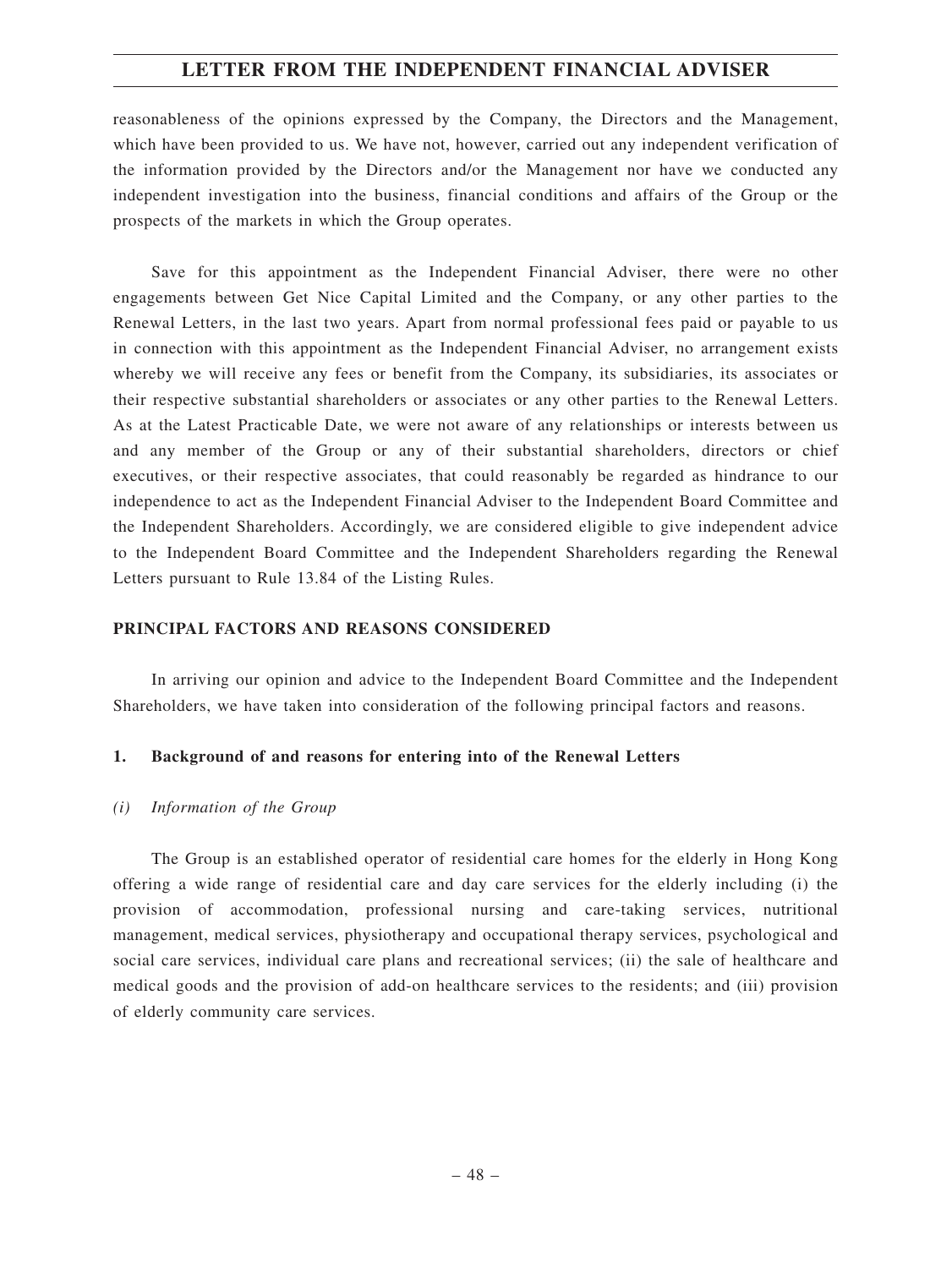#### *(ii) Background of the Renewal Letters*

The Group has been leasing various premises in Hong Kong from its controlling shareholders and their associates for the operations of the Group (collectively, the "**Existing Leases**") for the period from 13 June 2019 (the date on which dealings in the Shares first commenced on the Stock Exchange) to 31 March 2022 (the "**Initial Term**"). The details of the Existing Leases were set out in the sections headed "Connected Transactions" and "Relationship with the Controlling Shareholders" of the Prospectus of the Company dated 30 May 2019.

As stated in the Letter from the Board, pursuant to each of the tenancy agreements for the Existing Leases (the "**Tenancy Agreements**"), each tenancy agreement has a provision to renew the lease period for three years upon expiry of the Initial Term, and another provision to renew the lease period for another three years upon expiry of the second term on the same terms and conditions, save for downward adjustment of monthly rental fee where the prevailing market of the relevant premises has been lowered. It also requires a one-year notification period by the landlords, upon the expiration of the two successive terms following the Initial Term, to terminate the leases.

On 17 May 2022, the Group has entered into the Renewal Letters with its controlling shareholders and their associates as landlords to renew the Existing Leases on the same terms and conditions as the Existing Leases for the operations of the Group for a period from 1 April 2022 to 31 March 2025 (subject to renewal).

#### *(iii) Reasons for and benefits of entering into of the Renewal Letters*

As set out in the Letter from the Board, the Group has been occupying the premises under the Existing Leases for its business and operation since the respective commencement date of the Existing Leases. In order to ensure that the business and operation of the Group will not be affected upon the expiration of the Existing Leases on 31 March 2022, the Group entered into the Renewal Letters with the respective landlords on 17 May 2022 for a term of three years from 1 April 2022 to 31 March 2025 (subject to renewal).

Given the nature of the principal business of the Group as stated above and the Renewal Letters are entered into in accordance to the provisions of the Tenancy Agreements for an extension of the lease period, we are of the view that the entering into of the Renewal Letters is in the ordinary and usual course of business of the Group.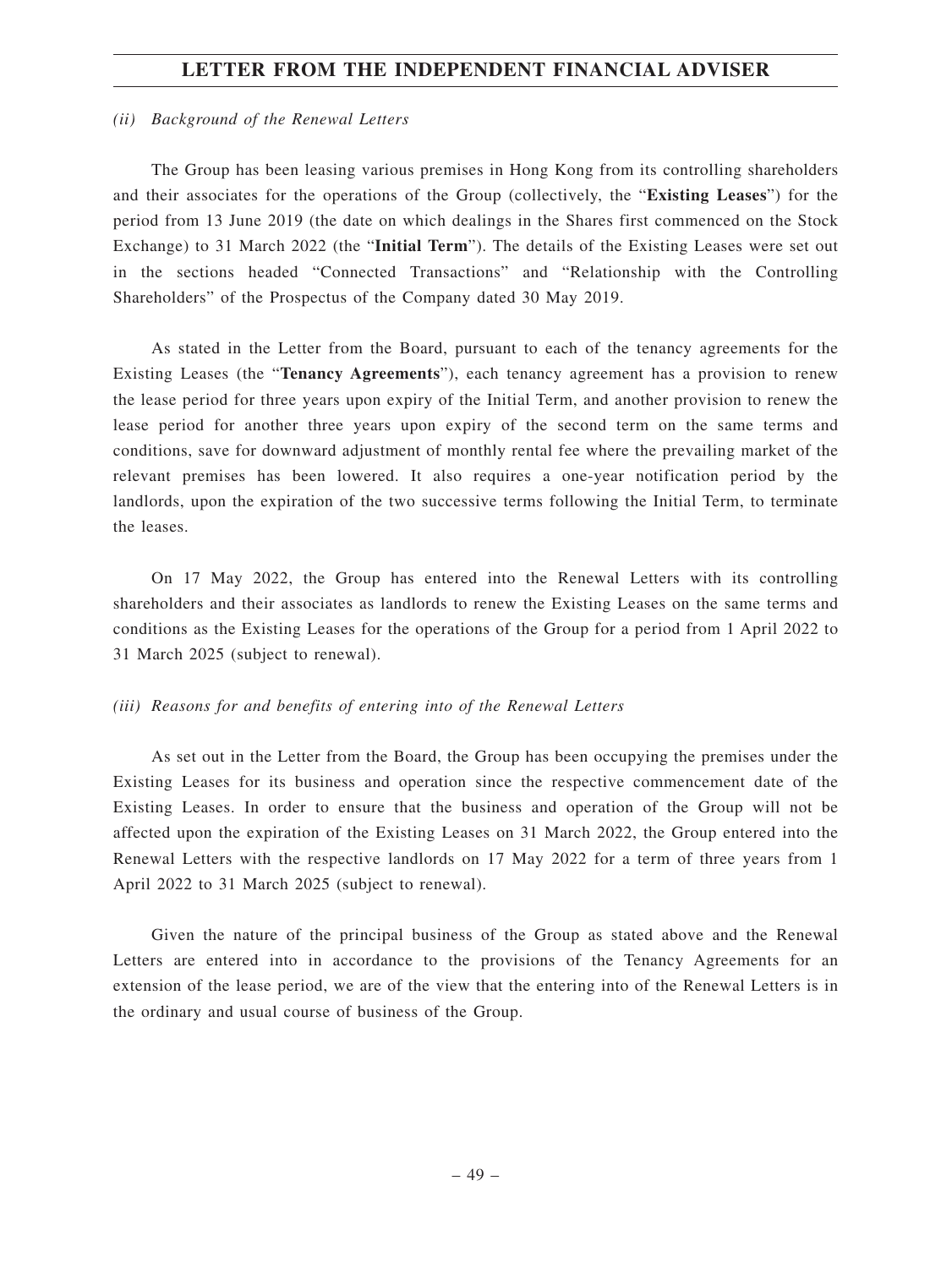### **2. Principal terms of the Renewal Letters**

We have reviewed the Tenancy Agreements and the Renewal Letters and understood it is the provision of the Tenancy Agreements that, among other things, the lease period shall be automatically renewed for three years upon expiry of the Initial Term on the same terms and conditions of the Tenancy Agreements, save for downward adjustment of monthly rental fee where the prevailing market of the relevant premises has been lowered. Therefore, the Renewal Letters are an extension of the Tenancy Agreements and the terms of the Renewal Letters are basically the same as the Tenancy Agreements, save for the time period being covered.

### *(i) Descriptions of principal terms of the Renewal Letters*

The principal terms of the Renewal Letters are summarized as follows:

## **Table 1: Principal terms of the Renewal Letters and the Fair Monthly Unit Rent conducted by the Valuer**

|                  |                                                     |                                                                                                                         |                                                             |             |               |                    | Monthly Unit Fair Monthly |                  |
|------------------|-----------------------------------------------------|-------------------------------------------------------------------------------------------------------------------------|-------------------------------------------------------------|-------------|---------------|--------------------|---------------------------|------------------|
|                  |                                                     |                                                                                                                         |                                                             |             | Size of       |                    | Rent under                | <b>Unit Rent</b> |
|                  |                                                     |                                                                                                                         |                                                             |             | property      |                    | the Renewal               | conducted by     |
|                  |                                                     |                                                                                                                         |                                                             |             | (saleable     |                    | Letters                   | the Valuer       |
|                  |                                                     |                                                                                                                         |                                                             |             | floor area)   | <b>Annual Rent</b> | $(HK\$                    | (HK\$)           |
| Premises         |                                                     |                                                                                                                         |                                                             | Usage       | (sq. ft.)     | Payable            | $(\text{per sq. ft.})$    | (per sq. $ft.$ ) |
| no.              | <b>Renewal Letter</b>                               | Location                                                                                                                | Term                                                        | (Note)      | (approximate) | $(HK\$             | (approximate)             | (approximate)    |
| 1                | Kato Elderly Home<br>Tenancy Renewal<br>Letter      | Shops 8-12 on G/F and<br>1/F, Lakeshore<br>Building, 7 Tseng<br>Choi Street, Tuen<br>Mun, New Territories,<br>Hong Kong | 1 April 2022 to<br>31 March 2025<br>(subject to<br>renewal) | <b>RCHE</b> | 18,680        | 4,860,000          | 22                        | 27               |
| $\boldsymbol{2}$ | Kato Home for the Aged<br>Tenancy Renewal<br>Letter | 1/F, Tung Wai Court,<br>No. 3 Tsing Ling Path,<br>Tuen Mun, New<br>Territories, Hong<br>Kong                            |                                                             | <b>RCHE</b> | 12,277        | 2,376,000          | 16                        | 21               |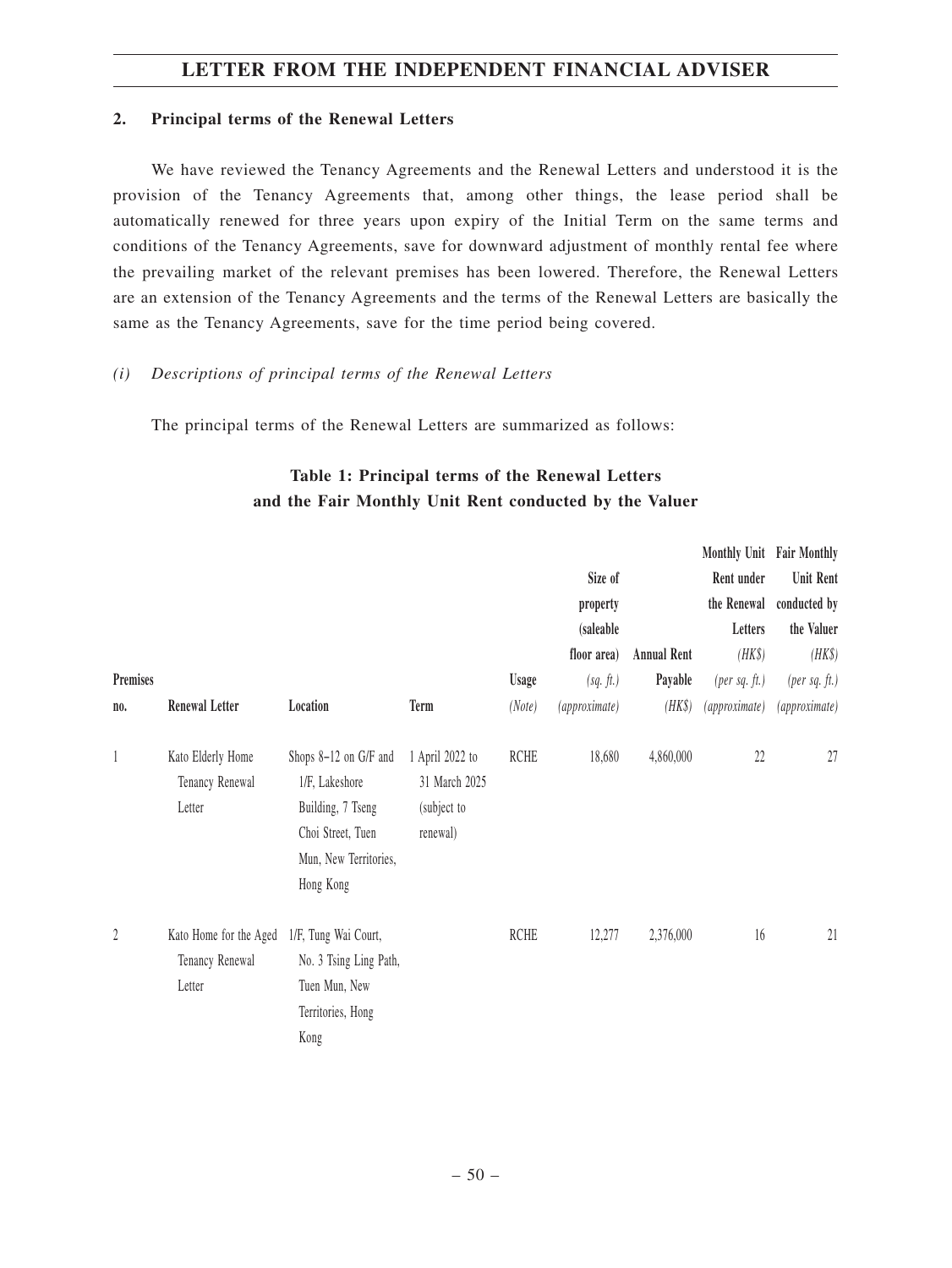|                  |                                                     |                                                                                                                                                                                           |      |             | Size of       |                    | Monthly Unit Fair Monthly<br>Rent under | Unit Rent       |
|------------------|-----------------------------------------------------|-------------------------------------------------------------------------------------------------------------------------------------------------------------------------------------------|------|-------------|---------------|--------------------|-----------------------------------------|-----------------|
|                  |                                                     |                                                                                                                                                                                           |      |             | property      |                    | the Renewal                             | conducted by    |
|                  |                                                     |                                                                                                                                                                                           |      |             | (saleable     |                    | Letters                                 | the Valuer      |
|                  |                                                     |                                                                                                                                                                                           |      |             | floor area)   | <b>Annual Rent</b> | $(HK\$                                  | (HK\$)          |
| Premises         |                                                     |                                                                                                                                                                                           |      | Usage       | (sq. ft.)     | Payable            | $(per\ sq.\ ft.)$                       | (per $sq.$ ft.) |
| no.              | <b>Renewal Letter</b>                               | Location                                                                                                                                                                                  | Term | (Note)      | (approximate) | (HK\$)             | (approximate)                           | (approximate)   |
| 3                | Fai To Home (On Lai)<br>Tenancy Renewal<br>Letter   | Shops 1-17 on 1/F, On<br>Lai Building, 3 Tsing<br>To Path, Tuen Mun,<br>New Territories, Hong<br>Kong                                                                                     |      | <b>RCHE</b> | 5,271         | 1,236,000          | $20\,$                                  | 25              |
| $\overline{4}$   | Fai To Home (Tuen<br>Mun) Tenancy<br>Renewal Letter | 1/F, including Entrance<br>on G/F, Florence<br>Mansion, 6 Tsing Ling<br>Path, Area 4B, Tuen<br>Mun, New Territories,<br>Hong Kong                                                         |      | <b>RCHE</b> | 8,645         | 2,004,000          | 19                                      | 24              |
| 5                | Tsuen Wan Centre<br>Tenancy Renewal<br>Letter       | Shop C1, 1/F, Tsuen<br>Wan Centre Shopping<br>Arcade, 87-105 Tsuen<br>King Circuit, Tsuen<br>Wan, New Territories,<br>Hong Kong                                                           |      | <b>RCHE</b> | 15,950        | 2,904,000          | 15                                      | 20              |
| $\boldsymbol{6}$ | Happy Luck Home<br>Tenancy Renewal<br>Letter        | 2nd Floor of Phase 1 of<br>Commercial<br>Development of<br>Allway Gardens, Nos.<br>187-195 Tsuen King<br>Circuit, Nos. 2-22 On<br>Yat Street, Tsuen Wan,<br>New Territories, Hong<br>Kong |      | <b>RCHE</b> | 15,729        | 2,724,000          | 14                                      | 20              |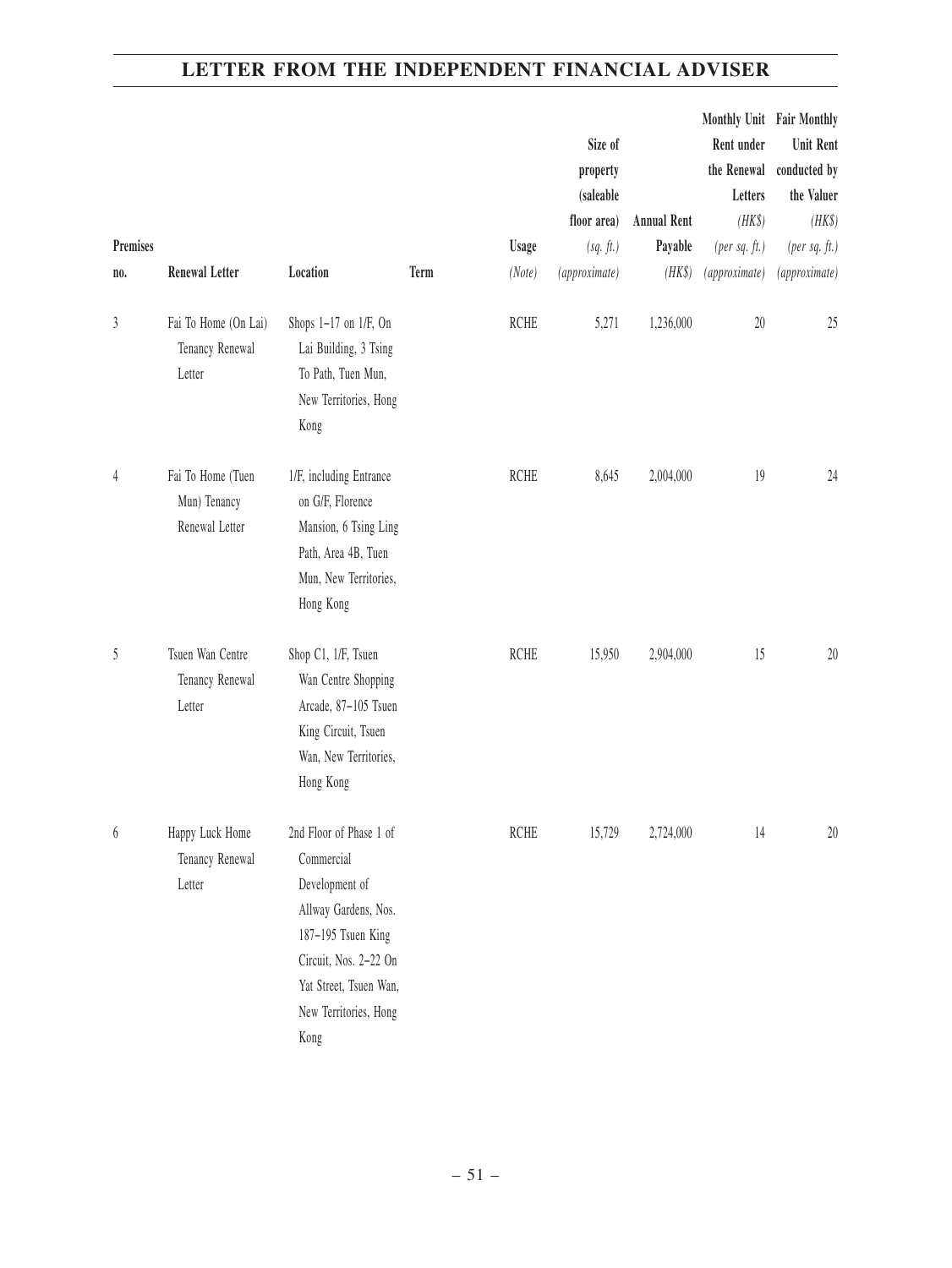|                  |                               |                        |      |        |               |                    | Monthly Unit Fair Monthly |                  |
|------------------|-------------------------------|------------------------|------|--------|---------------|--------------------|---------------------------|------------------|
|                  |                               |                        |      |        | Size of       |                    | Rent under                | <b>Unit Rent</b> |
|                  |                               |                        |      |        | property      |                    | the Renewal               | conducted by     |
|                  |                               |                        |      |        | (saleable     |                    | Letters                   | the Valuer       |
|                  |                               |                        |      |        | floor area)   | <b>Annual Rent</b> | $(HK\$                    | (HK\$)           |
| Premises         |                               |                        |      | Usage  | (sq. ft.)     | Payable            | $(per\ sq.\ ft.)$         | (per $sq.$ ft.)  |
| no.              | <b>Renewal Letter</b>         | Location               | Term | (Note) | (approximate) | (HK\$)             | (approximate)             | (approximate)    |
| 7                | Tsuen Wan Staff               | Flat C, 24/F, Block 9  |      | SQ     | 425           | 146,400            | 29                        | 29               |
|                  | Quarters Tenancy              | (Nanking House),       |      |        |               |                    |                           |                  |
|                  | Renewal Letter                | Tsuen Wan Centre, 89   |      |        |               |                    |                           |                  |
|                  |                               | Tsuen King Circuit,    |      |        |               |                    |                           |                  |
|                  |                               | Tsuen Wan, New         |      |        |               |                    |                           |                  |
|                  |                               | Territories,           |      |        |               |                    |                           |                  |
|                  |                               | Hong Kong              |      |        |               |                    |                           |                  |
| $\,$             | Kato Staff Quarters           | Rooms C and D on 2/F   |      | SQ     | 8,257         | 356,400            | $22\,$                    | 24               |
|                  | Tenancy Renewal               | and Flat Roof,         |      |        | (including    |                    | (Note 2)                  | (Note 2)         |
|                  | Letter                        | Lakeshore Building, 7  |      |        | flat roof     |                    |                           |                  |
|                  |                               | Tseng Choi Street,     |      |        | area of       |                    |                           |                  |
|                  |                               | Tuen Mun, New          |      |        | 7,427 sq.     |                    |                           |                  |
|                  |                               | Territories, Hong      |      |        | ft.)          |                    |                           |                  |
|                  |                               | Kong                   |      |        |               |                    |                           |                  |
| $\boldsymbol{9}$ | <b>Staff Quarters Tenancy</b> | 3/F, Four Sea Mansion, |      | SQ     | 799           | 254,400            | 27                        | 27               |
|                  | Renewal Letter                | 11 Fa Yuen Street,     |      |        |               |                    |                           |                  |
|                  |                               | Mongkok,               |      |        |               |                    |                           |                  |
|                  |                               | Hong Kong              |      |        |               |                    |                           |                  |
| $10\,$           | Fai To Sino West Staff        | Room 10, 3/F, Tung     |      | SQ     | 266           | 60,000             | 16                        | 28               |
|                  | Quarters Tenancy              | Shun Hing Building,    |      |        | (together     |                    | (Note 2)                  | (Note 2)         |
|                  | Renewal Letter                | 22 Chi Kiang Street,   |      |        | with flat     |                    |                           |                  |
|                  |                               | Kowloon, Hong Kong     |      |        | roof area of  |                    |                           |                  |
|                  |                               |                        |      |        | 280 sq. ft.)  |                    |                           |                  |

#### *Notes:*

1. RCHE stands for care and attention home for the elderly; SQ stands for staff quarters.

2. Flat roof area is taken in account for the calculation.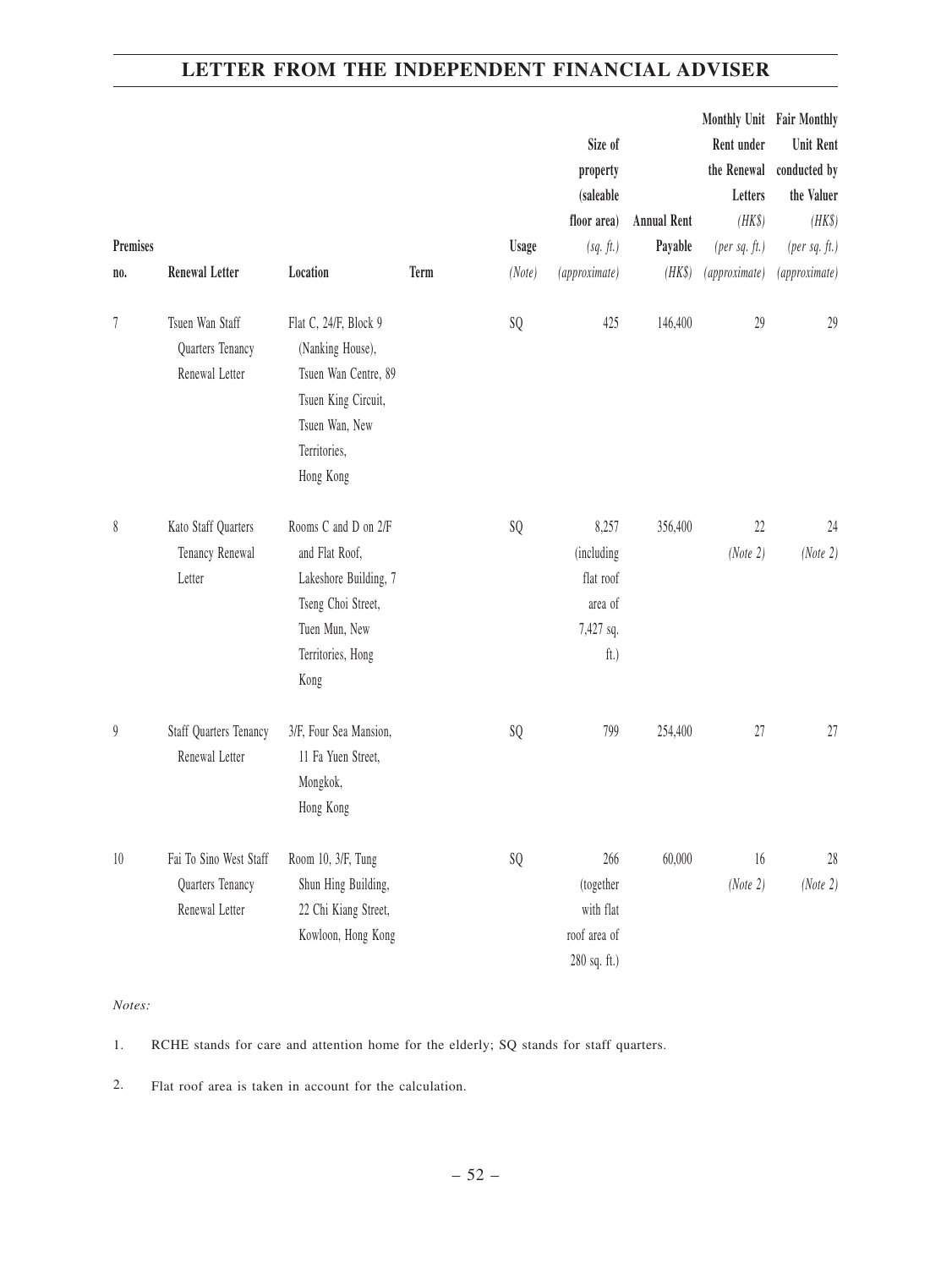#### *(ii) Analysis of the principal terms of the Renewal Letters*

As stated in the Letter from the Board, the Group shall determine the rent payable for each of the Renewal Letters after arm's length negotiations with the respective landlords based on normal commercial principles with reference to the prevailing market rent of leases of comparable premises, the historical quotations to other Independent Third Parties by the respective landlords for similar leases, and other factors such as floor area, facilities and location.

To ensure the rent payable under each of the Renewal Letters is fair and reasonable and not less favourable than the rent payable to Independent Third Parties in respect of the same or similar premises, the management of the Company will follow the below procedures:

- (i) search for actual rental transactions of the same premises, premises in the same building and premises in the neighboring area (where such transactions are not available, refer to real estate industry publications describing price trends in the relevant areas);
- (ii) compare the said market rent (or price trends, where applicable) with the rent payable under the Renewal Letters; and
- (iii) in cases where rent payable offer by the respective landlords under any of the Renewal Letters is higher than the prevailing market rent of the relevant premises, request such landlord(s) to reduce the rent payable to the extent of such difference.

To facilitate the above pricing procedures, we understand the Company has engaged Colliers International (Hong Kong) Limited (the "**Valuer**"), a professional and independent valuer, to assess the market rents of the Premises for internal reference to the Board. In assessing the fairness and reasonableness of the rent payable by the Group under the Renewal Letters, we have reviewed the valuation report (the "**Valuation Report**") issued by the Valuer which set out their market rental valuation for the Premises as at 31 March 2022.

We understand that the Valuer has performed rental valuation for other listed companies in Hong Kong. The Valuation Report is prepared by the Valuer's professional team which is led by Ms. Dorothy Chow, a fellow of both the Royal Institution of Chartered Surveyors and the Hong Kong Institute of Surveyors and a Registered Professional Surveyor (General Practice) under the Surveyors Registration Ordinance (Cap. 417) in the Hong Kong Special Administrative Region with over 24 years of experience in valuation and appraisal of assets in Hong Kong and China. The Valuer confirmed that it was not aware of any relationship or interest between it and the Company or any other party that would be reasonably considered to affect its independence to act as an independent valuer for the Company. We have reviewed the terms of the Valuer's engagement with the Company and noted that its scope of work is appropriate to the opinion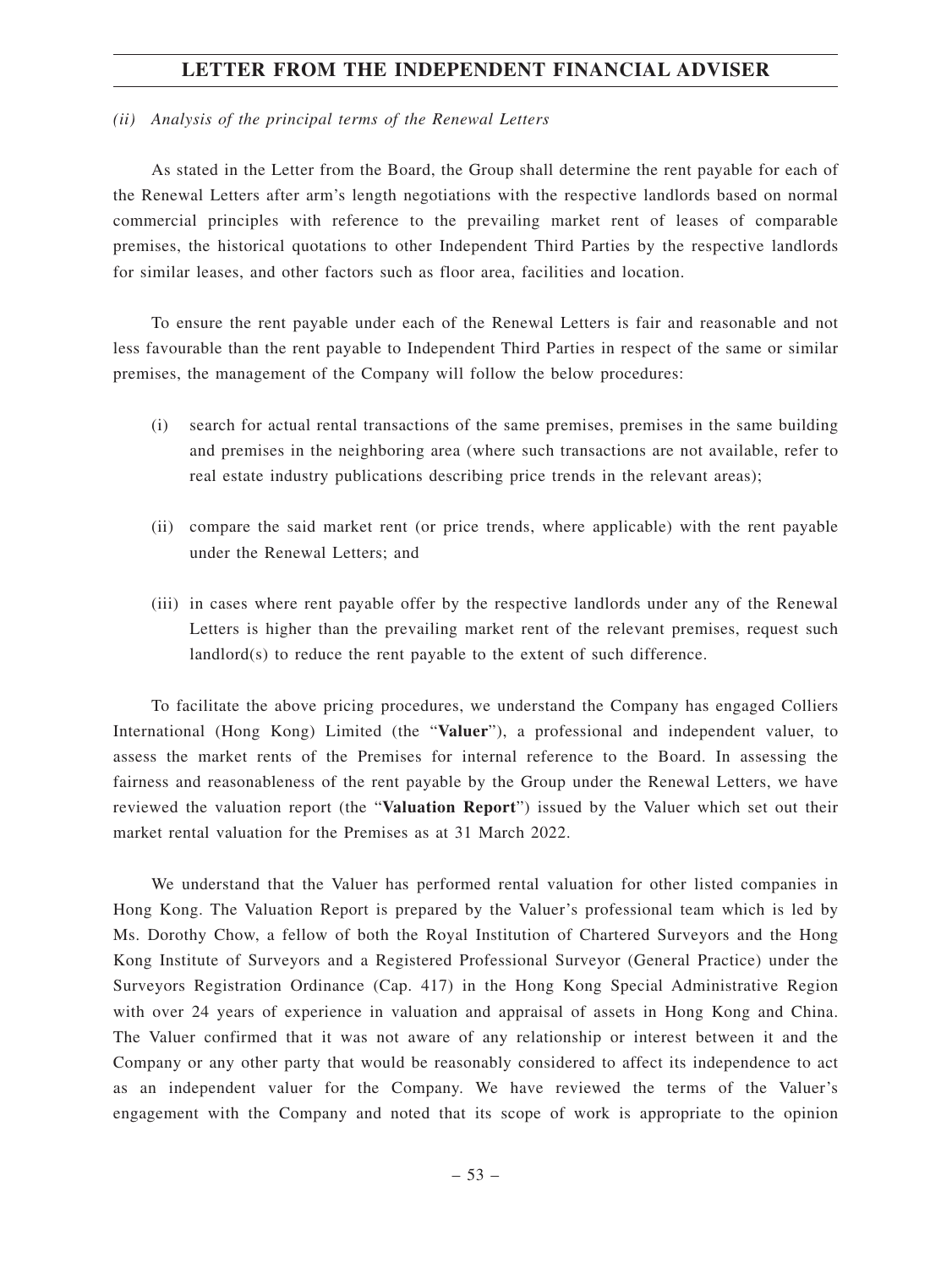required to be given and there is no limitation on the scope of work which might adversely impact on the degree of assurance given by the Valuer in the Valuation Report. We have also discussed with the Valuer and the management of the Company regarding the representations made by the Company to the Valuer and noted that those representations made are in accordance with our knowledge.

As such, we are of the view that the Valuer is qualified, experienced and competent in performing the rental assessment and to form a reliable opinion in respect of the market rental value of the Premises.

We have discussed with the Valuer the methodology, basis and assumptions adopted in arriving at the market rents. We understand from the Valuer that the Valuation Report was prepared in compliance with the prevailing HKIS Valuation Standards published by the Hong Kong Institute of Surveyors and RICS Valuation — Global Standards published by the Royal Institution of Chartered Surveyors, adopting and applying the latest edition of International Valuation Standard Council (IVSC) valuation standards, if applicable, and under generally accepted valuation procedures and practices. The Valuer advised us that direct comparison method, a method based on comparing the property to be valued with the rents achieved for similar properties, was adopted in arriving at the market rental valuation of the Premises given the nature of use and other particulars of the Premises and the availability of comparable market transactions. We noted that in assessing the market rents, the Valuer has considered the current market condition for rents of the types of properties involved and their locations, examined comparable rentals of similar properties in the nearby vicinity of the Premises, and conducted the market rental valuation on the basis of market rent, being defined as the estimated amount for which an interest in real property should be leased on the valuation date between a willing lessor and a willing lessee on appropriate lease terms in an arm's length transaction, after proper marketing and where the parties had each acted knowledgeably, prudently and without compulsion. Noted that the methodology applied by the Valuer is one of the generally accepted procedures and practices of professional surveyors and is in compliance with the standards published by the Hong Kong Institute of Surveyors and the International Valuation Standards Council, we consider that the methodology, basis and assumptions adopted by the Valuer for determining the market rents of the Premises are appropriate. During our discussion with the Valuer, we did not identify any major factor which caused us to doubt the fairness and reasonableness of the methodology, principal bases, assumptions and parameters adopted for the Valuation Report. Hence, we concur with the opinion of the Valuer that none of the other valuation methodologies is considered to be more appropriate.

We have also reviewed and discussed with the Valuer on (i) the criteria in selecting the comparable rental transactions (the "**Comparable**"), including location, property usage, floor size, floor level, transaction date and building age and condition; (ii) the sources of the Comparable; and (iii) the valuation approach adopted.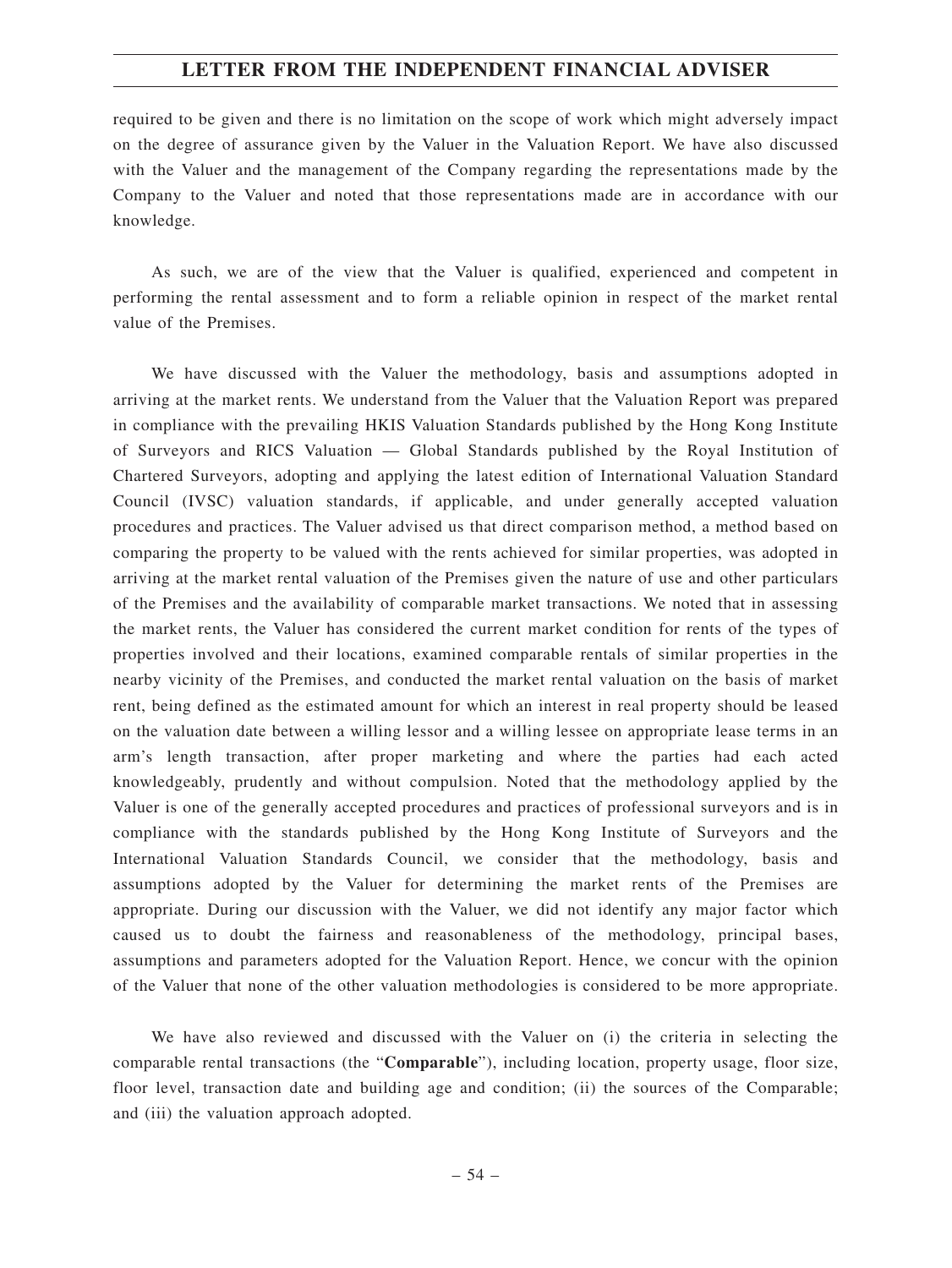We have obtained and reviewed the list of Comparable identified by the Valuer for each of the Premises and noted that the Valuer has identified at least four rental transactions for each of the Premises. We also noted that the selection criteria of the comparable are different for Premises no. 1−6 (intended by the Company to use for care and attention home for the elderly) (the "**RCHE Comparable**") and Premises no. 7−10 (intended by the Company to use for staff quarters) (the "**SQ Comparable**") in view of their different intended usages and corresponding requirements. In general, the selection criteria for the RCHE Comparable would have to address the requirement of a larger commercial size and better accessibility for the operation of the care and attention home for the elderly, while the same criteria does not apply to the SQ Comparable which is for normal residential use.

Based on our understanding from the Valuer and the selection criteria of the Comparable adopted by them, we consider, and the Valuer confirmed that, the list of Comparable is exhaustive, fair and representative for the valuation purpose. For the details of the Comparable, please refer to the corresponding sections of the respective Renewal Letters set out in the Letter from the Board. We would like to draw your attention that same set of comparable rental transactions are used for Premises no. 1−4 and another set of comparable rental transactions are used for Premises no. 5−6, while different sets of comparable rental transactions are used for Premises no. 7−10 respectively. We consider it is an appropriate and reasonable arrangement in view of the different locations of the Premises.

We noted that (i) the location of the RCHE Comparable are in the same district of the relevant Premises and additional comparable from nearby districts and other areas that the Valuer considered of similar territorial natures are also included for a more fair and representative comparison due to the limited number of applicable transactions in the same district; (ii) the lease starting date of the RCHE Comparable ranged from the first quarter of 2020 to the fourth quarter of 2021 due to lack of applicable transactions in 2022; (iii) the details of the RCHE Comparable are sourced from the Land Registry and the Buildings Department; (iv) the location of the SQ Comparable are in the same district of the relevant Premises; (v) the transaction date of the SQ Comparable are mostly within one year of the rental valuation date, save for additional two comparable with transaction date in 2020 are adopted for Premise no. 9 given of the old age of the building; (vi) the details of the SQ Comparable are sourced from market intelligence.

To further justify the rental information of the Comparable identified by the Valuer, we attempted to do independent research from public sources and compare the prevailing unit rents being offered by the properties located at the same building of the Comparable or at the vicinity of the Comparable with similar usage, floor level and floor area with the unit rents of the Comparable identified by the Valuer. We found that the unit rents of the SQ Comparable identified by the Valuer are of no material differences from those being offered by the comparable residential properties we identified independently (please refer to Table 2 set out in this Letter below for our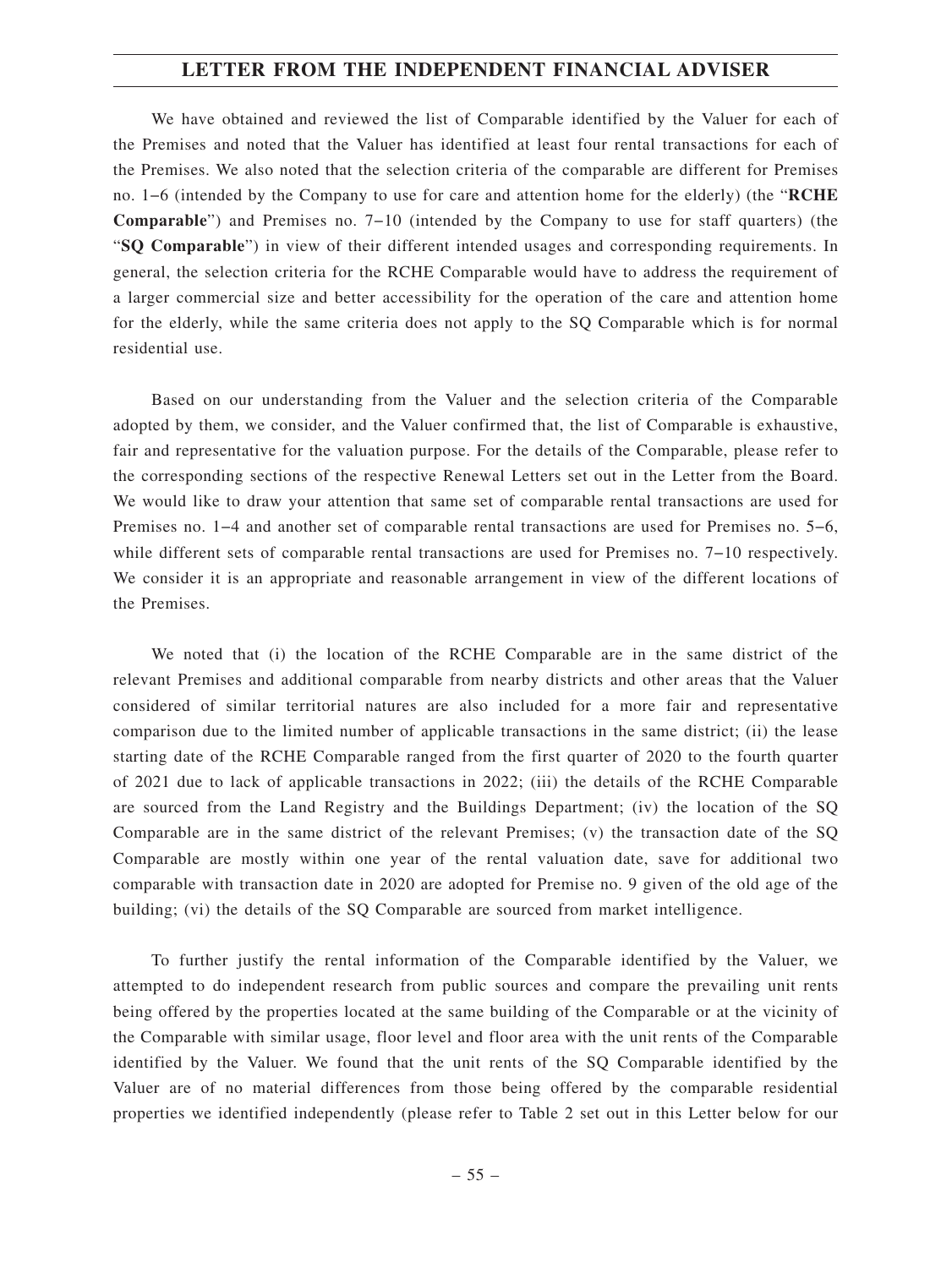findings). We consider the list of comparable properties identified by us is fair and representative for the comparison purpose hereof. However, due to the lack of prevailing rental information on commercial properties similar to the RCHE Comparable on public resources, we could not carry out same research for the RCHE Comparable. Nevertheless, as the rental statistics of the RCHE Comparable are extracted from the documentations registered on the Land Registry and the Buildings Department, we consider the information is accurate and appropriate for valuation purpose. Taking into account of our independent analysis, we are of the view that the Comparable selected by the Valuer reflect the prevailing market rents and serve as an appropriate reference for the valuation work by the Valuer.

## **Table 2: Comparison of the Unit Rents between the SQ Comparable identified by the Valuer and comparable residential properties identified by us**

|              | Monthly unit rent of the SQ<br>Comparable identified<br>by the Valuer | Monthly unit rent of the<br>comparable residential<br>properties identified by us |
|--------------|-----------------------------------------------------------------------|-----------------------------------------------------------------------------------|
|              | $(HK\$                                                                | $(HK\$                                                                            |
|              | ${\rm (per\ sq.\ ft.)}$                                               | $(\text{per sq. ft.})$                                                            |
| Premises no. | (approximate)                                                         | (approximate)                                                                     |
| 7            | $27 - 33$                                                             | $27-39$ (42 as an outliner)                                                       |
| 8            | $28 - 31$                                                             | $27-38$ (52.5 as an outliner)                                                     |
| 9            | $26 - 36$                                                             | $27 - 40$                                                                         |
| 10           | $30 - 34$                                                             | $28 - 39$                                                                         |

For conducting the fair market rent of the Premises, we understand from the Valuer that they have made relevant adjustments, including size, location (including floor level), age and condition, and timing difference between the transaction date of the Comparable and the valuation date to the unit rents of the Comparable to account for the differences between the Premises and the Comparable. Based on our discussion with and review of the Comparable adopted by the Valuer, we are of the view that the Comparable and the adjustments are appropriate and reasonable for the market rental valuation for the Premises.

By comparing the monthly unit rent payable by the Group under the Renewal Letters to the fair market monthly unit rent as appraised by the Valuer (please refer to Table 1 set out in this Letter above), we found that all the unit rent payable for Premises no. 1−6 (intended by the Company to use for care and attention home for the elderly) is lower than the fair market unit rent and the unit rent payable for Premises no. 7−10 (intended by the Company to use for staff quarters) is equal to or lower than the fair market unit rent. As the lower the rental fee, the greater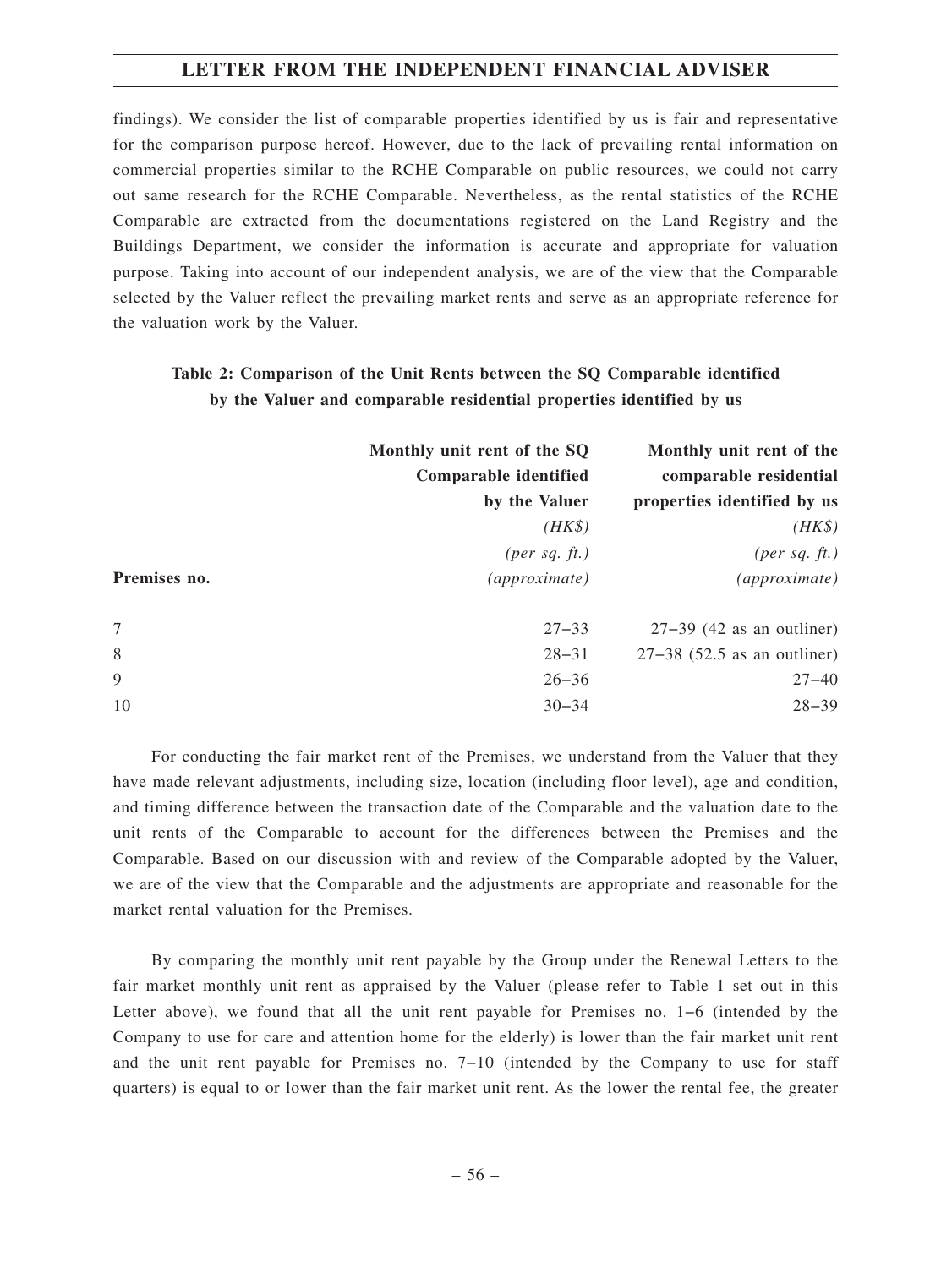the benefit is to the lessee, we consider the rent payable under each of the Renewal Letters is fair and reasonable, on normal commercial terms and no less favourable to the Group than those available from Independent Third Parties in respect of the same or similar premises.

#### **3. Analysis of the associated costs in relocation**

In addition to the bases for determining the rent payable under the Renewal Letters as aforementioned, we have also considered the potential costs which the Group may incur if the Renewal Letters are not entered into and the existing premises are replaced by other properties let from an Independent Third Party. We have reviewed the assumptions adopted by the Company in estimating such associated costs and consider the estimated amounts are reasonable as we note that appropriate assumptions are respectively considered for Premises no.1−6 (intended by the Company to use for care and attention home for the elderly) and Premises no. 7−10 (intended by the Company to use for staff quarters) based on their different intended usages and corresponding requirements. Also, the estimated amounts are based on the recent experience in the ordinary course of business of the Group and the prevail marketing practice and level. As stated in the Letter from the Board, the associated costs in relocation would be in the amounts of tens of millions of Hong Kong dollars for Premises no. 1−6 (intended by the Company to use for care and attention home for the elderly) and hundreds of thousands of Hong Kong dollars for Premises no. 7−10 (intended by the Company to use for staff quarters), varying with their size and/or operation scale.

Having considered that, in the case that the Renewal Letters are not entered into and the existing premises are replaced by other properties let from an Independent Third Party, the Company would (i) have to bear the extra and massive relocation costs in order to continue the operation of similar scale; (ii) have to bear the time cost and administrative and regulatory risks in the relocation of existing elderly residence to other elderly homes for temporary stay, applying for new licence and employing new staff; and (iii) no longer be entitled to the favourable clause as stipulated in the Tenancy Agreements that the Company can request the relevant landlords to make a downward adjustment to the monthly rental fee where the prevailing market rent of the relevant premises has been lowered, as the same term is not common and may not be available in the lease arrangement with an Independent Third Party, we are of the view that it is in the interest of the Company and the Independent Shareholders as a whole to continue renting the premises in accordance with the Renewal Letters.

#### **4. Internal control measures**

As set out in the Letter from the Board, to ensure that the pricing basis is adhered to for each of the Renewal Letters and the connected transactions under the Renewal Letters are in compliance with the requirements of the Listing Rules, the Company has adopted the following internal control measures: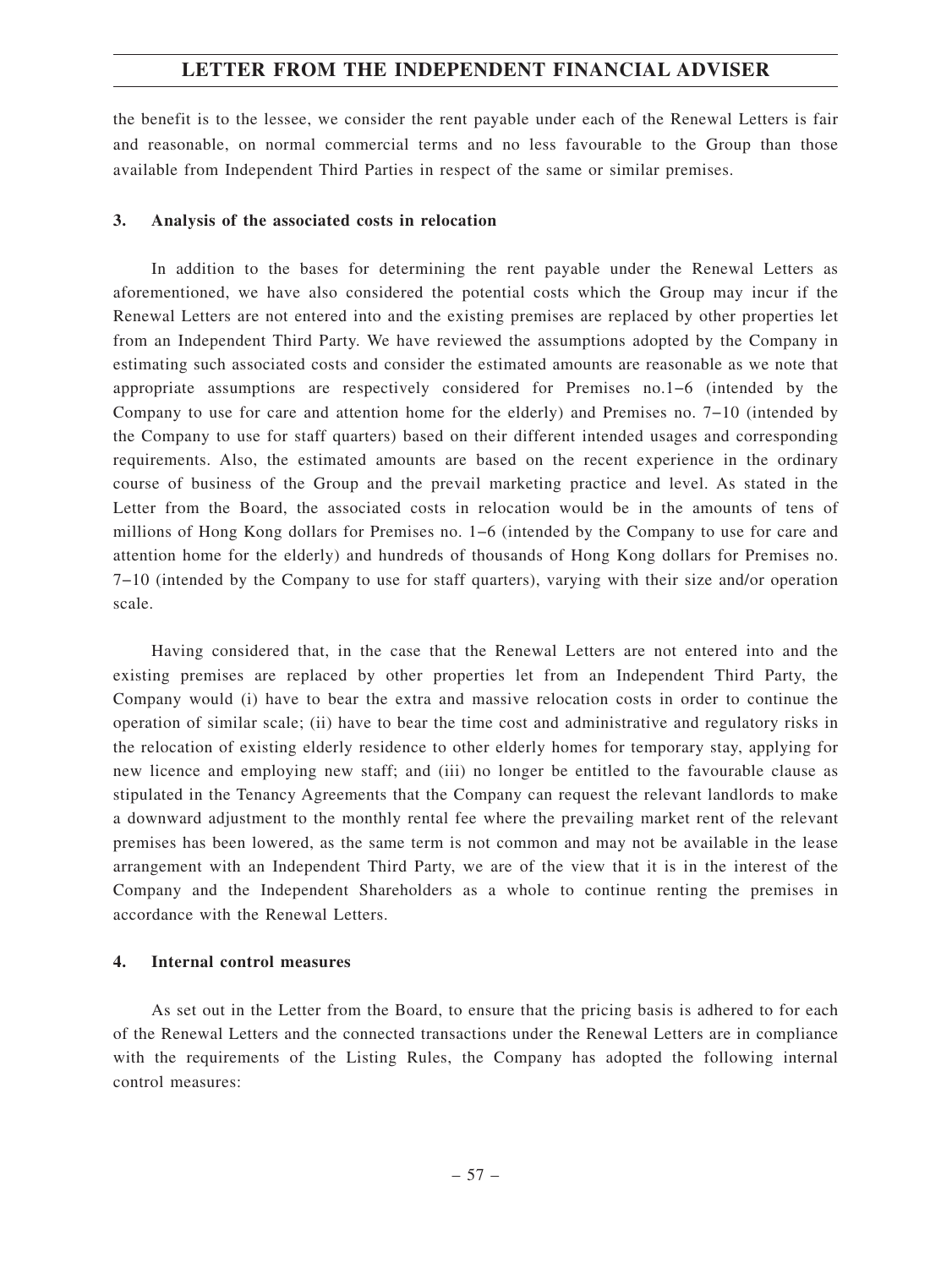- (i) the relevant operation departments and management of the Group have examined the proposed rent under the Renewal Letters in order to ensure that such rent is determined based on arm's length negotiations between the parties and the terms of the Tenancy Agreements and/or Renewal Letters are fair and reasonable, on normal commercial terms and on terms that are no less favourable to the Group than those available from Independent Third Parties;
- (ii) the finance department of the Group has reviewed whether the proposed rent payable under each of the Renewal Letters is in line with the pricing policy;
- (iii) the Group has complied with the requirements under the connected transaction rules of the Listing Rules for the annual review by the independent auditor and the independent non-executive directors in respect of the transactions contemplated under the Renewal Letters; and
- (iv) the Company's responsible management with assistance from external legal, accounting or other professional advisers continues to oversee and monitor the Company's on-going compliance with the Listing Rules in relation to the Group's lease arrangements.

We have discussed the above internal control measures with the Company and understood the Company engaged the Valuer to conduct professional valuation on the market rents for the Premises for their internal reference in order to ensure the rent payable under each of the Renewal Letters is determined based on arm's length negotiations between the parties and the terms thereof are fair and reasonable, on normal commercial terms and on terms that are no less favourable to the Group than those available from Independent Third Parties. We have reviewed the register of rents paid to connected persons by the Group under the Tenancy Agreements prepared by the accounting department of the Company and noted that the transaction amounts were properly recorded and understood that same practice will be implemented for the rent payable under the Renewal Letters. We have reviewed the annual reports of the Company for the financial year ended 31 March 2021 and noted that the independent non-executive Directors and the auditor of the Company have reviewed the connected transactions made under the Tenancy Agreement in compliance with the Listing Rules.

Based on the above procedures and our review of the relevant documents, we are of the view that there are appropriate internal control procedures in place to ensure the transactions contemplated under the Renewal Letters are conducted on normal commercial terms and in the interests of the Group and its Shareholders as a whole.

#### **RECOMMENDATIONS**

Having considered the factors and reasons as mentioned above, we are of the opinion that (i) the terms of the Renewal Letters are fair and reasonable and in the interest of the Company and the Independent Shareholders as a whole; (ii) the transactions contemplated thereunder are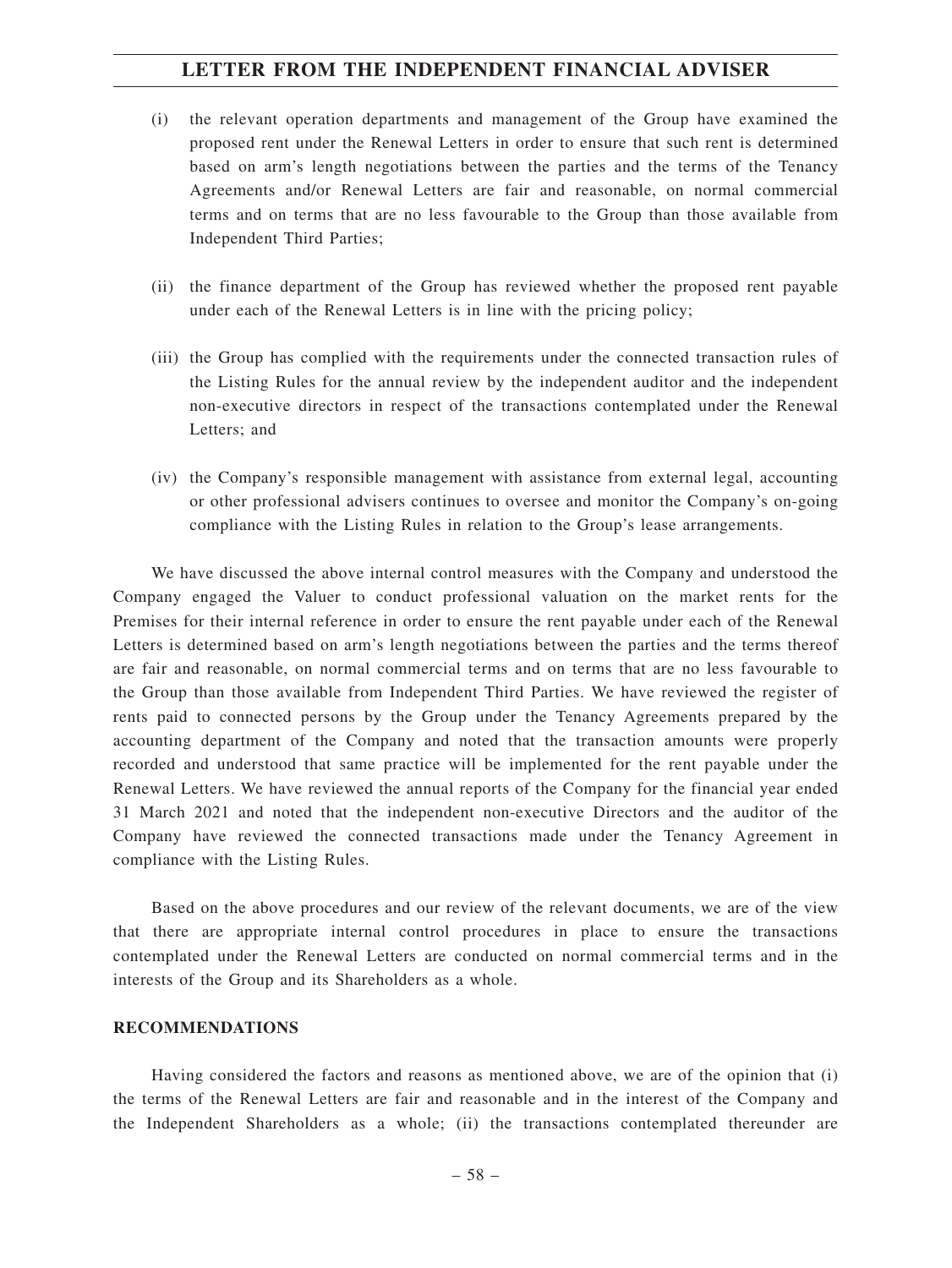conducted on normal commercial terms and in the ordinary and usual course of business of the Group. Accordingly, we advise the Independent Board Committee to recommend the Independent Shareholders to vote in favour of the resolution to be proposed at the EGM to approve the Renewal Letters and the transactions contemplated thereunder.

> Yours faithfully, For and on behalf of **Get Nice Capital Limited Bobby Chow** *Managing Director*

*Mr. Bobby Chow is a licensed person registered with the Securities and Futures Commission and a responsible officer to carry out Type 6 (advising on corporate finance) regulated activity under the Securities and Futures Ordinance. He has over 16 years of experience in corporate finance industry.*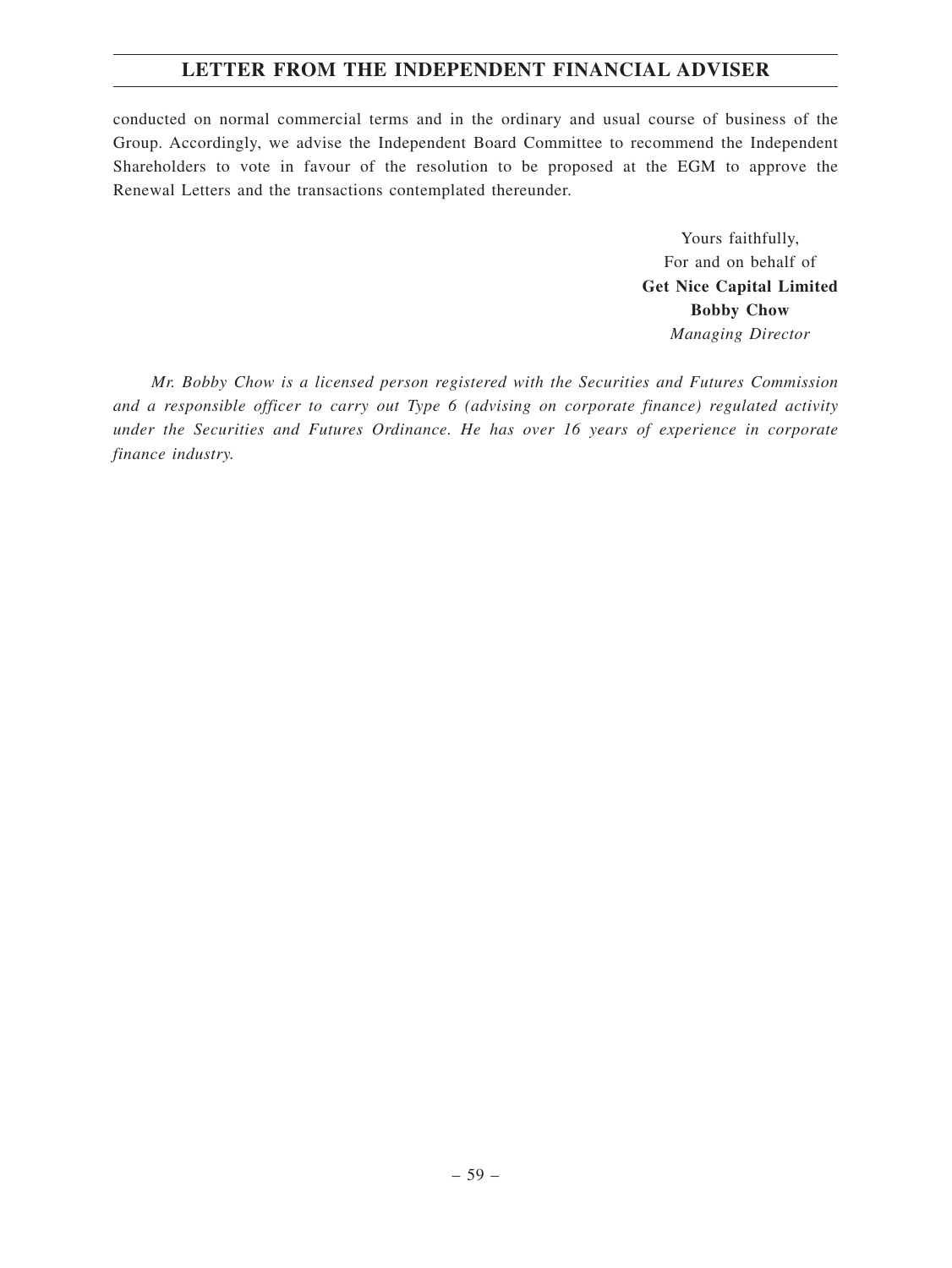#### **1. RESPONSIBILITY STATEMENT**

This circular, for which the Directors collectively and individually accept full responsibility, includes particulars given in compliance with the Listing Rules for the purpose of giving information with regard to the Company. The Directors, having made all reasonable enquiry, confirm that to the best of their knowledge and belief, the information contained in this circular is accurate and complete in all material respects and not misleading or deceptive, and there are no other matters the omission of which would make any statement herein or this circular misleading.

### **2. INTERESTS OF DIRECTORS**

## **(A) DIRECTORS' AND CHIEF EXECUTIVES' INTERESTS AND SHORT POSITIONS IN THE SHARES, UNDERLYING SHARES AND DEBENTURES OF THE COMPANY OR ANY SPECIFIED UNDERTAKING OF THE COMPANY OR ANY OTHER ASSOCIATED CORPORATIONS**

As at the Latest Practicable Date, the interests and short positions of the Directors and the chief executives of the Company in the Shares, underlying Shares or debentures of the Company or its associated corporations (within the meaning of Part XV of the Securities and Futures Ordinance (Chapter 571 of the Laws of Hong Kong) (the "**SFO**")) (i) which were required to be notified to the Company and the Stock Exchange pursuant to Divisions 7 and 8 of Part XV of the SFO (including interests or short positions which they were taken or deemed to have under such provisions of the SFO); or (ii) which were required, pursuant to Section 352 of the SFO, to be entered in the register referred to therein; or (iii) which were required to be notified to the Company and the Stock Exchange pursuant to the Model Code for Securities Transactions by Directors of Listed Issuers (the "**Model Code**") contained in Appendix 10 of the Rules Governing the Listing of Securities on the Stock Exchange (the "**Listing Rules**"), were as follows:

| Name of Director                         | Nature of interests                | <b>Number of Shares</b><br>$\text{held}^{(1)}$ | Percentage of<br>shareholding in<br>the Company's<br>issued share<br>capital <sup>(6)</sup> |
|------------------------------------------|------------------------------------|------------------------------------------------|---------------------------------------------------------------------------------------------|
| Ms. Ngai Ka Yee ("Ms. Ngai")             | Settlor of a family trust          | 624,000,000 $(L)^{(2)}$                        | 62.4                                                                                        |
|                                          | Interest in underlying shares      | 10,000,000 (L) $^{(3)}$                        | 1.0                                                                                         |
| Mr. Ngai Shi Shing, Godfrey ("Mr. Ngai") | Beneficiary of a family trust      | 624,000,000 $(L)^{(2)}$                        | 62.4                                                                                        |
|                                          | Interest in underlying shares      | $10,000,000$ (L) <sup>(4)</sup>                | 1.0                                                                                         |
|                                          | Beneficial owner                   | $1,032,000$ (L)                                | 0.10                                                                                        |
| Ms. Chiu Lai Kuen Susanna                | Beneficial owner                   | $400,000$ (L)                                  | 0.04                                                                                        |
| Mr. Cheng Man Tak Richard ("Mr. Cheng")  | Interest in controlled corporation | 5,000,000 $(L)^{(5)}$                          | 0.50                                                                                        |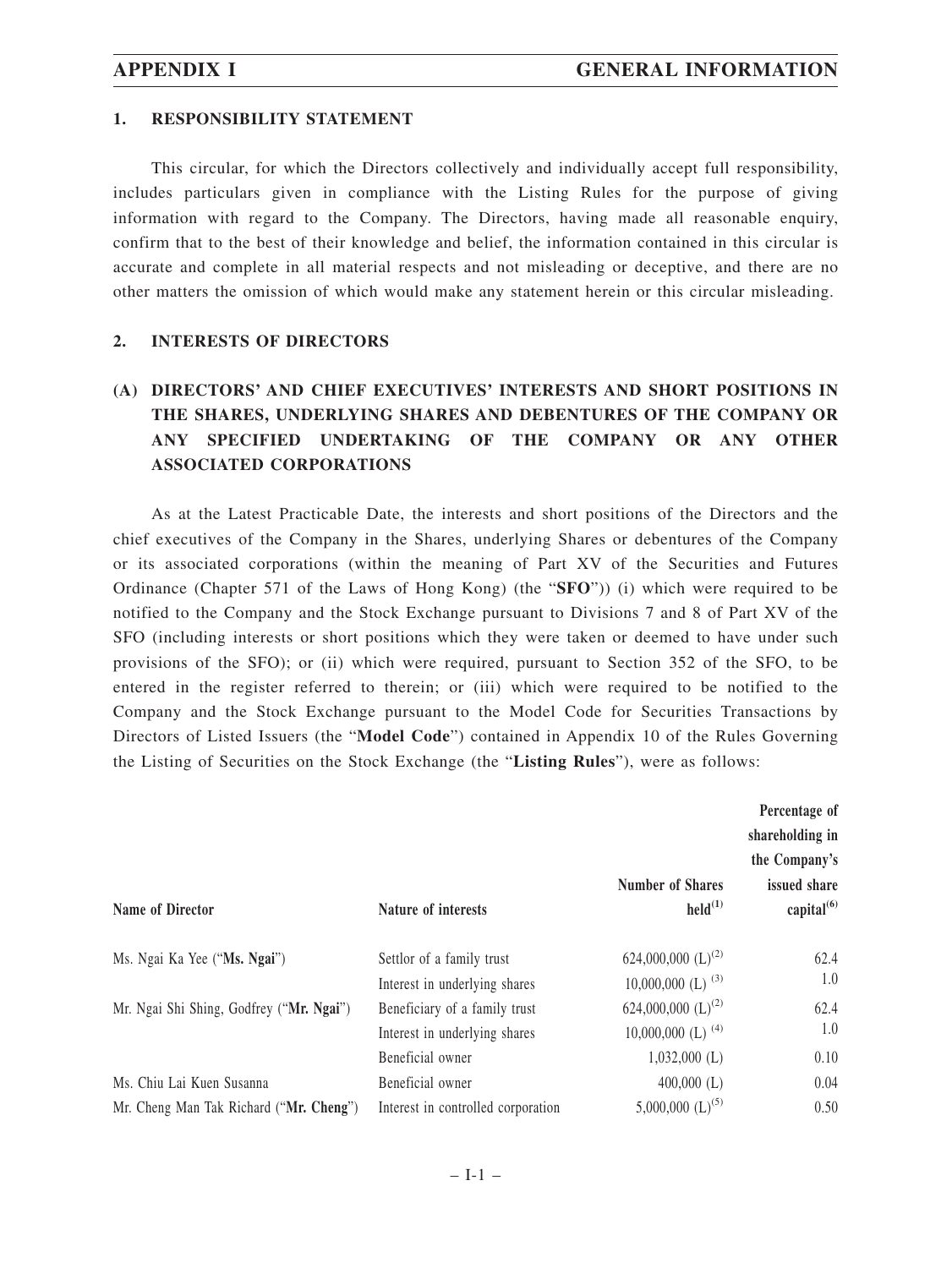*Notes:*

- (1) The letter "L" denotes a long position in the Shares.
- (2) These Shares were held by Sheung Fung Limited ("**Sheung Fung**"), which is wholly owned by Shi Fung (PTC) Limited (the "**Trustee**"), the trustee of a family trust, namely, The Kwong and Ngai Family Trust which was established pursuant to the trust deed dated 19 March 2018 as amended and supplemented by a deed of variation of removal of beneficiaries dated 17 July 2018 (the "**Family Trust**"). Mr. Kwong and Ms. Ngai are the settlors of the Family Trust and Mr. Ngai is the sole beneficiary of the Family Trust. By virtue of the SFO, Mr. Kwong, Ms. Ngai and Mr. Ngai are deemed to be interested in the Shares held by Sheung Fung.
- (3) These underling Shares may be allotted and issued upon exercise of the share options granted to Ms. Ngai Ka Yee pursuant to the terms thereof.
- (4) These underlying Shares may be allotted and issued upon exercise of the share options granted to Mr. Ngai Shi Shing, Godfrey pursuant to the terms thereof.
- (5) These Shares were held by Dynasty Power Limited, which is wholly owned by Mr. Cheng.
- (6) The approximate percentages were calculated based on 1,000,000,000 shares in issue as at the Latest Practicable Date.

Save as disclosed above, as at the Latest Practicable Date, none of the Directors nor chief executive of the Company has registered an interests and short positions in the Shares, underlying Shares or debentures of the Company or any of its associated corporations (within the meaning of Part XV of the SFO) (i) which were required to be notified to the Company and the Stock Exchange pursuant to Divisions 7 and 8 of Part XV of the SFO (including interests and short positions which were taken or deemed to have under such provisions of the SFO); or (ii) which were required, pursuant to Section 352 of the SFO, to be entered in the register referred to therein; or (iii) which were required to be notified to the Company and the Stock Exchange pursuant to the Model Code.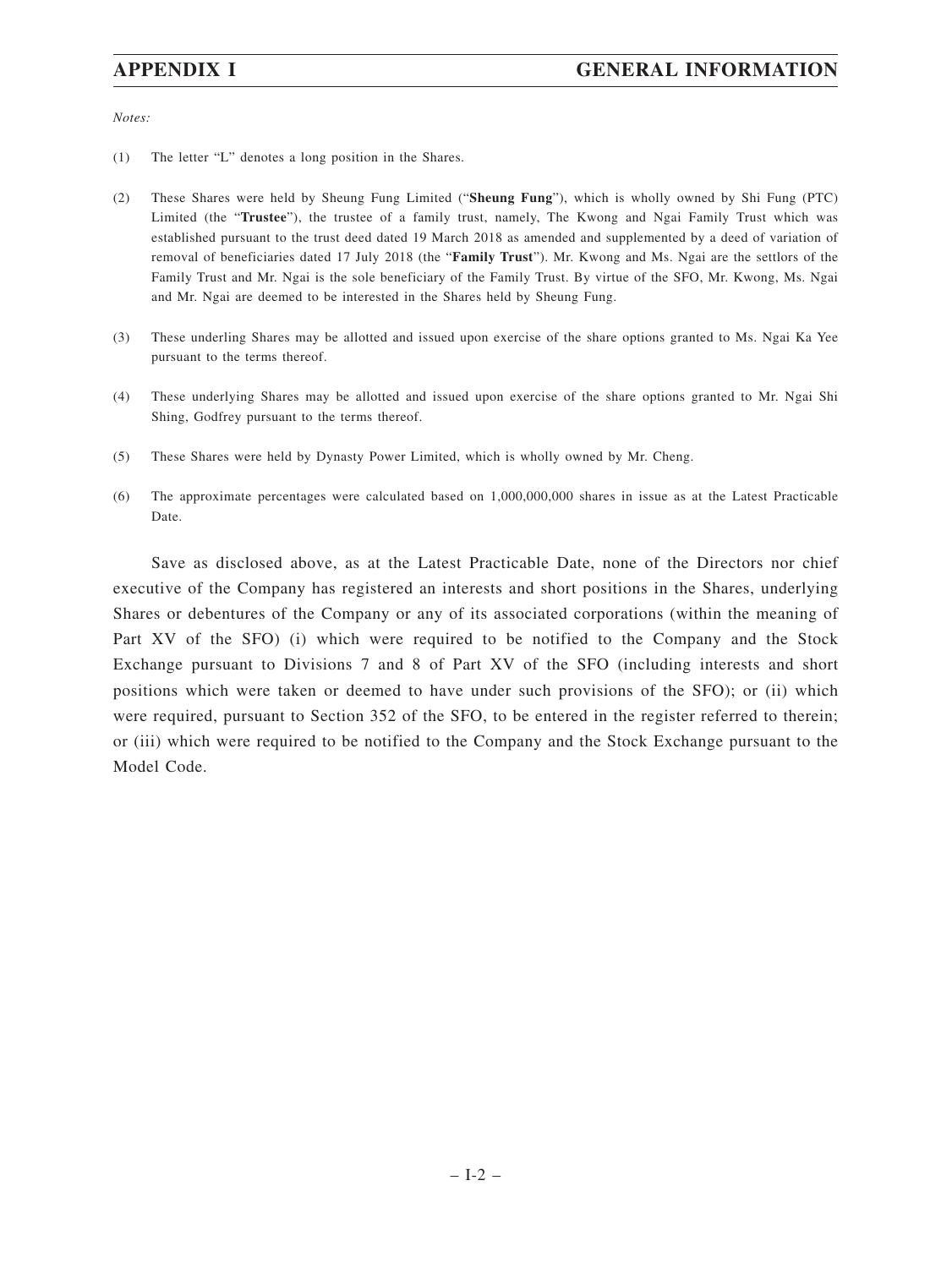## **(B) INTERESTS AND SHORT POSITIONS OF THE SUBSTANTIAL SHAREHOLDERS OF THE COMPANY AND OTHER PERSONS IN THE SHARES, UNDERLYING SHARES AND DEBENTURES OF THE COMPANY OR ANY SPECIFIED UNDERTAKING OF THE COMPANY OR ANY OTHER ASSOCIATED CORPORATIONS**

So far as the Directors are aware, as at the Latest Practicable Date, the following persons (not being Directors or chief executive of the Company) will have or be deemed or taken to have an interest or short position in the Shares or the underlying Shares of the Company which would fall to be disclosed to the Company under the provisions of Divisions 2 and 3 of Part XV of the SFO or which would be recorded in the register required to be kept under Section 336 of the SFO:

|                                 |                               |                                                | Percentage of<br>shareholding in<br>the Company's |
|---------------------------------|-------------------------------|------------------------------------------------|---------------------------------------------------|
| Name of Shareholder             | <b>Nature of interests</b>    | <b>Number of Shares</b><br>$\text{held}^{(1)}$ | issued share<br>capital $^{(5)}$                  |
| Sheung Fung                     | Beneficial owner              | $624,000,000$ (L)                              | 62.4                                              |
| Trustee                         | Trustee                       | 624,000,000 $(L)^{(2)}$                        | 62.4                                              |
| Ms. Wei Xiaoling <sup>(3)</sup> | Interest of spouse            | 635,032,000                                    | 63.5                                              |
| Mr. Lam Kong ("Mr. Lam")        | Beneficial owner              | $60,202,000$ (L)                               | 6.02                                              |
|                                 | Interest in underlying shares | $10,000,000$ $(L)$ <sup>(4)</sup>              | 1.0                                               |

*Notes:*

- (1) The letter "L" denotes a long position in the Shares.
- (2) These Shares were held by Sheung Fung, which is wholly owned by the Trustee. Mr. Kwong and Ms. Ngai are the settlors of the Family Trust and Mr. Ngai is the sole beneficiary of the Family Trust. By virtue of the SFO, the Trustee, Mr. Kwong, Ms. Ngai and Mr. Ngai are deemed to be interested in the Shares held by Sheung Fung.
- (3) Ms. Wei Xiaoling is the spouse of Mr. Ngai and is deemed to be interested in the Shares which are interested by Mr. Ngai under the SFO.
- (4) These underlying Shares may be allotted and issued upon exercise of the share options granted to Mr. Lam Kong pursuant to the terms thereof.
- (5) The approximate percentages were calculated based on 1,000,000,000 shares in issue as at the Latest Practicable Date.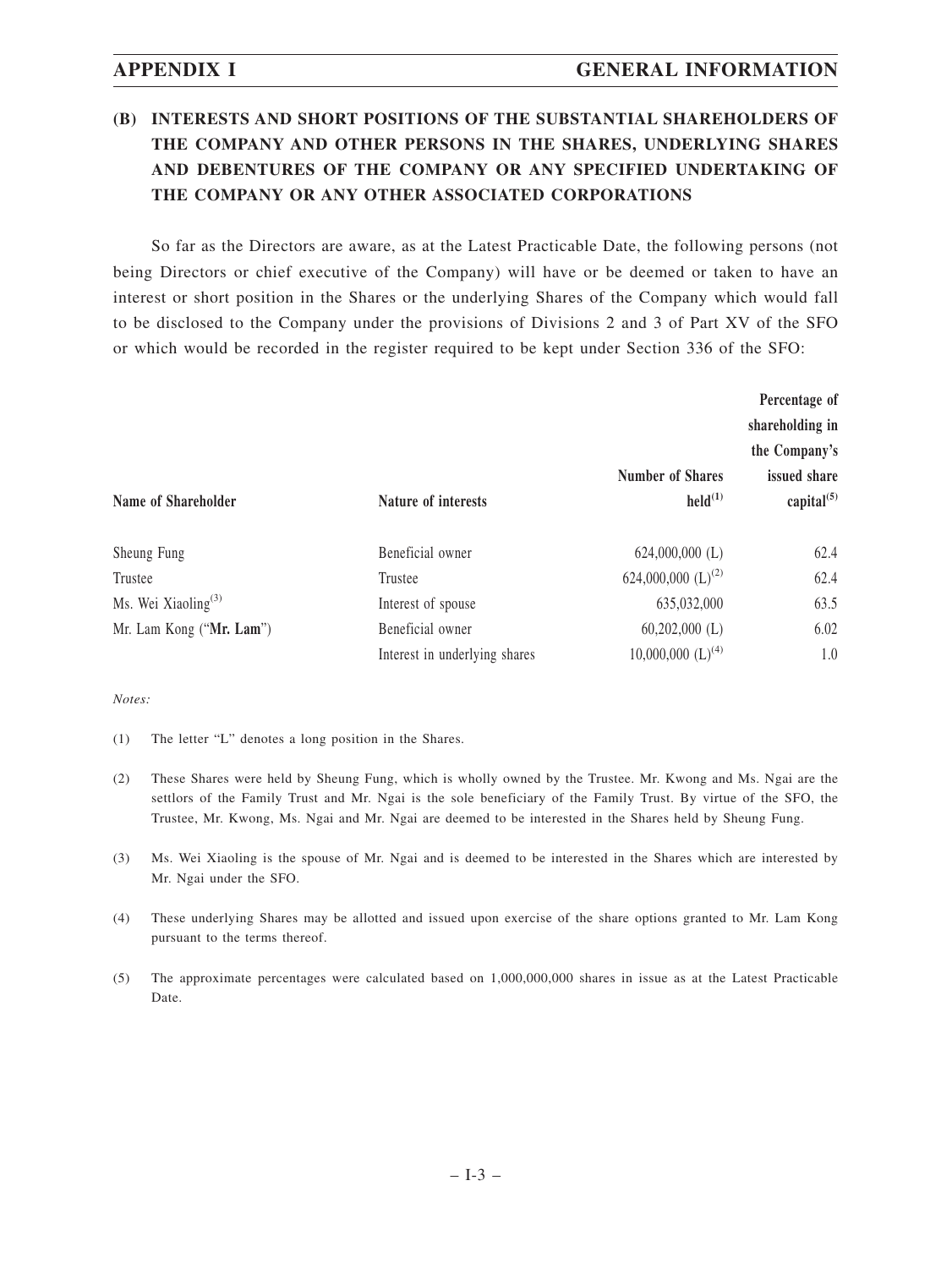## **APPENDIX I GENERAL INFORMATION**

Save as disclosed above, as at the Latest Practicable Date, the Directors were not aware of any other persons who had any interests or short positions in the Shares or underlying Shares of the Company which would fall to be disclosed to the Company under the provisions of Divisions 2 and 3 of Part XV of the SFO or which would be recorded in the register required to be kept under Section 336 of the SFO, and/or who are directly or indirectly interested in 5% or more of the nominal value of any class of share capital carrying rights to vote in all circumstances at general meetings of any other member of the Group.

#### **(C) INTERESTS OF DIRECTORS IN ASSETS OF THE GROUP**

As at the Latest Practicable Date, none of the Directors, proposed directors and the Independent Financial Adviser has, or had, any direct or indirect interest in any assets which had been or are proposed to be acquired, disposed of by or leased to, any member of the Group since 31 March 2021, the date to which the latest published audited financial statements of the Company were made up.

#### **(D) INTERESTS OF DIRECTORS IN CONTRACTS AND ARRANGEMENT**

There was no contract or arrangement entered into by any member of the Group subsisting at the Latest Practicable Date in which any Director is materially interested in and which is significant to the business of the Group.

#### **3. DIRECTORS' SERVICE CONTRACTS**

As at the Latest Practicable Date, none of the Directors had entered, or proposed to enter, into a service contract with any member of the Group which is not determinable by the Group within one year without payment of compensation (other than statutory compensation).

#### **4. MATERIAL ADVERSE CHANGE**

As at the Latest Practicable Date, the Directors confirmed that there is no material adverse change in the financial or trading position of the Group since 31 March 2021, being the date to which the latest audited consolidated financial statements of the Group were made up.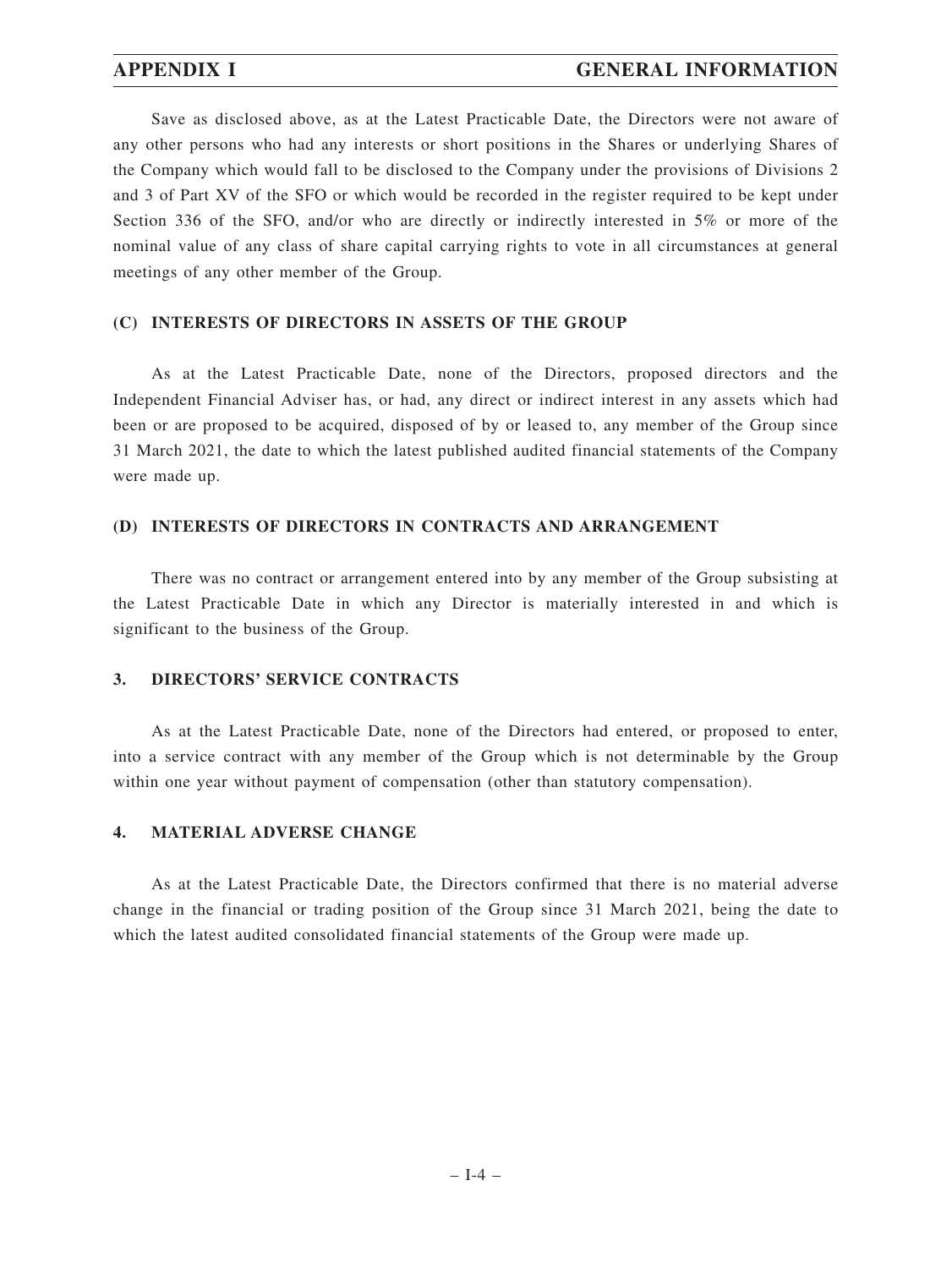#### **5. INTERESTS IN COMPETING BUSINESS**

As at the Latest Practicable Date, none of the Directors, the controlling Shareholders or his or her respective close associates was considered to have interests in business which competes or was likely to compete, either directly or indirectly, with the business of the Group other than those business to which the Directors, the controlling Shareholders or his or her close associates were appointed to represent the interests of the Company and/or the Group.

### **6. EXPERTS' QUALIFICATION AND CONSENTS**

The following is the qualification of the experts who have been named in this circular or have given opinion contained or advised in this circular:

| <b>Name</b>                                   | <b>Qualifications</b>                                                                                          |
|-----------------------------------------------|----------------------------------------------------------------------------------------------------------------|
| Get Nice Capital Limited                      | A corporation licensed to carry out Type 6 (advising on<br>corporate finance) regulated activity under the SFO |
| Colliers International (Hong Kong)<br>Limited | Independent qualified valuer                                                                                   |

As at the Latest Practicable Date, each of the experts named above has given and has not withdrawn its written consent to the issue of this circular with the inclusion herein of its letter and reference to its name, in the form and context in which they are included.

As at the Latest Practicable Date, the experts named above did not have any shareholding in any member of the Group and did not have the right to subscribe for or to nominate persons to subscribe for shares in any member of the Group.

As at the Latest Practicable Date, the experts named above did not have any interest, direct or indirect, in any assets which have been acquired or disposed of by or leased to any member of the Group, or which are proposed to be acquired or disposed of by or leased to any member of the Group since 31 March 2021, being the date to which the latest published audited consolidated financial statements of the Company were made up.

#### **7. MISCELLANEOUS**

The English text of this circular and the accompanying form of proxy shall prevail over the Chinese text.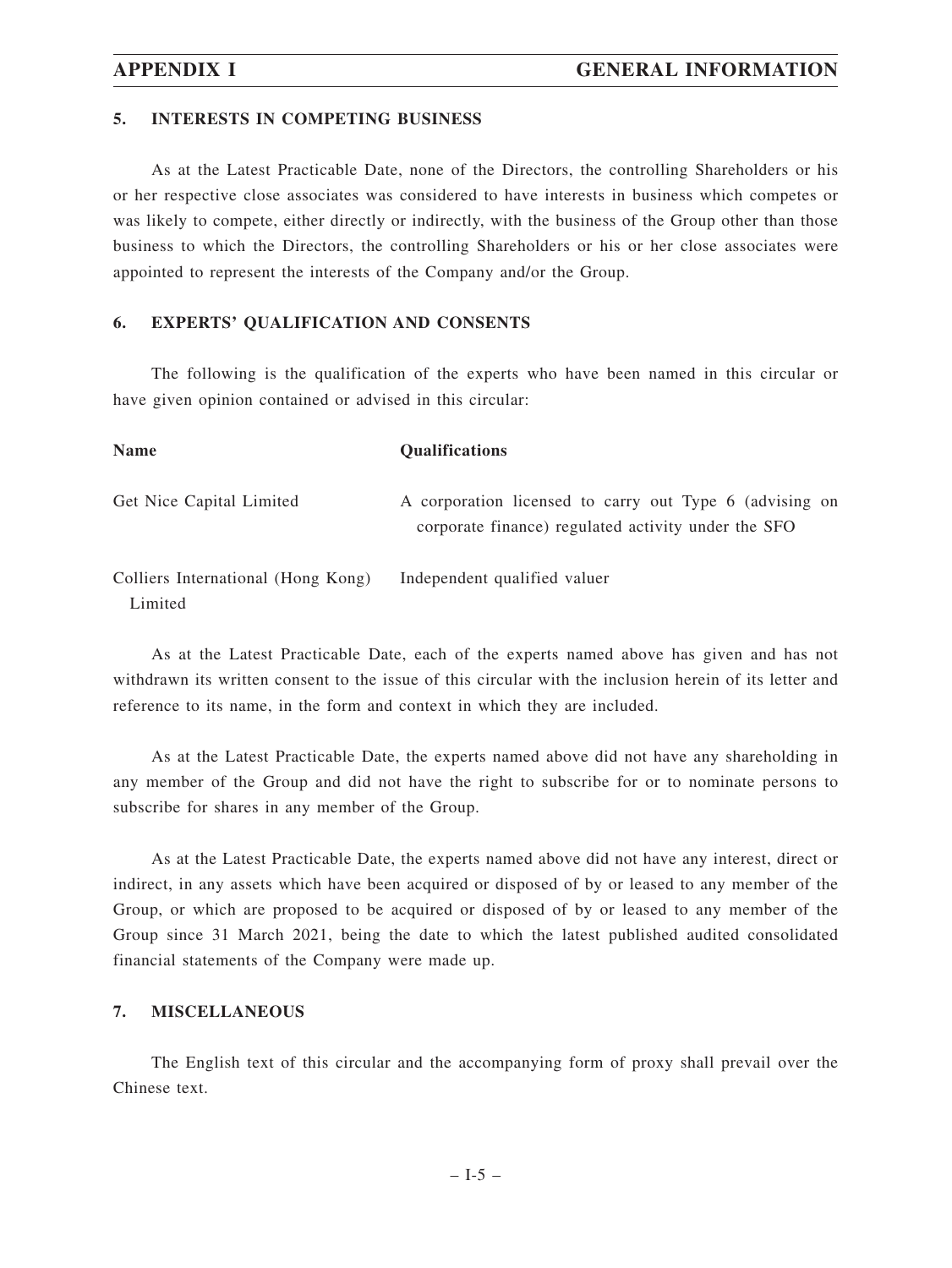## **8. DOCUMENTS ON DISPLAY**

Copies of the following documents will be published on the websites of the Stock Exchange (www.hkexnews.hk) and the Company (www.elderlyhk.com) for the period of 14 days commencing from the date of this circular:

- (a) the Renewal Letters;
- (b) the letter of recommendation from the Independent Board Committee to the Independent Shareholders;
- (c) the letter of advice from Independent Financial Adviser to the Independent Board Committee and Independent Shareholders; and
- (d) the written consents of the experts referred to in the paragraph headed "6. Experts' Qualification and Consents" of this appendix.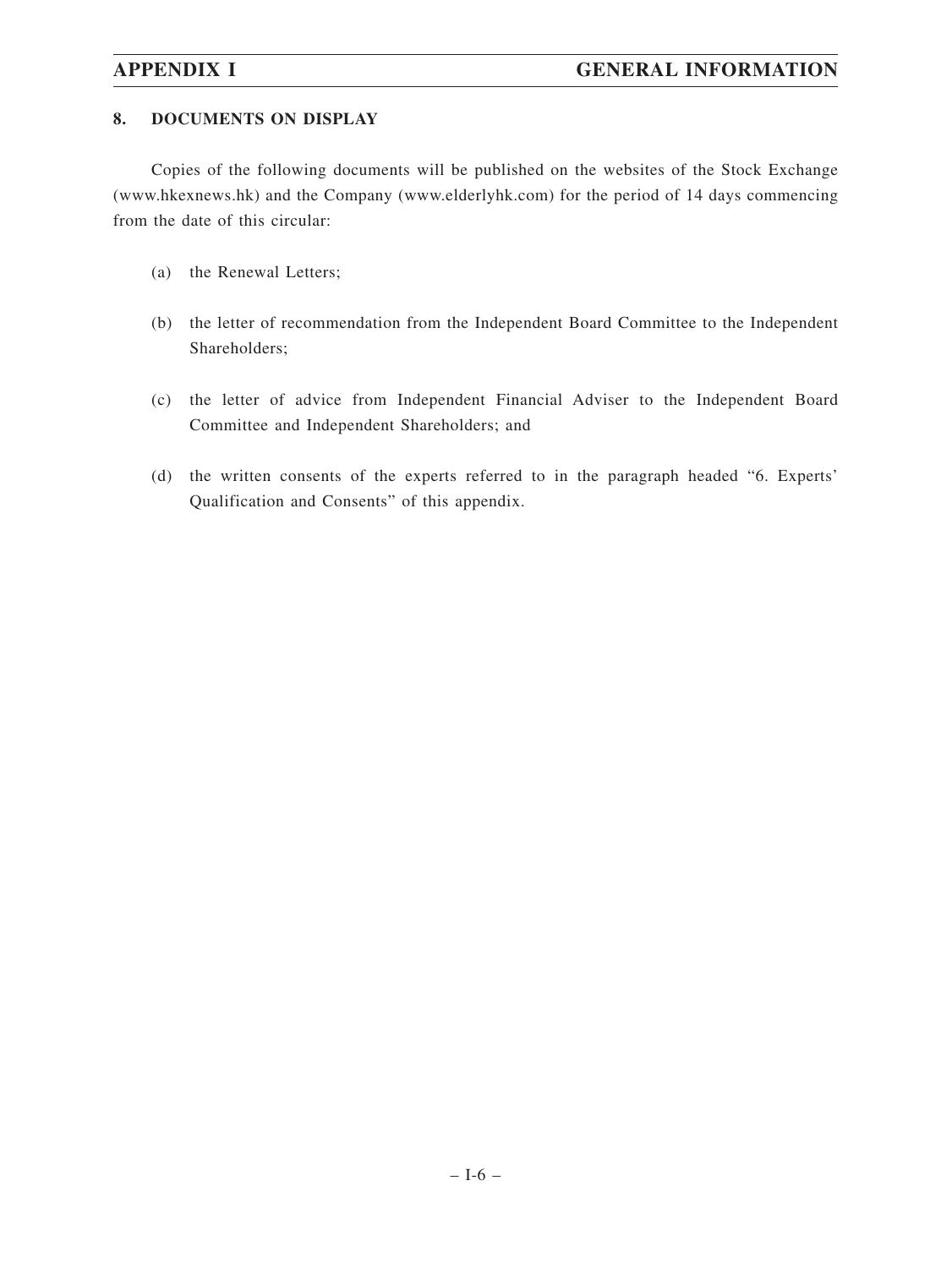## **NOTICE OF EXTRAORDINARY GENERAL MEETING**



# **Kato (Hong Kong) Holdings Limited**

**嘉 濤( 香 港 )控 股 有 限 公 司**

*(Incorporated in the Cayman Islands with limited liability)*

**(Stock Code: 2189)**

## **NOTICE OF EXTRAORDINARY GENERAL MEETING**

**NOTICE IS HEREBY GIVEN** that the extraordinary general meeting of Kato (Hong Kong) Holdings Limited 嘉濤(香港)控股有限公司 (the "**Company**") will be held at Thornton Room, 3/F. South Tower, The Salisbury — YMCA of Hong Kong, 41 Salisbury Road, Tsim Sha Tsui, Kowloon, Hong Kong on Monday, 20 June 2022 at 3:00 p.m. and, if thought fit, pass, with or without modifications, the following resolutions as ordinary resolutions of the Company:

## **ORDINARY RESOLUTIONS**

- (a) the transactions contemplated under the **Kato Elderly Home Tenancy Renewal Letter** (a copy of which has been produced to the meeting marked "**A**" and signed by the Chairman of the meeting for the purpose of identification) be and are hereby approved, ratified and confirmed; and
- (b) the directors of the Company or any other person authorised by the directors of the Company be and are hereby authorised to sign, execute, perfect and deliver all such documents and do all such deeds, acts, matters and things as they may in their absolute discretion consider necessary or desirable for the purpose of or in connection with the implementation of the **Kato Elderly Home Tenancy Renewal Letter** and all transactions and other matters contemplated thereunder or ancillary thereto, to waive compliance from and/or agree to any amendment or supplement to any of the provisions of the **Kato Elderly Home Tenancy Renewal Letter** which in their opinion is not of a material nature and to effect or implement any other matters referred to in this resolution."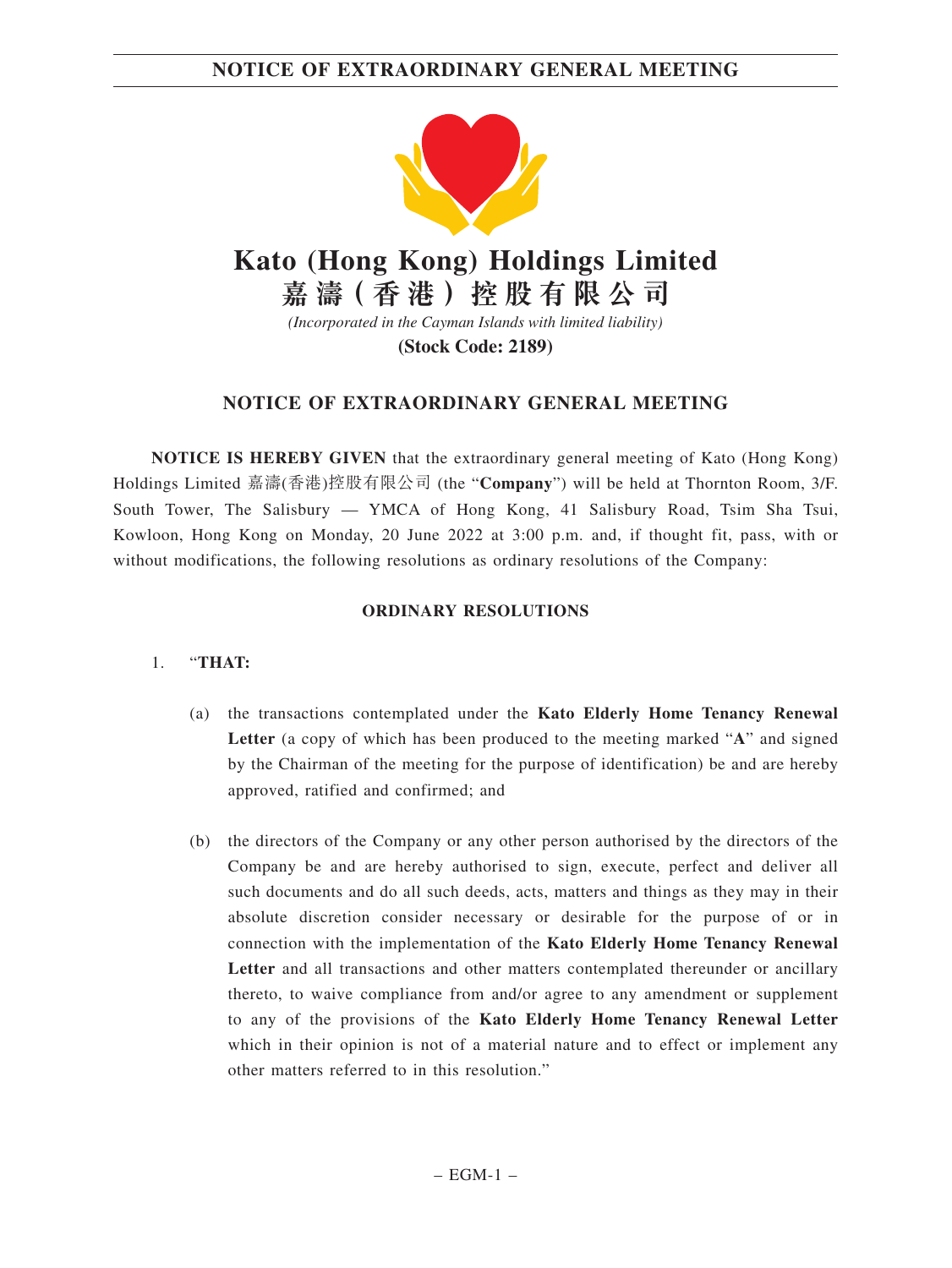## 2. "**THAT:**

- (a) the transactions contemplated under the **Kato Home for the Aged Tenancy Renewal Letter** (a copy of which has been produced to the meeting marked "**B**" and signed by the Chairman of the meeting for the purpose of identification) be and are hereby approved, ratified and confirmed; and
- (b) the directors of the Company or any other person authorised by the directors of the Company be and are hereby authorised to sign, execute, perfect and deliver all such documents and do all such deeds, acts, matters and things as they may in their absolute discretion consider necessary or desirable for the purpose of or in connection with the implementation of the **Kato Home for the Aged Tenancy Renewal Letter** and all transactions and other matters contemplated thereunder or ancillary thereto, to waive compliance from and/or agree to any amendment or supplement to any of the provisions of the **Kato Home for the Aged Tenancy Renewal Letter** which in their opinion is not of a material nature and to effect or implement any other matters referred to in this resolution."

- (a) the transactions contemplated under the **Fai To Home (On Lai) Tenancy Renewal Letter** (a copy of which has been produced to the meeting marked "**C**" and signed by the Chairman of the meeting for the purpose of identification) be and are hereby approved, ratified and confirmed; and
- (b) the directors of the Company or any other person authorised by the directors of the Company be and are hereby authorised to sign, execute, perfect and deliver all such documents and do all such deeds, acts, matters and things as they may in their absolute discretion consider necessary or desirable for the purpose of or in connection with the implementation of the **Fai To Home (On Lai) Tenancy Renewal Letter** and all transactions and other matters contemplated thereunder or ancillary thereto, to waive compliance from and/or agree to any amendment or supplement to any of the provisions of the **Fai To Home (On Lai) Tenancy Renewal Letter** which in their opinion is not of a material nature and to effect or implement any other matters referred to in this resolution."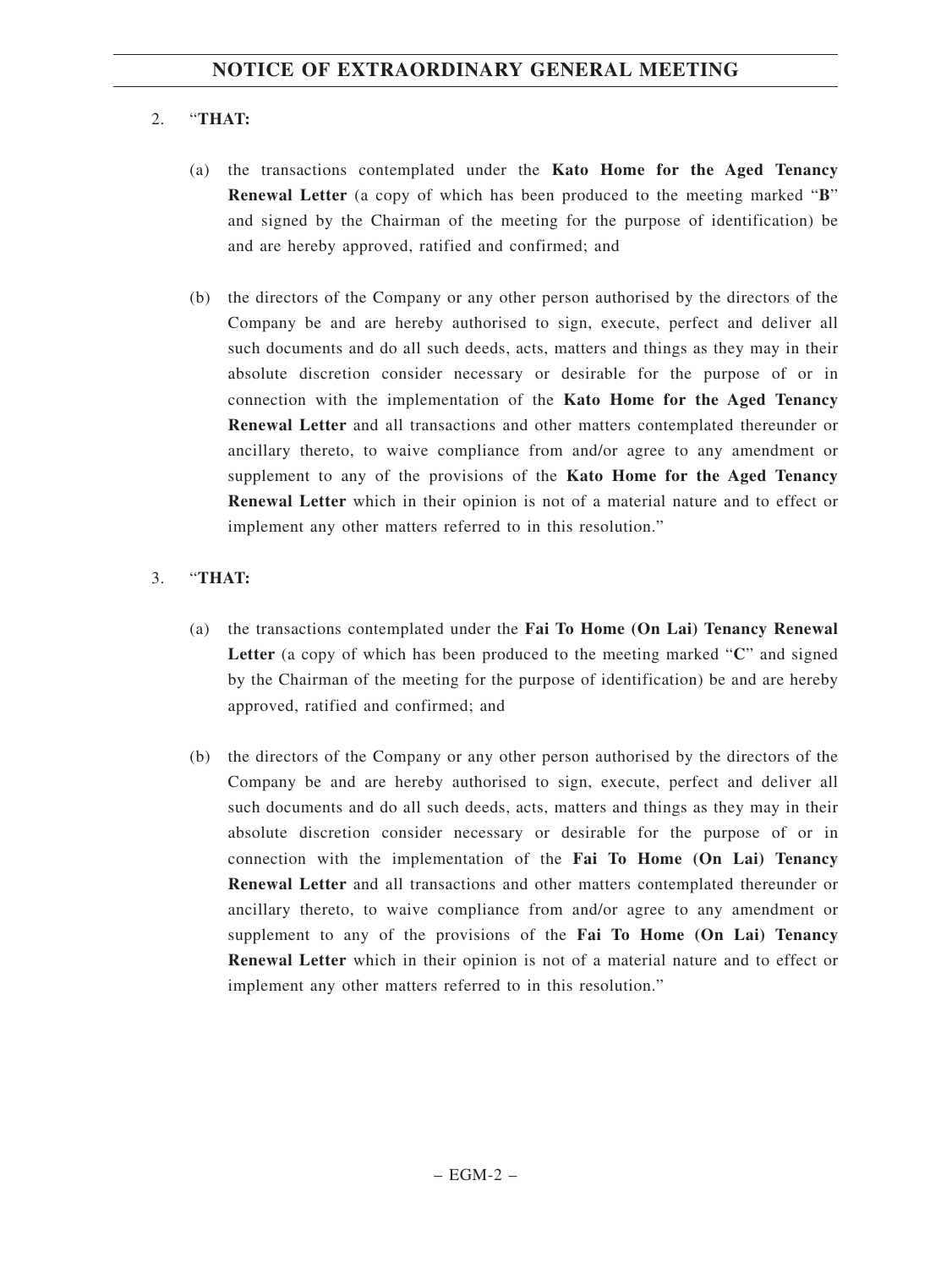## 4. "**THAT:**

- (a) the transactions contemplated under the **Fai To Home (Tuen Mun) Tenancy Renewal Letter** (a copy of which has been produced to the meeting marked "**D**" and signed by the Chairman of the meeting for the purpose of identification) be and are hereby approved, ratified and confirmed; and
- (b) the directors of the Company or any other person authorised by the directors of the Company be and are hereby authorised to sign, execute, perfect and deliver all such documents and do all such deeds, acts, matters and things as they may in their absolute discretion consider necessary or desirable for the purpose of or in connection with the implementation of the **Fai To Home (Tuen Mun) Tenancy Renewal Letter** and all transactions and other matters contemplated thereunder or ancillary thereto, to waive compliance from and/or agree to any amendment or supplement to any of the provisions of the **Fai To Home (Tuen Mun) Tenancy Renewal Letter** which in their opinion is not of a material nature and to effect or implement any other matters referred to in this resolution."

- (a) the transactions contemplated under the **Tsuen Wan Centre Tenancy Renewal Letter** (a copy of which has been produced to the meeting marked "**E**" and signed by the Chairman of the meeting for the purpose of identification) be and are hereby approved, ratified and confirmed; and
- (b) the directors of the Company or any other person authorised by the directors of the Company be and are hereby authorised to sign, execute, perfect and deliver all such documents and do all such deeds, acts, matters and things as they may in their absolute discretion consider necessary or desirable for the purpose of or in connection with the implementation of the **Tsuen Wan Centre Tenancy Renewal Letter** and all transactions and other matters contemplated thereunder or ancillary thereto, to waive compliance from and/or agree to any amendment or supplement to any of the provisions of the **Tsuen Wan Centre Tenancy Renewal Letter** which in their opinion is not of a material nature and to effect or implement any other matters referred to in this resolution."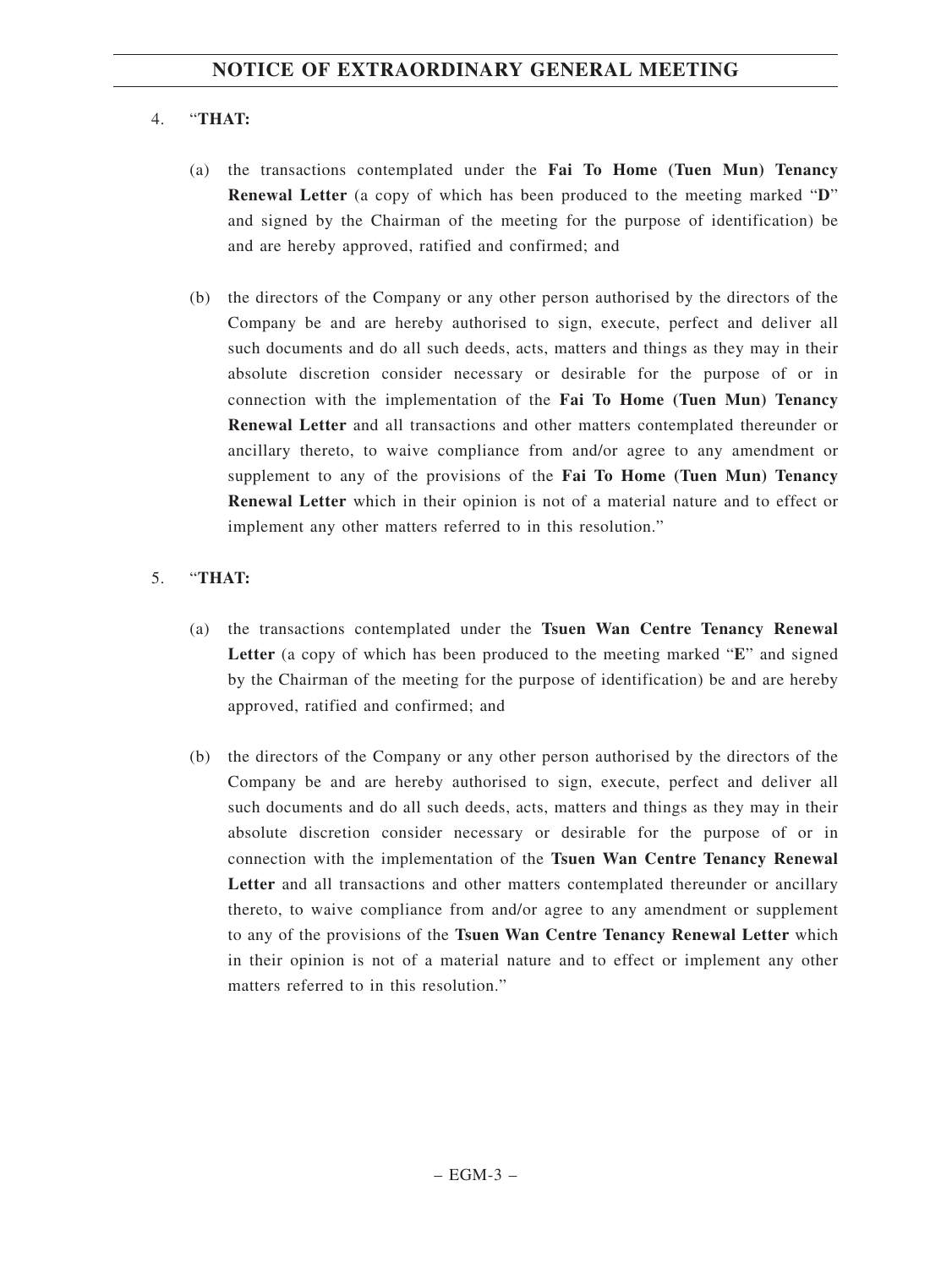## 6. "**THAT:**

- (a) the transactions contemplated under the **Happy Luck Home Tenancy Renewal Letter** (a copy of which has been produced to the meeting marked "**F**" and signed by the Chairman of the meeting for the purpose of identification) be and are hereby approved, ratified and confirmed; and
- (b) the directors of the Company or any other person authorised by the directors of the Company be and are hereby authorised to sign, execute, perfect and deliver all such documents and do all such deeds, acts, matters and things as they may in their absolute discretion consider necessary or desirable for the purpose of or in connection with the implementation of the **Happy Luck Home Tenancy Renewal Letter** and all transactions and other matters contemplated thereunder or ancillary thereto, to waive compliance from and/or agree to any amendment or supplement to any of the provisions of the **Happy Luck Home Tenancy Renewal Letter** which in their opinion is not of a material nature and to effect or implement any other matters referred to in this resolution."

- (a) the transactions contemplated under the **Tsuen Wan Staff Quarters Tenancy Renewal Letter** (a copy of which has been produced to the meeting marked "**G**" and signed by the Chairman of the meeting for the purpose of identification) be and are hereby approved, ratified and confirmed; and
- (b) the directors of the Company or any other person authorised by the directors of the Company be and are hereby authorised to sign, execute, perfect and deliver all such documents and do all such deeds, acts, matters and things as they may in their absolute discretion consider necessary or desirable for the purpose of or in connection with the implementation of the **Tsuen Wan Staff Quarters Tenancy Renewal Letter** and all transactions and other matters contemplated thereunder or ancillary thereto, to waive compliance from and/or agree to any amendment or supplement to any of the provisions of the **Tsuen Wan Staff Quarters Tenancy Renewal Letter** which in their opinion is not of a material nature and to effect or implement any other matters referred to in this resolution."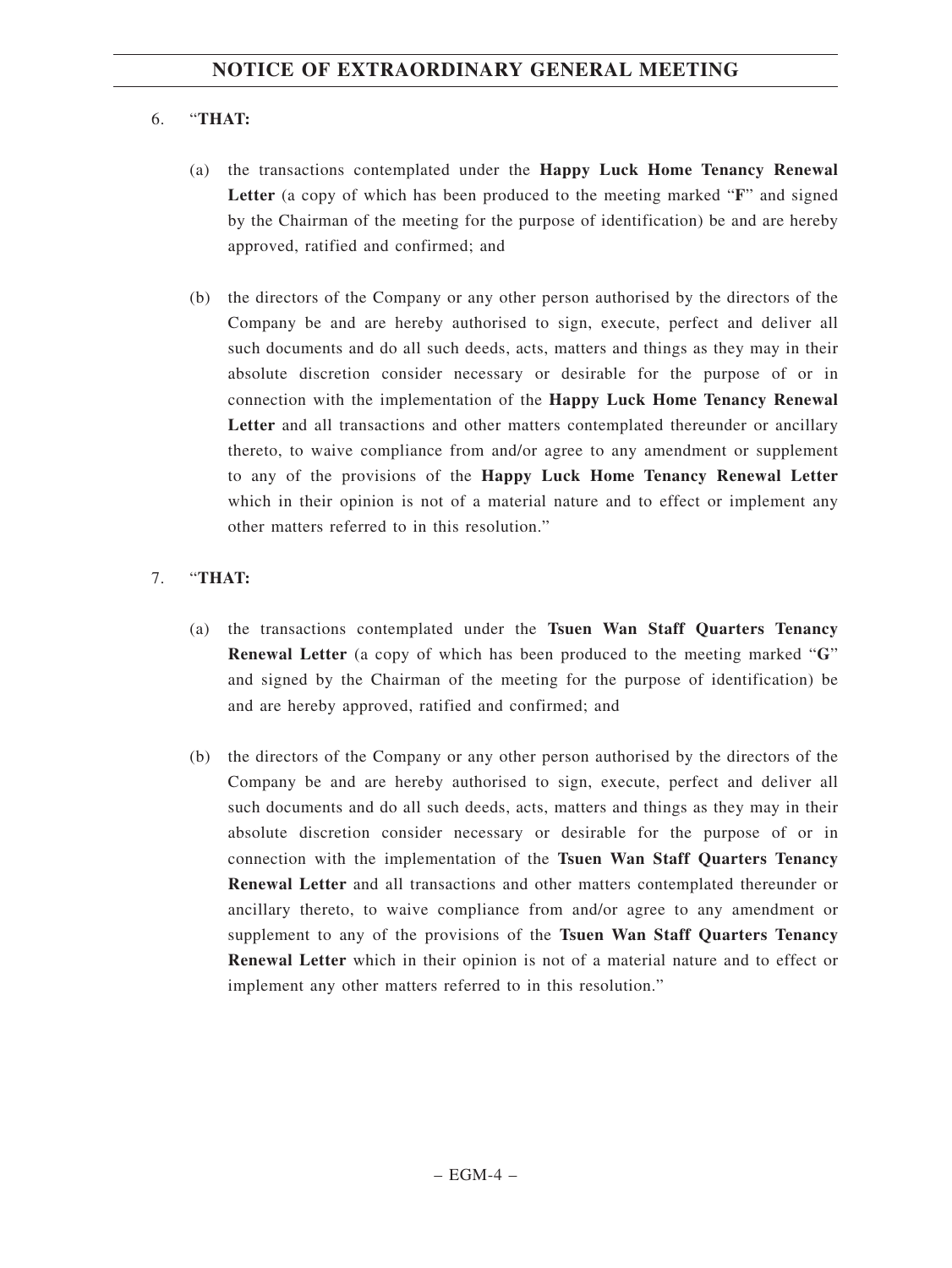# 8. "**THAT:**

- (a) the transactions contemplated under the **Kato Staff Quarters Tenancy Renewal Letter** (a copy of which has been produced to the meeting marked "**H**" and signed by the Chairman of the meeting for the purpose of identification) be and are hereby approved, ratified and confirmed; and
- (b) the directors of the Company or any other person authorised by the directors of the Company be and are hereby authorised to sign, execute, perfect and deliver all such documents and do all such deeds, acts, matters and things as they may in their absolute discretion consider necessary or desirable for the purpose of or in connection with the implementation of the **Kato Staff Quarters Tenancy Renewal Letter** and all transactions and other matters contemplated thereunder or ancillary thereto, to waive compliance from and/or agree to any amendment or supplement to any of the provisions of the **Kato Staff Quarters Tenancy Renewal Letter** which in their opinion is not of a material nature and to effect or implement any other matters referred to in this resolution."

## 9. "**THAT:**

- (a) the transactions contemplated under the **Staff Quarters Tenancy Renewal Letter** (a copy of which has been produced to the meeting marked "**I**" and signed by the Chairman of the meeting for the purpose of identification) be and are hereby approved, ratified and confirmed; and
- (b) the directors of the Company or any other person authorised by the directors of the Company be and are hereby authorised to sign, execute, perfect and deliver all such documents and do all such deeds, acts, matters and things as they may in their absolute discretion consider necessary or desirable for the purpose of or in connection with the implementation of the **Staff Quarters Tenancy Renewal Letter** and all transactions and other matters contemplated thereunder or ancillary thereto, to waive compliance from and/or agree to any amendment or supplement to any of the provisions of the **Staff Quarters Tenancy Renewal Letter** which in their opinion is not of a material nature and to effect or implement any other matters referred to in this resolution."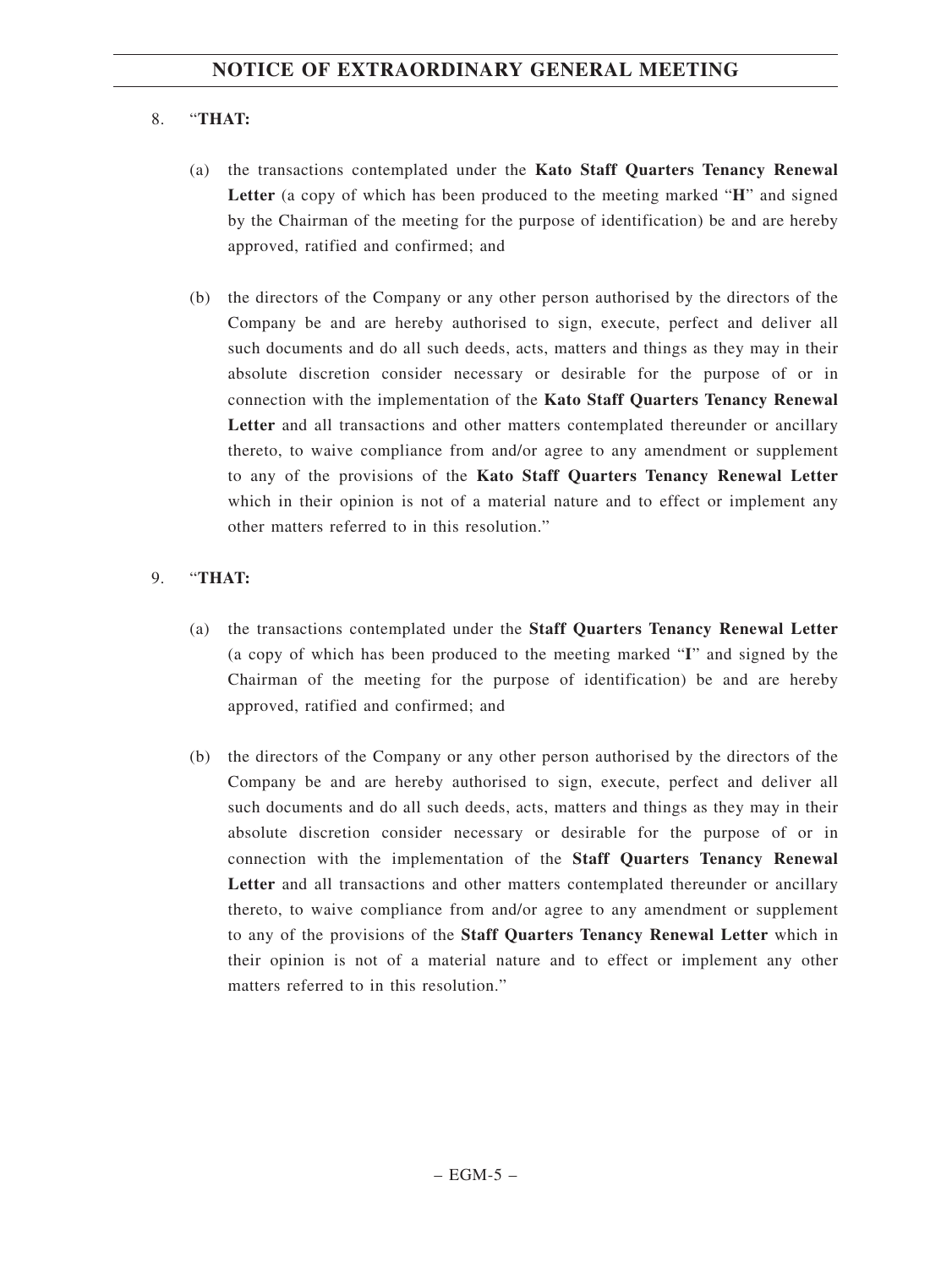### 10. "**THAT:**

- (a) the transactions contemplated under the **Fai To Sino West Staff Quarters Tenancy Renewal Letter** (a copy of which has been produced to the meeting marked "**J**" and signed by the Chairman of the meeting for the purpose of identification) be and are hereby approved, ratified and confirmed; and
- (b) the directors of the Company or any other person authorised by the directors of the Company be and are hereby authorised to sign, execute, perfect and deliver all such documents and do all such deeds, acts, matters and things as they may in their absolute discretion consider necessary or desirable for the purpose of or in connection with the implementation of the **Fai To Sino West Staff Quarters Tenancy Renewal Letter** and all transactions and other matters contemplated thereunder or ancillary thereto, to waive compliance from and/or agree to any amendment or supplement to any of the provisions of the **Fai To Sino West Staff Quarters Tenancy Renewal Letter** which in their opinion is not of a material nature and to effect or implement any other matters referred to in this resolution."

Yours faithfully, By order of the Board **Kato (Hong Kong) Holdings Limited Ngai Shi Shing, Godfrey** *Chairman and Executive Director*

Hong Kong, 2 June 2022

*Registered office:* Cricket Square Hutchins Drive PO Box 2681 Grand Cayman KY1-1111 Cayman Islands

*Head office and principal place of business in Hong Kong:* 1st Floor, Tung Wai Court No. 3 Tsing Ling Path Tuen Mun New Territories Hong Kong

#### *Notes:*

- 1. Shareholders are reminded to refer to section ''Precautionary Measures or the EGM'' on page ii of the circular dated 2 June 2022 issued by the Company for details.
- 2. In order to be valid, a form of proxy together with the power of attorney or other authority, if any, under which it is signed or a notarially certified copy of such power or authority, must be deposited at the Company's branch share registrar in Hong Kong, Union Registrars Limited, at Suites 3301-04, 33/F., Two Chinachem Exchange Square, 338 King's Road, North Point, Hong Kong as soon as possible but in any event not less than 48 hours before the time